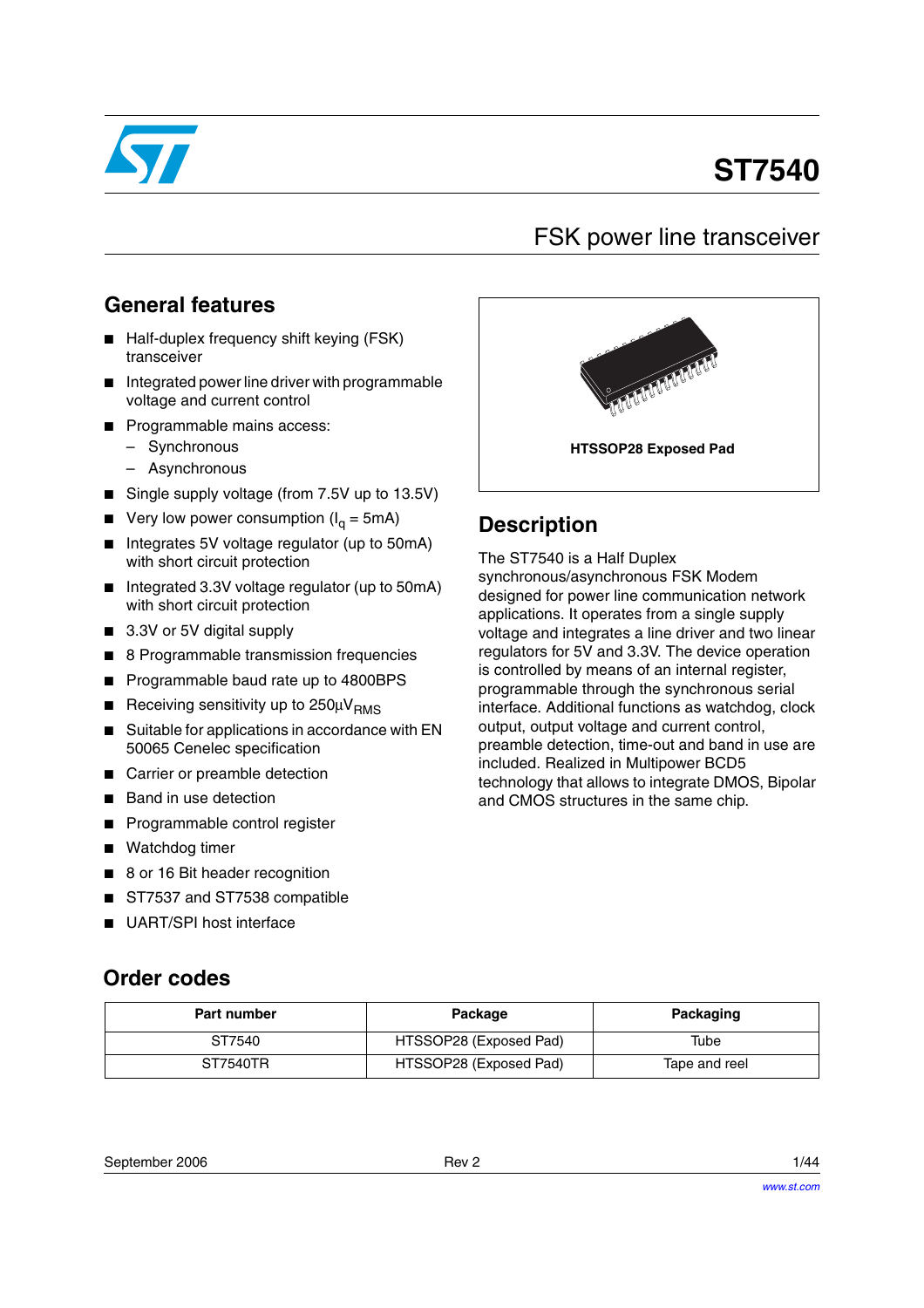# **Contents**

| 1              |     |                                          |  |  |  |  |  |
|----------------|-----|------------------------------------------|--|--|--|--|--|
| $\overline{2}$ |     |                                          |  |  |  |  |  |
|                | 2.1 |                                          |  |  |  |  |  |
|                | 2.2 |                                          |  |  |  |  |  |
| 3              |     |                                          |  |  |  |  |  |
|                | 3.1 |                                          |  |  |  |  |  |
|                | 3.2 |                                          |  |  |  |  |  |
|                | 3.3 |                                          |  |  |  |  |  |
| 4              |     |                                          |  |  |  |  |  |
| 5              |     | Crystal resonator and external clock  15 |  |  |  |  |  |
| 6              |     |                                          |  |  |  |  |  |
|                | 6.1 |                                          |  |  |  |  |  |
|                | 6.2 |                                          |  |  |  |  |  |
|                | 6.3 |                                          |  |  |  |  |  |
|                | 6.4 |                                          |  |  |  |  |  |
|                | 6.5 |                                          |  |  |  |  |  |
|                |     | 6.5.1                                    |  |  |  |  |  |
|                |     | 6.5.2                                    |  |  |  |  |  |
|                | 6.6 |                                          |  |  |  |  |  |
|                | 6.7 |                                          |  |  |  |  |  |
|                | 6.8 |                                          |  |  |  |  |  |

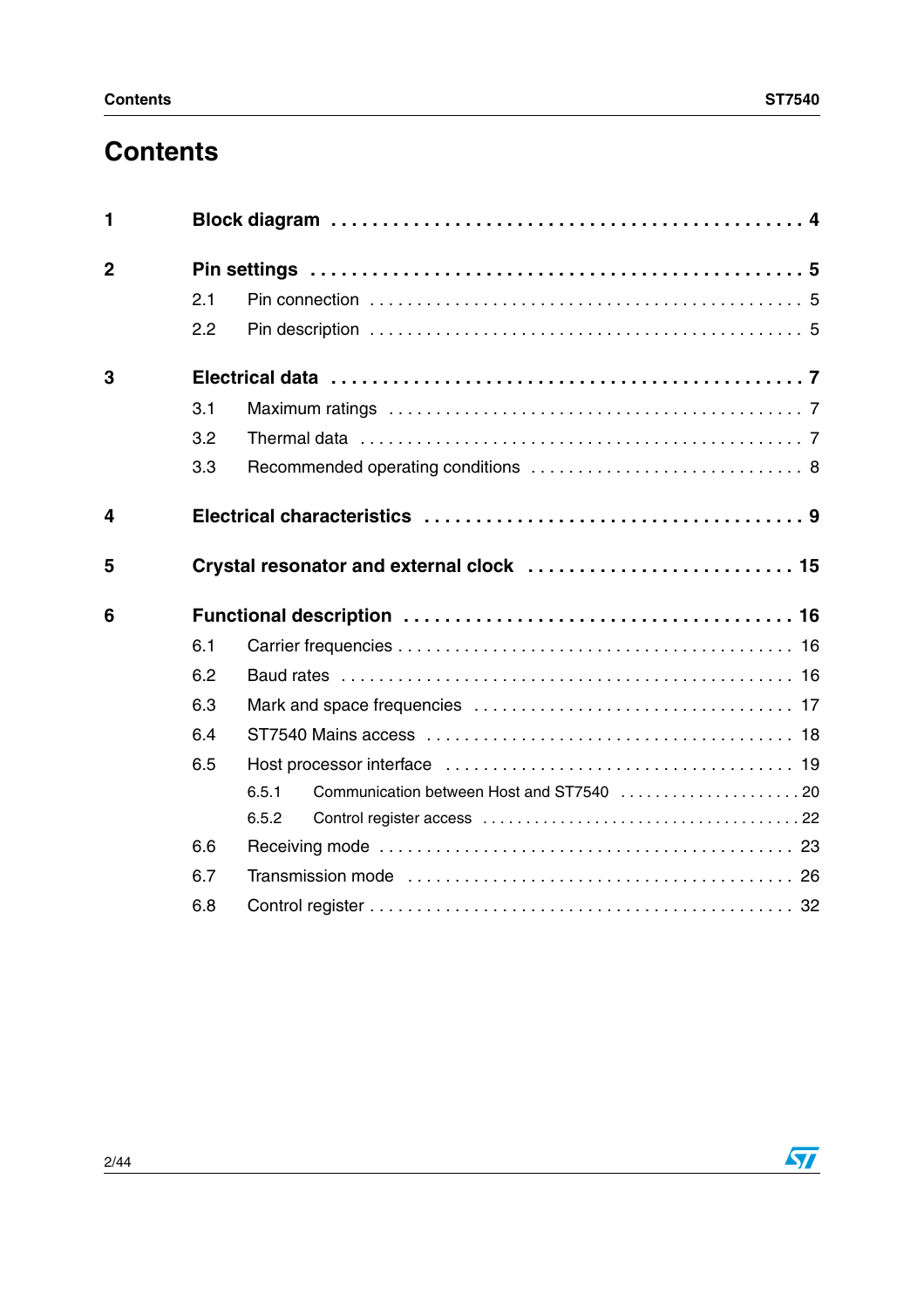| $\overline{7}$ |      |  |
|----------------|------|--|
|                | 7.1  |  |
|                | 7.2  |  |
|                | 7.3  |  |
|                | 7.4  |  |
|                | 7.5  |  |
|                | 7.6  |  |
|                | 7.7  |  |
|                | 7.8  |  |
|                | 7.9  |  |
|                | 7.10 |  |
|                | 7.11 |  |
| 8              |      |  |
| 9              |      |  |

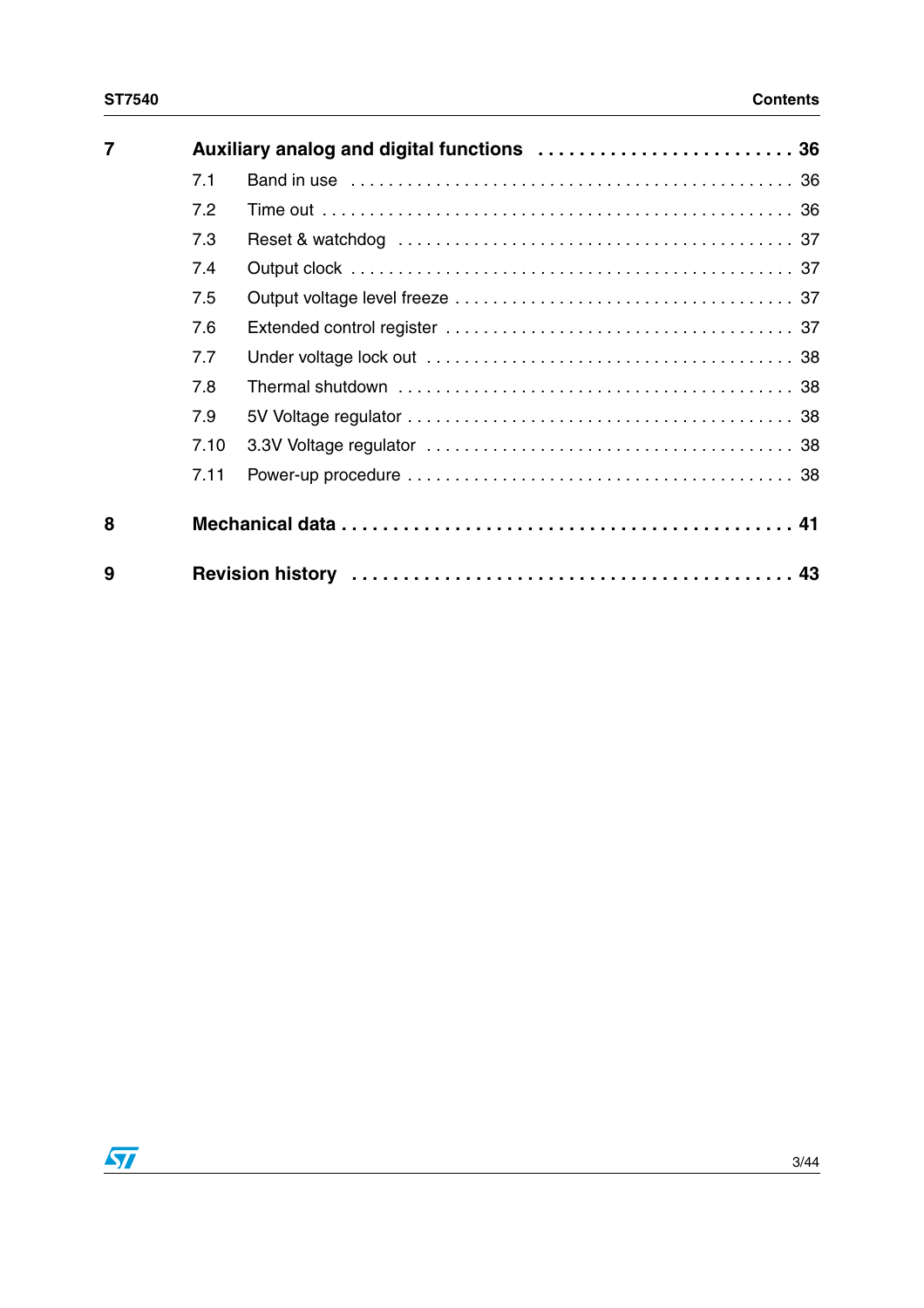# <span id="page-3-0"></span>**1 Block diagram**

## **Figure 1. Block diagram**



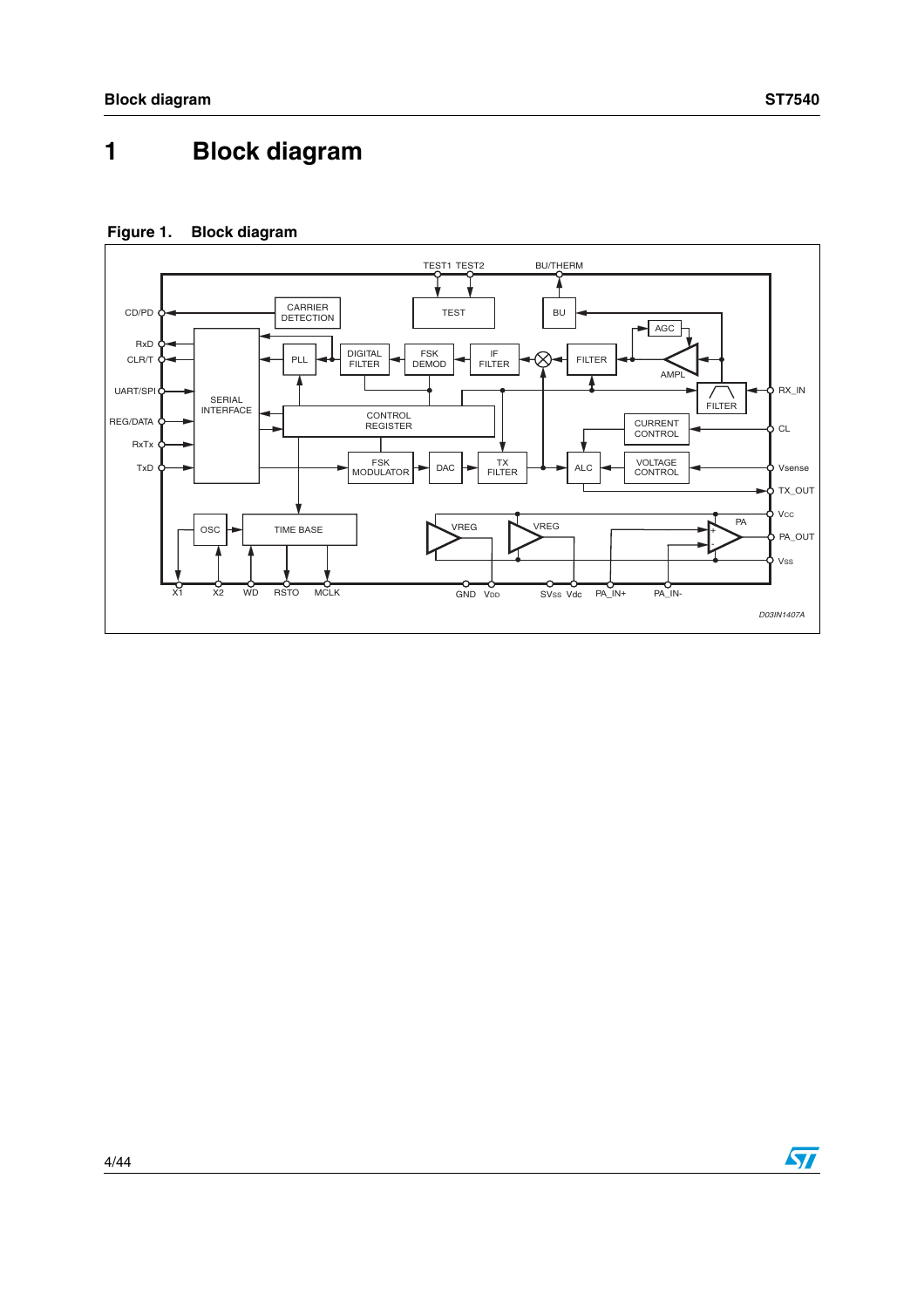# <span id="page-4-0"></span>**2 Pin settings**

# <span id="page-4-1"></span>**2.1 Pin connection**





# <span id="page-4-2"></span>**2.2 Pin description**

#### **Table 1. Pin description**

| $N^{\circ}$ | <b>Name</b> | <b>Type</b>                              | <b>Description</b>                                                                                                                                      |
|-------------|-------------|------------------------------------------|---------------------------------------------------------------------------------------------------------------------------------------------------------|
|             | CD_PD       | Digital/Output                           | Carrier, preamble or frame header detect output.<br>"1" No carrier, preamble or frame header detected<br>"0" Carrier, preamble or frame header detected |
| 2           | REG_DATA    | Digital/Input<br>with internal pull-down | Mains or control register access selector<br>"1" - Control register access<br>"0" - Mains access                                                        |
| 3           | <b>GND</b>  | Supply                                   | Digital ground                                                                                                                                          |
| 4           | <b>RxD</b>  | Digital/Output                           | RX data output.                                                                                                                                         |
| 5           | <b>RxTx</b> | Digital/Input<br>with internal pull-up   | Rx or Tx mode selection input.<br>"1" - RX Session<br>"0" - TX Session                                                                                  |
| 6           | <b>TxD</b>  | Digital/Input<br>with internal pull-down | TX data input.                                                                                                                                          |

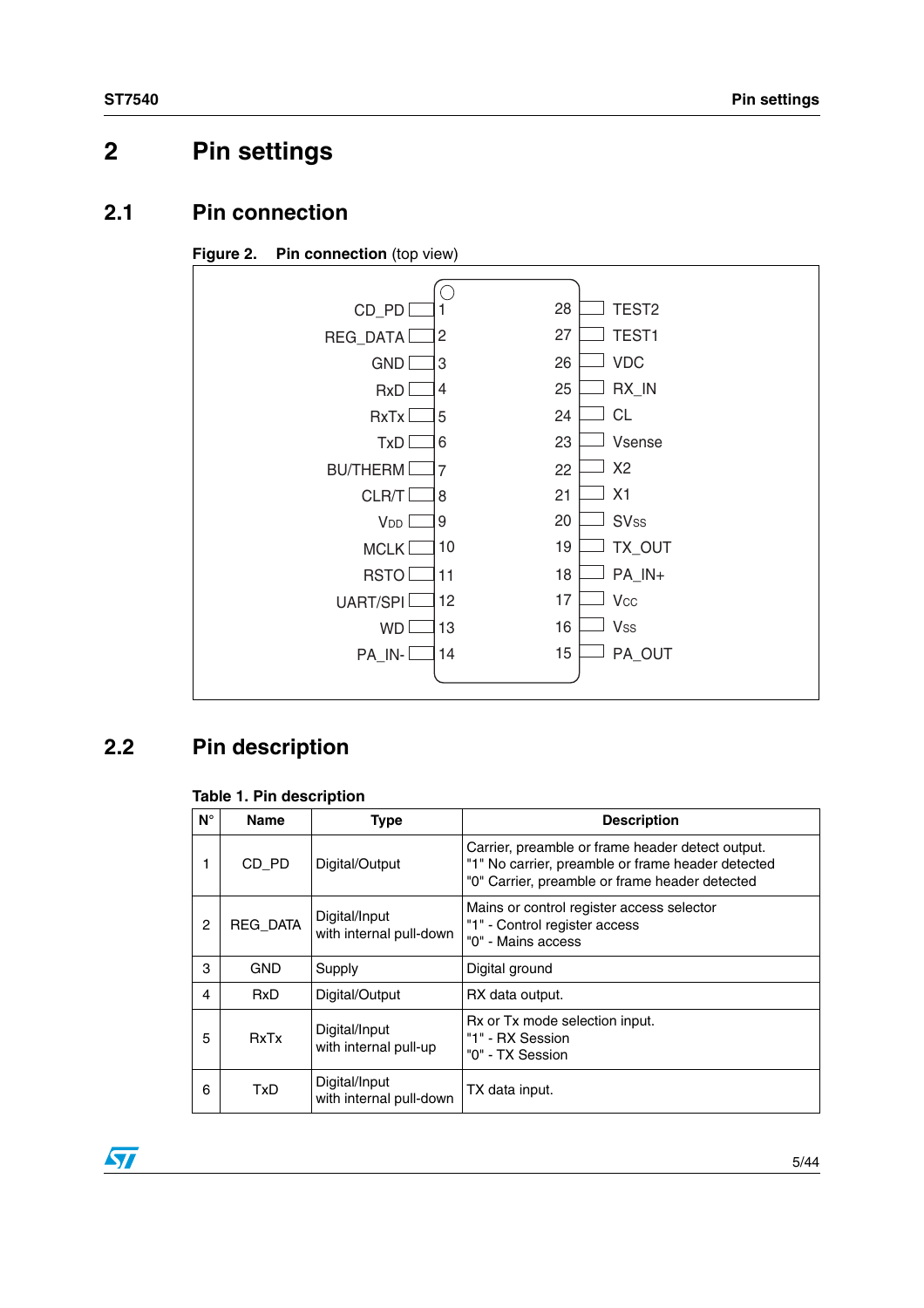**Table 1. Pin description** (continued)

| $N^{\circ}$ | Name                     | <b>Type</b>                              | <b>Description</b>                                                                                                                                                                                                                                                                   |
|-------------|--------------------------|------------------------------------------|--------------------------------------------------------------------------------------------------------------------------------------------------------------------------------------------------------------------------------------------------------------------------------------|
| 7           | <b>BU/THERM</b>          | Digital/Output                           | Band in use/Thermal Shutdown event detection output.<br>In Rx mode:<br>"1" Signal within the programmed band<br>"0" No signal within the programmed band<br>In Tx mode:<br>"1" - Thermal Shutdown event occurred<br>"0" - No Thermal Shutdown event occurred<br>(signal not latched) |
| 8           | CLR/T                    | Digital/Output                           | Synchronous mains access clock or<br>control register access clock                                                                                                                                                                                                                   |
| 9           | $V_{DD}$                 | Supply/Power                             | Digital supply voltage or 3.3V voltage regulator output                                                                                                                                                                                                                              |
| 10          | <b>MCLK</b>              | Digital/Output                           | Master clock output                                                                                                                                                                                                                                                                  |
| 11          | <b>RSTO</b>              | Digital/Output                           | Power ON or watchdog reset output                                                                                                                                                                                                                                                    |
| 12          | <b>UART/SPI</b>          | Digital/Input<br>with internal pull-down | Interface type:<br>"0" - Serial peripheral interface<br>"1" - UART interface                                                                                                                                                                                                         |
| 13          | WD.                      | Digital/Input<br>with internal pull-up   | Watchdog input. The internal watchdog counter is<br>cleared on the falling edges.                                                                                                                                                                                                    |
| 14          | PA_IN-                   | Analog/Input                             | Power line amplifier inverting input                                                                                                                                                                                                                                                 |
| 15          | PA_OUT                   | Power/Output                             | Power line amplifier output                                                                                                                                                                                                                                                          |
| 16          | $V_{SS}$                 | Supply                                   | Power analog ground                                                                                                                                                                                                                                                                  |
| 17          | $V_{CC}$                 | Supply                                   | Power supply voltage                                                                                                                                                                                                                                                                 |
| 18          | PA_IN+                   | Analog/Input                             | Power line amplifier not inverting input                                                                                                                                                                                                                                             |
| 19          | TX_OUT                   | Analog/Output                            | Small signal analog transmit output                                                                                                                                                                                                                                                  |
| 20          | $SV_{SS}$                | Supply                                   | Analog signal ground                                                                                                                                                                                                                                                                 |
| 21          | X1                       | Analog/Output                            | Crystal oscillator output                                                                                                                                                                                                                                                            |
| 22          | X <sub>2</sub>           | Analog/Input                             | Crystal oscillator input - or external clock input                                                                                                                                                                                                                                   |
| 23          | $V_{\text{SENSE}}^{(1)}$ | Analog/Input                             | Output voltage sensing input for the voltage control loop                                                                                                                                                                                                                            |
| 24          | CL <sup>(2)</sup>        | Analog/Input                             | Current limiting feedback.<br>A resistor between CL and SV <sub>SS</sub> sets the PLI current<br>limiting value. An integrated 80pF filtering input<br>capacitance is present on this pin.                                                                                           |
| 25          | RX_IN                    | Analog/Input                             | Receiving analog input                                                                                                                                                                                                                                                               |
| 26          | <b>VDC</b>               | Power                                    | 5V voltage regulator output                                                                                                                                                                                                                                                          |
| 27          | TEST1                    | Digital/Input<br>with internal pull-down | Test input. Must be connected to GND.                                                                                                                                                                                                                                                |
| 28          | TEST <sub>2</sub>        | Analog/Input                             | Test input. Must be connected SV <sub>SS</sub>                                                                                                                                                                                                                                       |

1. Cannot be left floating

2. Cannot be left floating

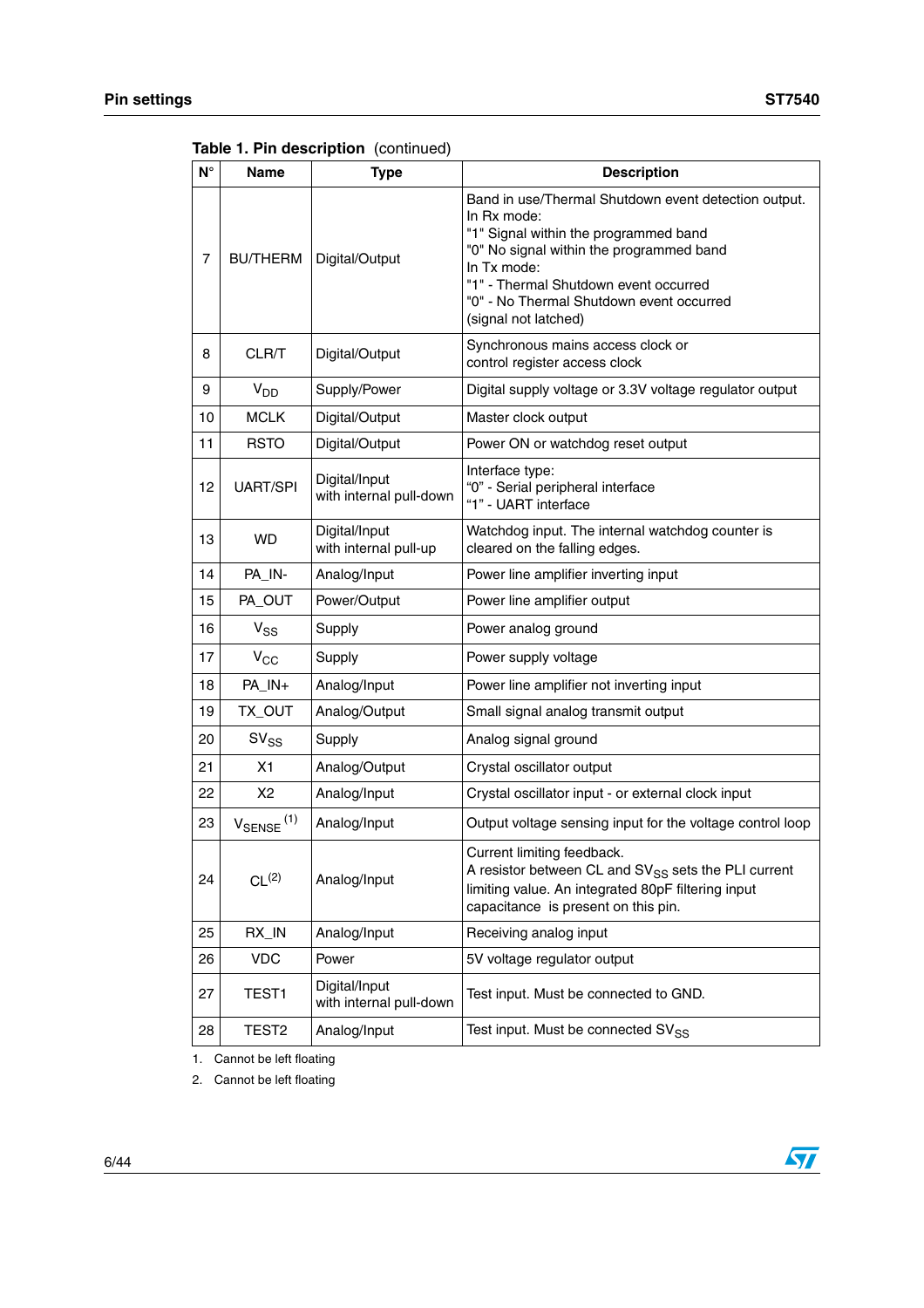# <span id="page-6-0"></span>**3 Electrical data**

# <span id="page-6-1"></span>**3.1 Maximum ratings**

#### **Table 2. Absolute maximum ratings**

| <b>Symbol</b>                                       | <b>Parameter</b>                                                               | Value                             | <b>Unit</b> |
|-----------------------------------------------------|--------------------------------------------------------------------------------|-----------------------------------|-------------|
| $V_{\rm CC}$                                        | Power supply voltage                                                           | $-0.3$ to $+14$                   | V           |
| $V_{DD}$                                            | Digital supply voltage                                                         | $-0.3$ to $+5.5$                  | V           |
| $SV_{SS}/GND$                                       | Voltage between SV <sub>SS</sub> and GND                                       | $-0.3$ to $+0.3$                  | v           |
| $V_{\parallel}$                                     | Digital input voltage                                                          | GND - 0.3 to $V_{DD}$ +0.3        | $\vee$      |
| $V_{\rm O}$                                         | Digital output voltage                                                         | GND - 0.3 to $V_{DD}$ +0.3        | V           |
| $I_{\rm O}$                                         | Digital output current                                                         | $-2$ to $+2$                      | mA          |
| $V_{\text{sense}}$<br>$X2, PA$ $IN-$<br>,PA_IN+, CL | Voltage range at Vsense, X2, PA_IN-, PA_IN+, CL<br>Inputs                      | $SV_{SS}$ - 0.3 to 5.6            | v           |
| RX_IN                                               | Voltage range at RX_IN input                                                   | $-5.6$ to $5.6$                   | V           |
| TX_OUT, X1                                          | Voltage range at TX_OUT, X1 outputs                                            | $SV_{SS}$ - 0.3 to 5.6            | v           |
| PA_OUT                                              | Voltage range at powered PA_OUT Output                                         | $V_{SS}$ - 0.3 to + $V_{CC}$ +0.3 | V           |
| I(PA_OUT)                                           | Power line driver output current (1)                                           | 650                               | mArms       |
| $T_A$                                               | Operating ambient temperature                                                  | $-40$ to $+85$                    | $^{\circ}C$ |
| $T_{\rm STG}$                                       | Storage temperature                                                            | -50 to 150                        | °C          |
| RxD.<br>PA_OUT Pin                                  | Maximum withstanding voltage range<br>Test condition: CDF-AEC-Q100-002- "Human | ±1750                             | V           |
| Other pins                                          | Body Model"<br>Acceptance criteria: "Normal Performance"                       | ±2000                             | v           |

1. This current is intended as not repetitive pulse current

# <span id="page-6-2"></span>**3.2 Thermal data**

#### **Table 3. Thermal data**

| Symbol        | <b>Parameter</b>                                                  | HTSSOP28<br><b>Exposed Pad</b> | Unit          |
|---------------|-------------------------------------------------------------------|--------------------------------|---------------|
| $R_{thJA1}$   | Maximum thermal resistance junction-ambient steady<br>state $(1)$ | 35                             | $\degree$ C/W |
| $R_{th, JA2}$ | Maximum thermal resistance junction-ambient Steady<br>State $(2)$ | 70                             | $\degree$ C/W |

1. Mounted on Multilayer PCB with a dissipating surface on the bottom side of the PCB

2. It is the same condition of the point above, without any heatsinking surface on the board.

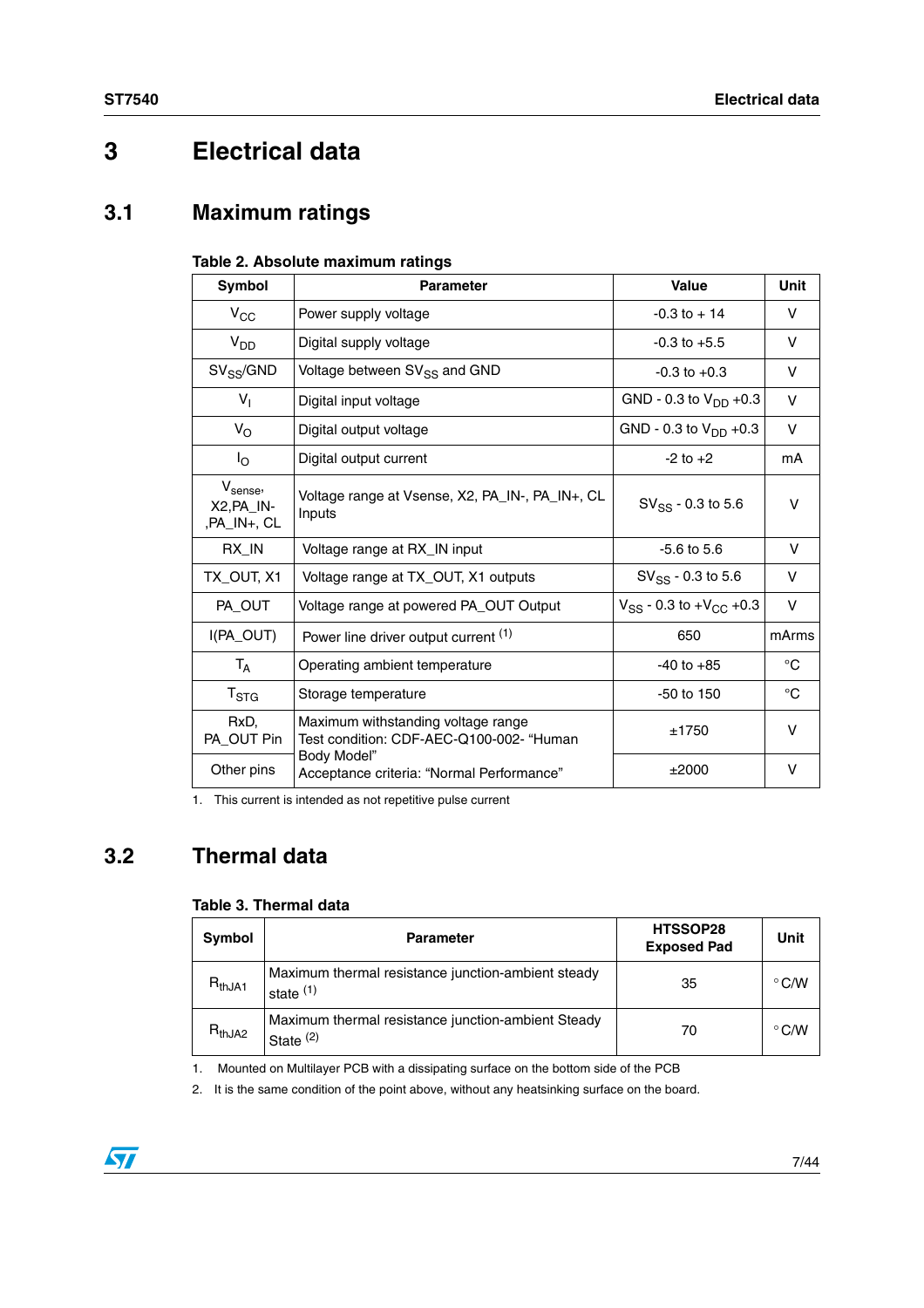# <span id="page-7-0"></span>**3.3 Recommended operating conditions**

| Table 4. Recommended operating conditions |  |
|-------------------------------------------|--|
|-------------------------------------------|--|

| Symbol              | <b>Parameter</b>                                                                             | <b>Test Condition</b>                                                  | Value            | Unit     |
|---------------------|----------------------------------------------------------------------------------------------|------------------------------------------------------------------------|------------------|----------|
| $V_{\rm CC}$        | Max allowed slope during<br>Power-up                                                         |                                                                        | 100              | V/ms     |
| $I(V_{CC})$         | Powered analog supply<br>Current with digital supply<br>provided externally                  | Maximum total current                                                  | 650              | mArms    |
| $V_{CC} - V_{DD}$   | Maximum voltage<br>Difference between V <sub>CC</sub><br>and VDD during power-up<br>sequence | $V_{DD}$ < 4.75V with 5V<br>Digital supply provided<br>externally      | 1.2 <sub>1</sub> | v        |
| V <sub>PA_OUT</sub> | Output voltage swing for<br>PA OUT pin                                                       |                                                                        | $V_{CC}$ -4.5    | $V_{PP}$ |
| I(PA_OUT)           | Maximum output<br>transmitting current in<br>programmable current<br>limiting                | $R_{cl}$ = 1.4k $\Omega$ ; $R_{LOAD}$ =1 $\Omega$<br>(as in Figure 17) | 500              | mArms    |

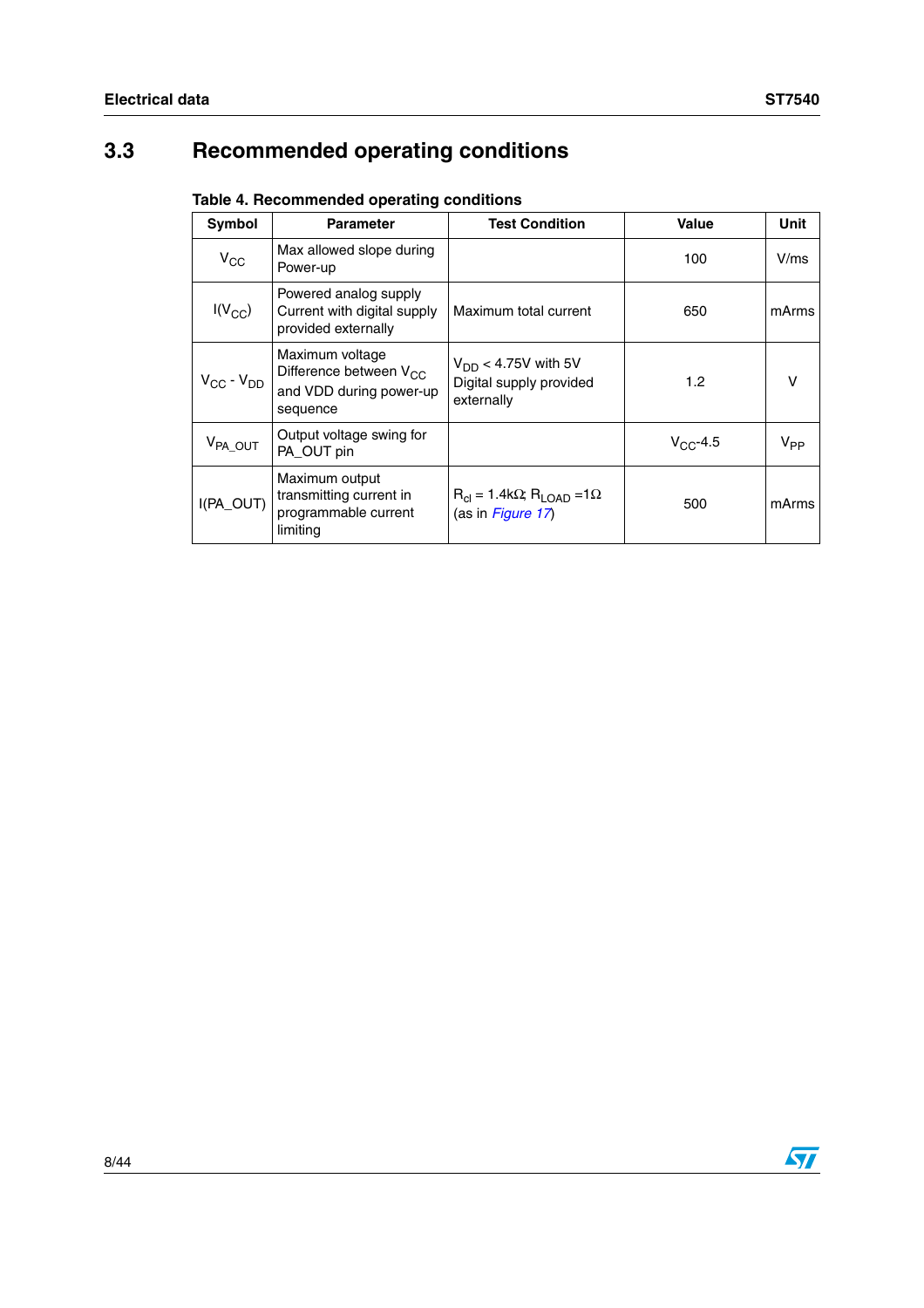# <span id="page-8-0"></span>**4 Electrical characteristics**

#### **Table 5. Electrical characteristics**

(  $V_{DD}$  = +5V,  $V_{CC}$  =+9 V,  $V_{SS}$  = S $V_{SS}$  = GND = 0V,-40°C  $\leq T_A \leq 5^{\circ}$ C, T $_J$  < 125°C, unless otherwise specified)

| Symbol                          | <b>Parameter</b>                                       | <b>Test condition</b>                                      | Min.               | Typ. | Max.                 | Unit      |
|---------------------------------|--------------------------------------------------------|------------------------------------------------------------|--------------------|------|----------------------|-----------|
| V <sub>DD</sub>                 | Digital supply voltages                                | 5V Digital supply<br>provided externally                   | 4.75               | 5    | 5.25                 | V         |
| $V_{CC}$                        | Power supply voltage                                   |                                                            | 7.5                |      | 13.5                 | V         |
| $I(V_{DD})$                     | Digital input supply                                   | Transmission &<br>receiving mode<br>(MCLK = 4MHz), no load |                    |      | 3.5                  | mA        |
|                                 | current                                                | Transmission &<br>Receiving mode<br>(MCLK = OFF), no load  |                    |      | 1.5                  | mA        |
|                                 | Power supply current                                   | TX mode, no load                                           |                    |      | 60                   | mArms     |
| $I(V_{CC})$                     | current with digital<br>supply provided<br>externally  | RX mode                                                    |                    |      | 5                    | mArms     |
| <b>UVLO</b>                     | Under voltage lock out<br>Threshold on V <sub>CC</sub> |                                                            | 3.7                | 3.9  | 4.1                  | v         |
| <b>UVLO<sub>HYS</sub></b>       | UVLO Hysteresis on<br>$V_{CC}$                         |                                                            |                    | 340  |                      | mV        |
| Digital I/O                     |                                                        |                                                            |                    |      |                      |           |
| $R_{down}$                      | Internal pull down<br>resistor                         |                                                            | $-30%$             | 100  | $+30%$               | $k\Omega$ |
| $R_{up}$                        | Internal pull up resistor                              |                                                            | $-30%$             | 100  | $+30%$               | $k\Omega$ |
| Digital I/O - 5V digital supply |                                                        |                                                            |                    |      |                      |           |
| $V_{\text{IH}}$                 | High logic level input<br>voltage                      |                                                            | $\overline{c}$     |      |                      | v         |
| $V_{IL}$                        | Low logic level input<br>voltage                       |                                                            |                    |      | 1.2                  | v         |
| $V_{OH}$                        | High logic level output<br>voltage                     | $I_{OH} = -2mA$                                            | $V_{DD}$ -<br>0.45 |      |                      | v         |
| $V_{OL}$                        | Low logic level output<br>voltage                      | $I_{OL} = 2mA$                                             |                    |      | <b>GND</b><br>$+0.3$ | V         |
|                                 | Digital I/O - 3.3V digital supply                      |                                                            |                    |      |                      |           |
| $V_{\text{IH}}$                 | High logic level input<br>voltage                      |                                                            | 1.4                |      |                      | v         |
| $V_{IL}$                        | Low logic level input<br>voltage                       |                                                            |                    |      | 0.8                  | V         |

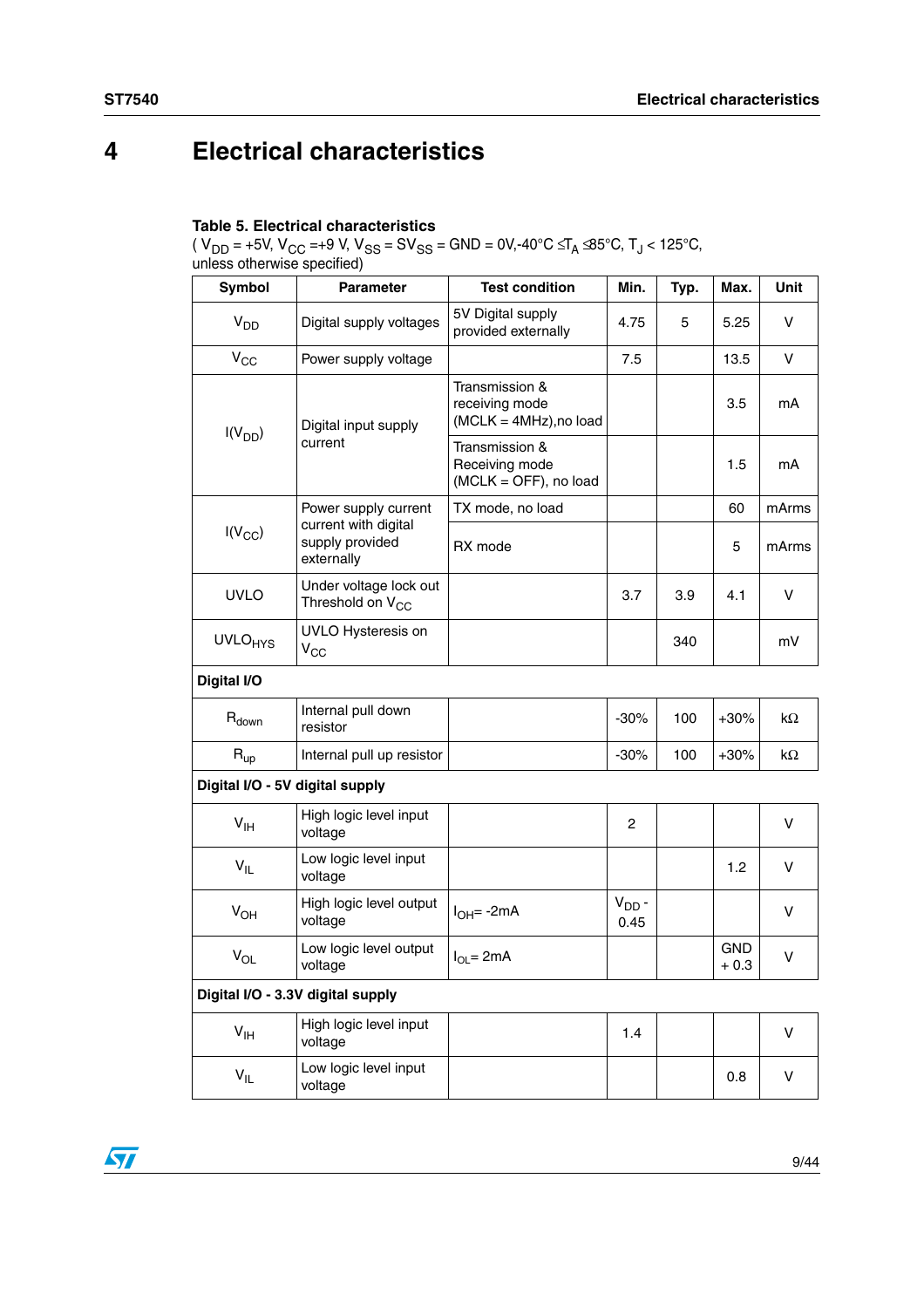| Symbol                     | <b>Parameter</b>                                                         | <b>Test condition</b>                            | Min.               | Typ. | Max.                | <b>Unit</b>     |
|----------------------------|--------------------------------------------------------------------------|--------------------------------------------------|--------------------|------|---------------------|-----------------|
| $V_{OH}$                   | High logic level output<br>voltage                                       | l <sub>OH</sub> = -2mA                           | $V_{DD}$ -<br>0.75 |      |                     | V               |
| $V_{OL}$                   | Low logic level output<br>voltage                                        | $I_{OL} = 2mA$                                   |                    |      | <b>GND</b><br>+ 0.4 | $\vee$          |
| <b>Oscillator</b>          |                                                                          |                                                  |                    |      |                     |                 |
| <b>External Clock</b>      | X2 voltage swing                                                         | External clock. Figure 4                         |                    | 5    |                     | $V_{\text{pp}}$ |
| <b>External Clock</b>      | X2 DC voltage level                                                      | External clock. Figure 4                         |                    | 2.5  |                     | $\vee$          |
| DC                         | XTAL Clock duty cycle                                                    | External clock.                                  | 40                 |      | 60                  | %               |
| Xtal                       | Crystal oscillator<br>frequency                                          | fundamental                                      |                    | 16   |                     | <b>MHz</b>      |
| Xtal <sub>ESR</sub>        | External oscillator esr<br>resistance                                    |                                                  |                    |      | 40                  | Ω               |
| Xtal <sub>Cl</sub>         | External oscillator<br>stabilization<br>capacitance                      | Figure 6                                         |                    |      | 16                  | pF              |
| <b>Transmitter</b>         |                                                                          |                                                  |                    |      |                     |                 |
| <sup>I</sup> TX_OUT        | Output transmitting<br>current on TX_OUT                                 |                                                  |                    |      | 1                   | mArms           |
| V <sub>TX_OUT</sub>        | Max carrier output AC<br>voltage                                         | $R_{CL} = 1.4k\Omega$<br>$V$ sense = $0V$        | 1.75               | 2.3  | 3.5                 | $V_{PP}$        |
| V <sub>TX_OUTDC</sub>      | Output DC voltage on<br>TX_OUT                                           |                                                  | 1.7                | 2.1  | 2.5                 | V               |
| HD2 <sub>TX_OUT</sub>      | Second harmonic<br>distortion on TX_OUT                                  | $VTX OUT = 2VPP;$<br>$Fc = 86KHz$ , no load      |                    |      | -42                 | dB <sub>c</sub> |
| $HD3TX_OUT$                | Third harmonic<br>distortion on TX_OUT                                   | $VTX$ $_{OUT}$ = $2VPP$ ;<br>Fc = 86KHz, no load |                    |      | -49                 | $dB_c$          |
| G accuracy                 | Accuracy on voltage<br>control loop active                               | $R_{CL} = 0\Omega$                               | -1                 |      | $+1$                | GST             |
| $\mathsf{G}_{\texttt{ST}}$ | ALC gain step control<br>loop gain step                                  |                                                  | 0.6                | 1    | 1.4                 | dB              |
| <b>DRNG</b>                | ALC dynamic range                                                        |                                                  |                    | 30   |                     | dB              |
| $C_{CL}$                   | Input capacitance on<br>CL pin                                           |                                                  |                    | 80   |                     | pF              |
| $V_{\text{senseTH}}$       | Voltage control loop<br>reference threshold on<br>V <sub>sense</sub> pin | Figure 17                                        | 160                | 180  | 200                 | $mV_{PK}$       |
| V <sub>senseHYST</sub>     | Hysteresis on voltage<br>loop reference<br>threshold                     | Figure 17                                        |                    | ±18  |                     | mV              |

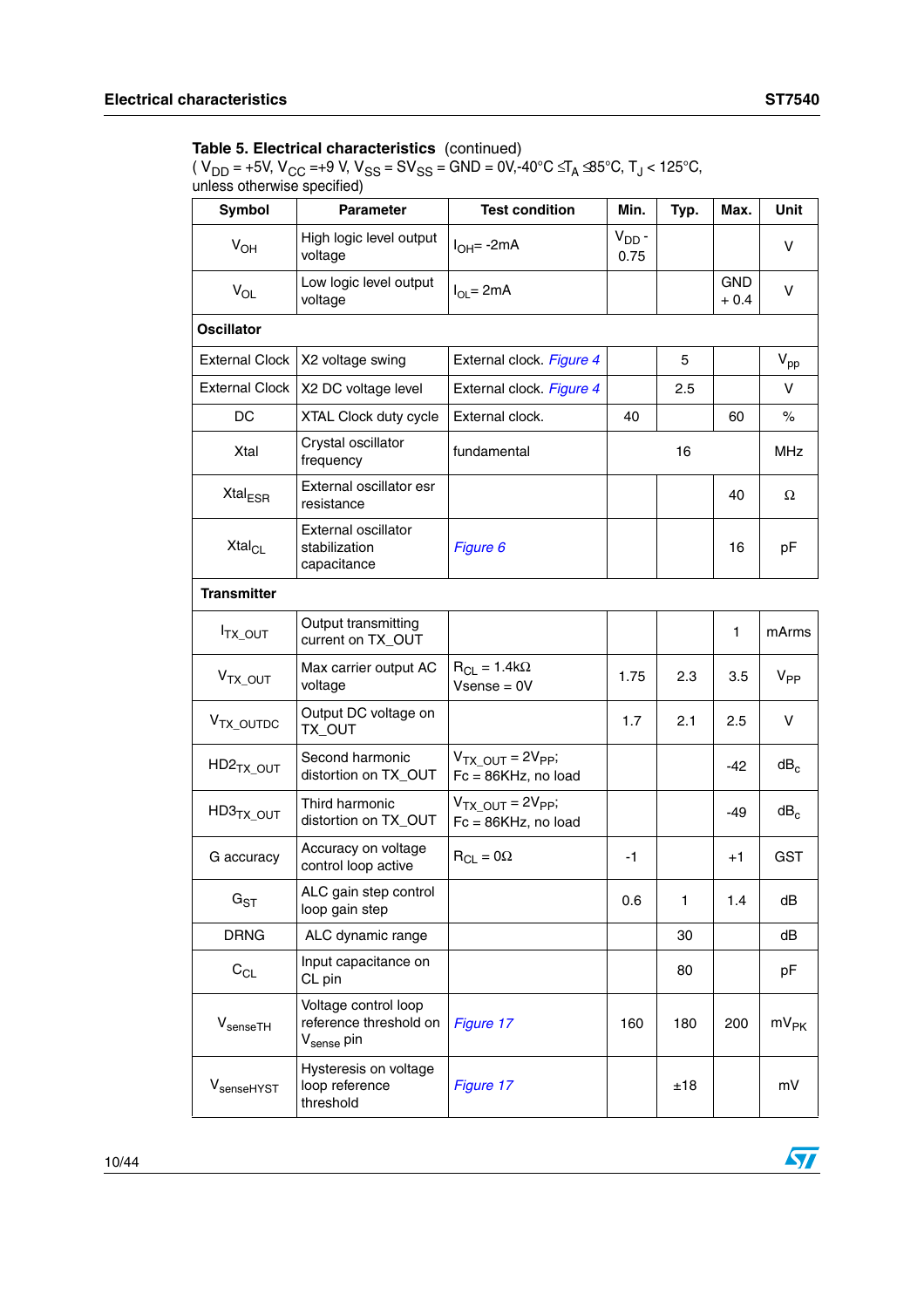| Symbol                   | <b>Parameter</b>                                                                        | <b>Test condition</b>                  | Min. | Typ. | Max. | <b>Unit</b> |
|--------------------------|-----------------------------------------------------------------------------------------|----------------------------------------|------|------|------|-------------|
| <b>V<sub>SENSE</sub></b> | V <sub>SENSE</sub> Input<br>impedance                                                   |                                        |      | 36   |      | $k\Omega$   |
| CL <sub>TH</sub>         | Current control loop<br>reference threshold on<br>CL pin                                | Figure 17                              | 1.80 | 1.90 | 2.00 | V           |
| $CL_{HYST}$              | Hysteresis on current<br>loop reference<br>threshold                                    | Figure 17                              | 210  | 250  | 290  | mV          |
|                          |                                                                                         | Figure 21 - 600<br>Baud Xtal = 16MHz   |      |      | 1.6  | ms          |
| $T_{RxTx}$               |                                                                                         | Figure 21- 1200 Baud<br>$Xtal = 16MHz$ |      |      | 800  | μs          |
|                          | Carrier activation time                                                                 | Figure 21- 2400 Baud<br>$Xtal = 16MHz$ |      |      | 400  | μs          |
|                          |                                                                                         | Figure 21- 4800 Baud<br>$Xtal = 16MHz$ |      |      | 200  | μs          |
| $T_{\sf ALC}$            | Carrier stabilization<br>time<br>from STEP 16 to zero<br>or from step 16 to step<br>31, | Figure 21<br>$Xtal = 16MHz$            |      |      | 3.2  | ms          |
| $T_{ST}$                 | <b>Tstep</b>                                                                            | Figure 21<br>$Xtal = 16MHZ$            |      |      | 200  | μs          |
| <b>Power amplifier</b>   |                                                                                         |                                        |      |      |      |             |
| PA <sub>IN(Offset)</sub> | Input terminals<br><b>OFFSET</b>                                                        |                                        |      | ±18  |      | mV          |
| <b>GBWP</b>              | Gain bandwidth<br>product                                                               |                                        | 100  |      |      | <b>MHz</b>  |
| $R_{IN}$                 | Input resistance at<br>PA_IN+ and PA_IN-                                                | PA_IN+ vs. Vss $^{(1)}$                | 1    |      |      | МΩ          |
|                          | pins                                                                                    | PA_IN- vs. Vss (1)                     | 1    |      |      | $M\Omega$   |
| $C_{IN}$                 | Input capacitance at<br>PA_IN+ and PA_IN-                                               | PA_IN+ vs. Vss $(1)$                   |      | 5    |      | рF          |
|                          | pins                                                                                    | PA_IN- vs. Vss (1)                     |      | 5    |      | рF          |
| <b>CMRR</b>              | Common mode<br>rejection ratio                                                          |                                        |      | 40   |      | dB          |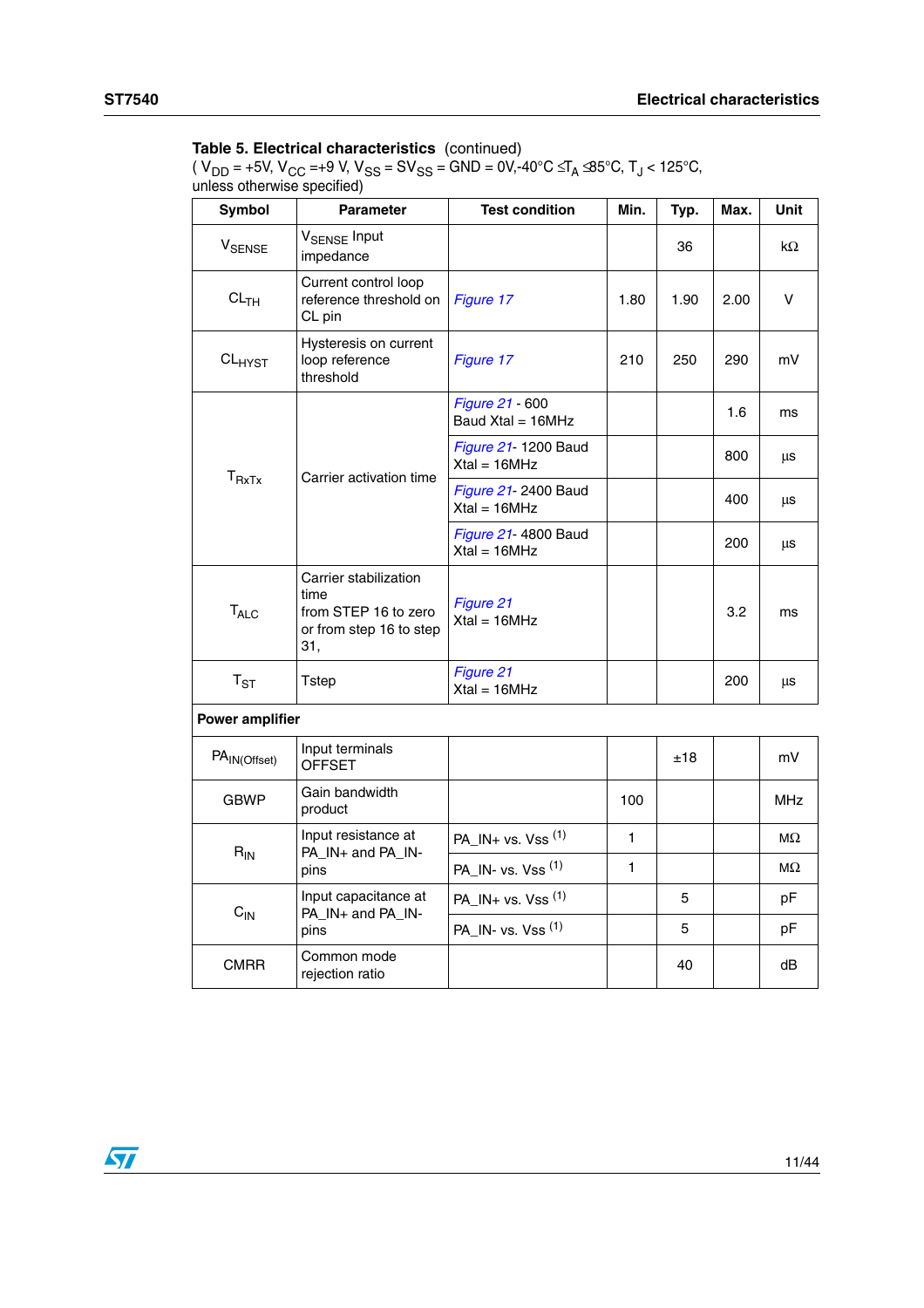| <b>Symbol</b>   | <b>Parameter</b>                                            | <b>Test condition</b>                                                                                                   | Min. | Typ.     | Max.           | <b>Unit</b>       |
|-----------------|-------------------------------------------------------------|-------------------------------------------------------------------------------------------------------------------------|------|----------|----------------|-------------------|
| $HD2_{PA\_OUT}$ | Second harmonic<br>distortion on PA_OUT                     | $V_{PA-OUT} = 5.6V_{PP}$ ,<br>$V_{CC}$ = 12V<br>$R_{\text{LOAD}} = 30\Omega$<br>Carrier frequency:<br>86KHz<br>Figure 3 |      |          | $-63$          | $dB_c$            |
| $HD3_{PA\_OUT}$ | Third harmonic<br>distortion on PA_OUT<br>pin               | $V_{PA-OUT} = 5.6V_{PP}$ ,<br>$V_{CC}$ = 12V<br>$R_{LOAD} = 30\Omega$<br>Carrier frequency:<br>86KHz<br>Figure 3        |      |          | $-63$          | dB <sub>c</sub>   |
| <b>Receiver</b> |                                                             |                                                                                                                         |      |          |                |                   |
|                 | Input sensitivity<br>(Normal Mode)                          |                                                                                                                         |      | 0.5      | $\overline{2}$ | $mV_{rms}$        |
| $V_{IN}$        | Input sensitivity<br>(High Sens.)                           |                                                                                                                         |      | 250      |                | $\mu V_{rms}$     |
|                 | Input sensitivity (TxD<br>line forced to "1")               |                                                                                                                         |      | $V_{BU}$ |                | dB/<br>µVrms      |
| $V_{IN}$        | Maximum input signal                                        |                                                                                                                         |      |          | $\overline{2}$ | $V_{rms}$         |
| $R_{IN}$        | Input impedance                                             |                                                                                                                         | 80   | 100      | 140            | $k\Omega$         |
|                 | Carrier detection<br>sensitivity<br>(Normal Mode)           |                                                                                                                         |      | 0.5      | $\mathbf{2}$   | $mV_{rms}$        |
| $V_{CD}$        | Carrier detection<br>sensitivity<br>(High Sensitivity Mode) |                                                                                                                         |      | 250      |                | $\mu V_{\rm rms}$ |
|                 | Carrier detection<br>sensitivity<br>(TxD forced to "1")     |                                                                                                                         |      | $V_{BU}$ |                | dB/<br>µVrms      |
| V <sub>BU</sub> | Band in Use Detection<br>Level                              |                                                                                                                         |      | 83.5     | 86             | dB/<br>µVrms      |

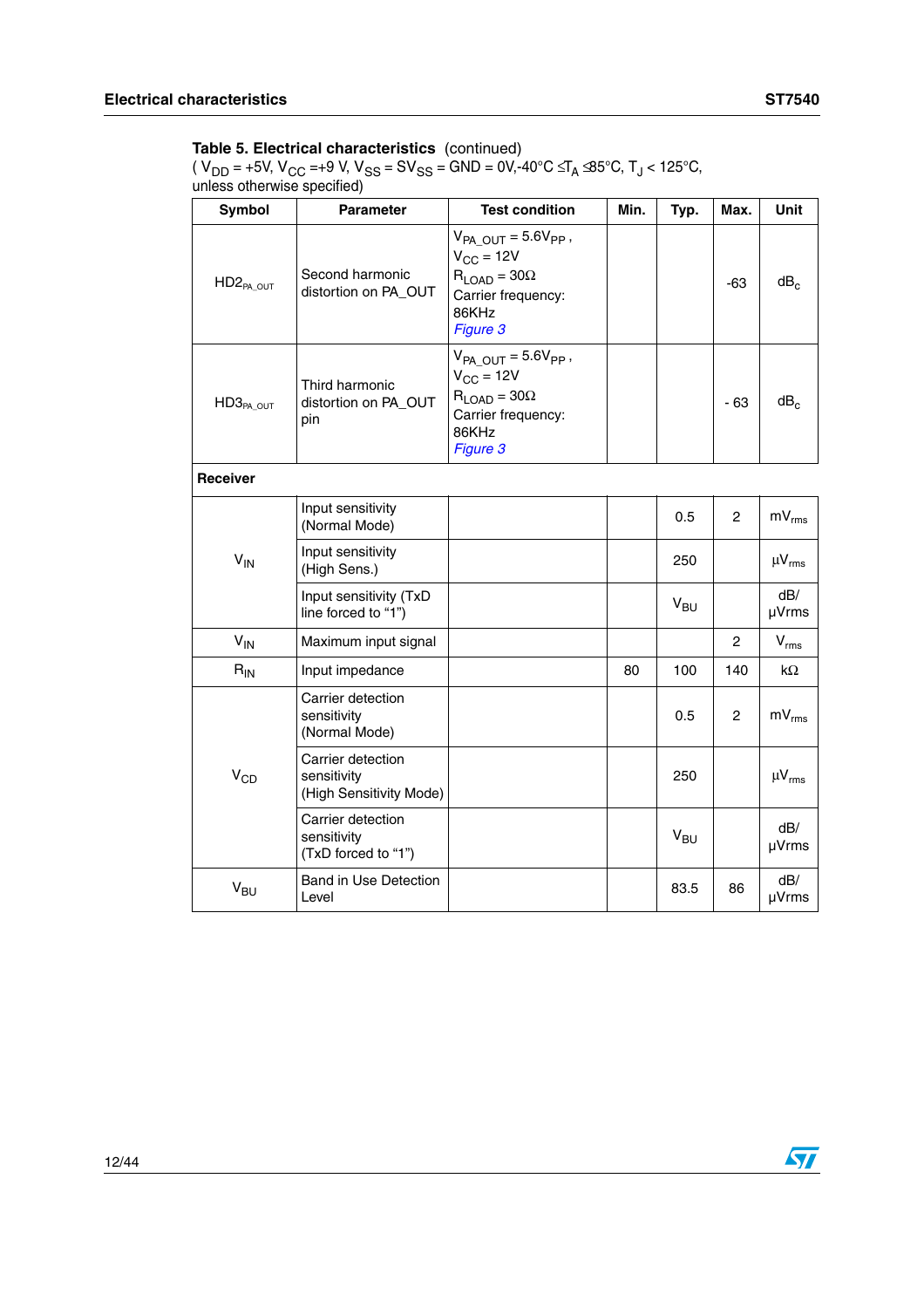| <b>Symbol</b>          | <b>Parameter</b>                                 | <b>Test condition</b>                                 | Min.  | Typ.                                  | Max.  | <b>Unit</b>          |
|------------------------|--------------------------------------------------|-------------------------------------------------------|-------|---------------------------------------|-------|----------------------|
| 5V Voltage regulator   |                                                  |                                                       |       |                                       |       |                      |
| <b>VDC</b>             | Linear regulator output<br>voltage               | $0 <$ Io $<$ 50mA<br>$-5%$<br>$7.5V < V_{CC}$ < 13.5V |       | 5.05                                  | $+5%$ | V                    |
| 3.3V Voltage regulator |                                                  |                                                       |       |                                       |       |                      |
| $V_{DD}$               | Linear regulator output<br>voltage               | $0 <$ lo $<$ 50mA<br>$7.5V < V_{CC}$ < 13.5V          | $-5%$ | 3.3                                   | $+5%$ | v                    |
| <b>Other functions</b> |                                                  |                                                       |       |                                       |       |                      |
| <b>TRSTO</b>           | Reset time                                       | See Figure 23,<br>$Xtal = 16MHz$                      | 50    |                                       |       | ms                   |
| T <sub>WD</sub>        | Watch-dog pulse width                            | See Figure 23                                         | 125   |                                       |       | ns                   |
| <b>T<sub>WM</sub></b>  | Watch-dog pulse                                  | Minimum value.<br>See Figure 23                       | 250   |                                       |       | ns                   |
|                        | period                                           | Maximum value.<br>See Figure 23                       |       |                                       | 1490  | ms                   |
| <b>T<sub>WO</sub></b>  | Watch-dog time out                               | See Figure 23                                         |       |                                       | 1.5   | s                    |
| T <sub>OUT</sub>       | TX time out                                      | Control register bit 7<br>and bit 8                   |       | 1<br>3                                |       | s                    |
| <b>TOFF</b>            | Time Out OFF time                                | Figure 22                                             | 125   |                                       |       | ms                   |
| <b>TOFFD</b>           | RxTx 0->1 vs. time out<br>delay                  | Figure 22                                             |       |                                       | 20    | μs                   |
| $T_{CD}$               | Carrier detection time<br>selectable by register | Control register<br>bit 9 and bit10<br>Figure 14      |       | 500<br>1<br>3<br>5                    |       | μs<br>ms<br>ms<br>ms |
| T <sub>DCD</sub>       | CD_PD Propagation<br>delay                       | Figure 14                                             |       | 300                                   | 500   | μs                   |
| $M_{CLK}$              | Master clock output<br>selectable by register    | Control register<br>bit 15 and bit 16<br>See Table 12 |       | fclock<br>fclock/2<br>fclock/4<br>off |       | <b>MHz</b>           |
| <b>BAUD</b>            | <b>Baud</b> rate                                 | Control register<br>bit 3 and bit 4<br>See Table 12   |       | 600<br>1200<br>2400<br>4800           |       | Baud                 |

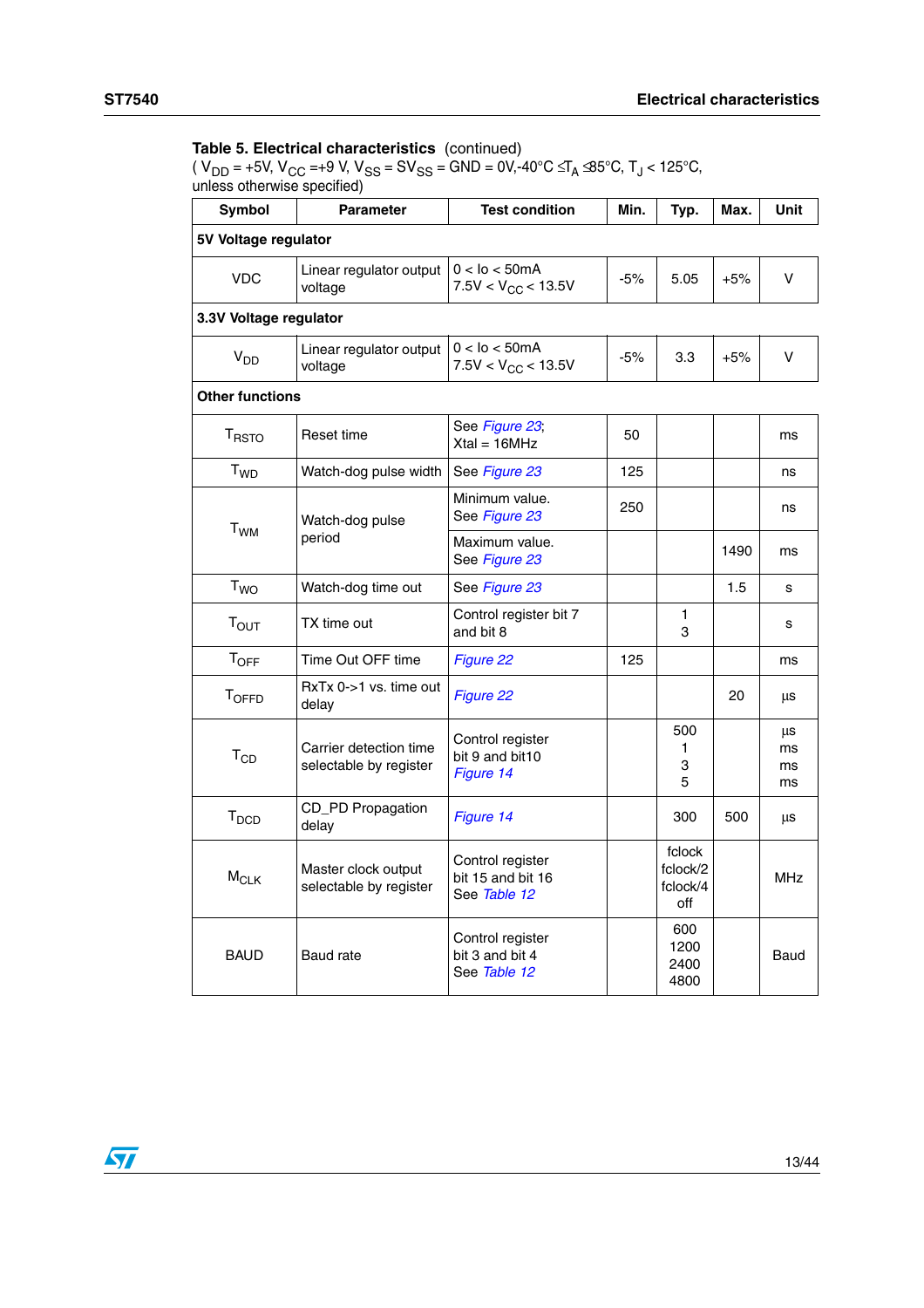$\sqrt{2}$ 

#### **Table 5. Electrical characteristics** (continued)

( V<sub>DD</sub> = +5V, V<sub>CC</sub> =+9 V, V<sub>SS</sub> = SV<sub>SS</sub> = GND = 0V,-40°C ≤T<sub>A</sub> ≤85°C, T<sub>J</sub> < 125°C, unless otherwise specified)

| Symbol                  | <b>Parameter</b>               | Min.                                                   | Typ.        | Max.                      | <b>Unit</b>    |    |  |  |  |
|-------------------------|--------------------------------|--------------------------------------------------------|-------------|---------------------------|----------------|----|--|--|--|
| <b>Serial Interface</b> |                                |                                                        |             |                           |                |    |  |  |  |
| $T_B$                   | Baud rate Bit Time<br>(1/BAUD) | Control register bit 3<br>and bit 4<br>(See Figure 13) |             | 1667<br>833<br>417<br>208 |                | μs |  |  |  |
| Ts                      | Setup time                     | see Figures 8, 9, 10, 11<br>& 12                       |             |                           | 5              | ns |  |  |  |
| $\mathsf{T}_\mathsf{H}$ | Hold time                      | see Figures 8, 9, 10, 11<br>& 12                       |             |                           | $\overline{c}$ | ns |  |  |  |
| $T_{CR}$                | CLR/T vs. REG_DATA<br>or RxTx  | see Figures 8, 9, 10, 11<br>& 12                       |             |                           | $T_B/4$        |    |  |  |  |
| $T_{\rm CC}$            | CLR/T vs. CLR/T                | see Figures 8, 9, 10, 11<br>& 12                       | $T_{\rm B}$ |                           | $2*T_B$        |    |  |  |  |
| $T_{DS}$                | Setup time                     | see Figures 8, 9, 10, 11<br>& 12                       | $T_B/4$     |                           | $T_B/2$        |    |  |  |  |
| $T_{\sf DH}$            | Hold time                      | see Figures 8, 9, 10, 11<br>& 12                       | $T_B/4$     |                           | $T_B/2$        |    |  |  |  |
| $T_{CRP}$               |                                |                                                        | $T_{\rm H}$ |                           | $T_B/2$        |    |  |  |  |

1. Not tested, guaranteed by design

#### <span id="page-13-0"></span>**Figure 3. PLI configuration for PA\_OUT distortions measurement**

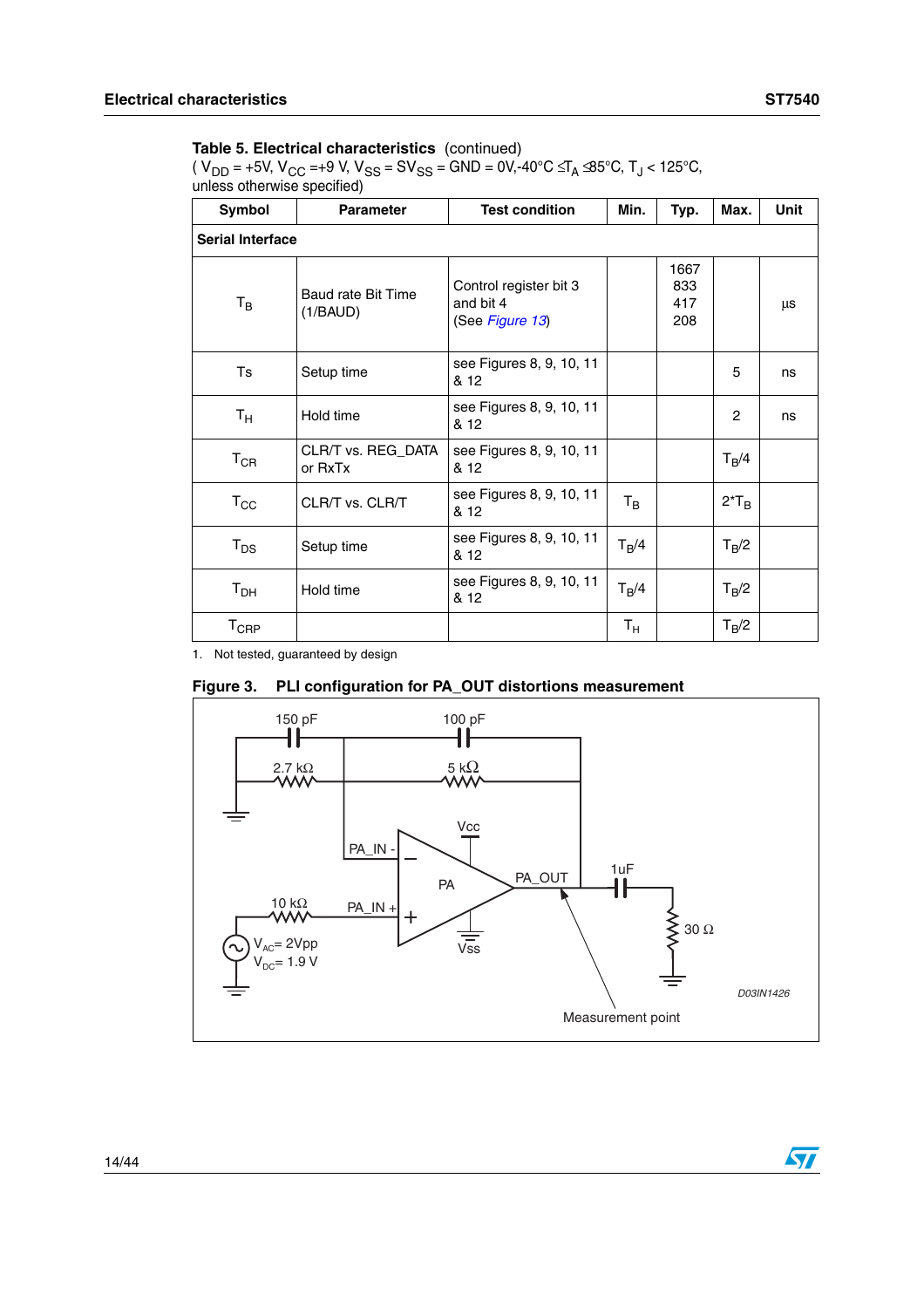# <span id="page-14-0"></span>**5 Crystal resonator and external clock**

### <span id="page-14-1"></span>**Figure 4. External clock waveform**



## **Figure 5. Crystal Resonator**



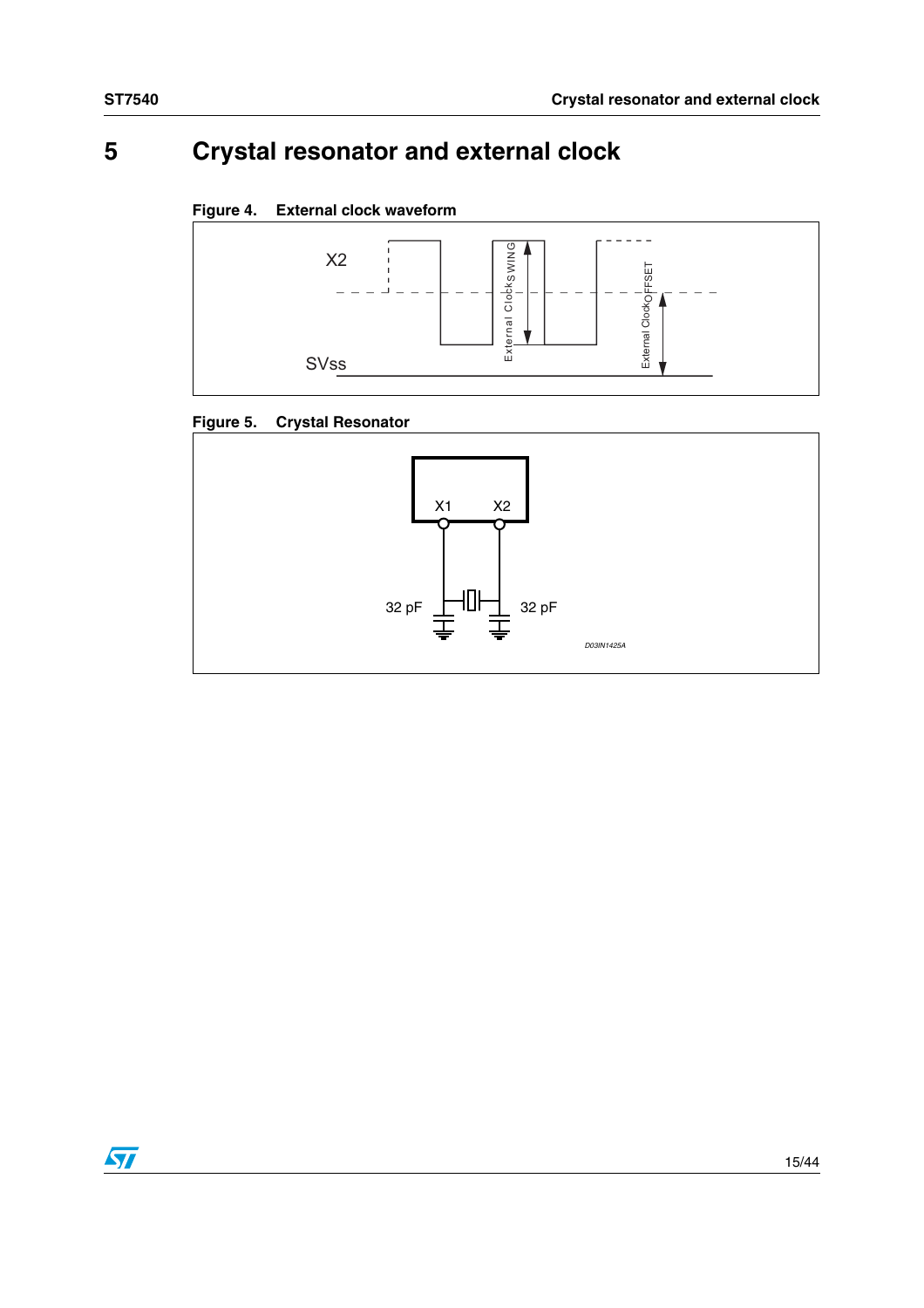# <span id="page-15-0"></span>**6 Functional description**

# <span id="page-15-1"></span>**6.1 Carrier frequencies**

ST7540 is a multi frequency device: eight programmable Carrier Frequencies are available (see *[Table 6](#page-15-3)*).

Only one Carrier can be used a time. The communication channel could be varied during the normal working Mode to realize a multi frequency communication.

Selecting the desired frequency in the Control Register the Transmission and Reception filters are accordingly tuned.

| <b>FCarrier</b> | F (KHz) |
|-----------------|---------|
| F <sub>0</sub>  | 60      |
| F1              | 66      |
| F <sub>2</sub>  | 72      |
| F <sub>3</sub>  | 76      |
| F <sub>4</sub>  | 82.05   |
| F <sub>5</sub>  | 86      |
| F <sub>6</sub>  | 110     |
| $F7^{(1)}$      | 132.5   |

#### <span id="page-15-3"></span>**Table 6. Channels List**

1. Default value

# <span id="page-15-2"></span>**6.2 Baud rates**

ST7540 is a multi Baud rate device: four Baud Rate are available (See *[Table 8](#page-16-1)*).

| <b>Baud Rate [Baud]</b> | $\Delta F^{(1)}(Hz)$ | Deviation <sup>(2)</sup> |
|-------------------------|----------------------|--------------------------|
| 600                     | 600                  | $1^{(3)}$                |
| 1200                    | 600<br>1200          | 0.5                      |
| $2400^{(4)}$            | 1200 $(4)$<br>2400   | 0.5                      |
| 4800                    | 2400<br>4800         | 0.5                      |

1. Frequency deviation

2. Deviation = ∆F / (Baud Rate)

- 3. Deviation 0.5 not allowed
- 4. Default value

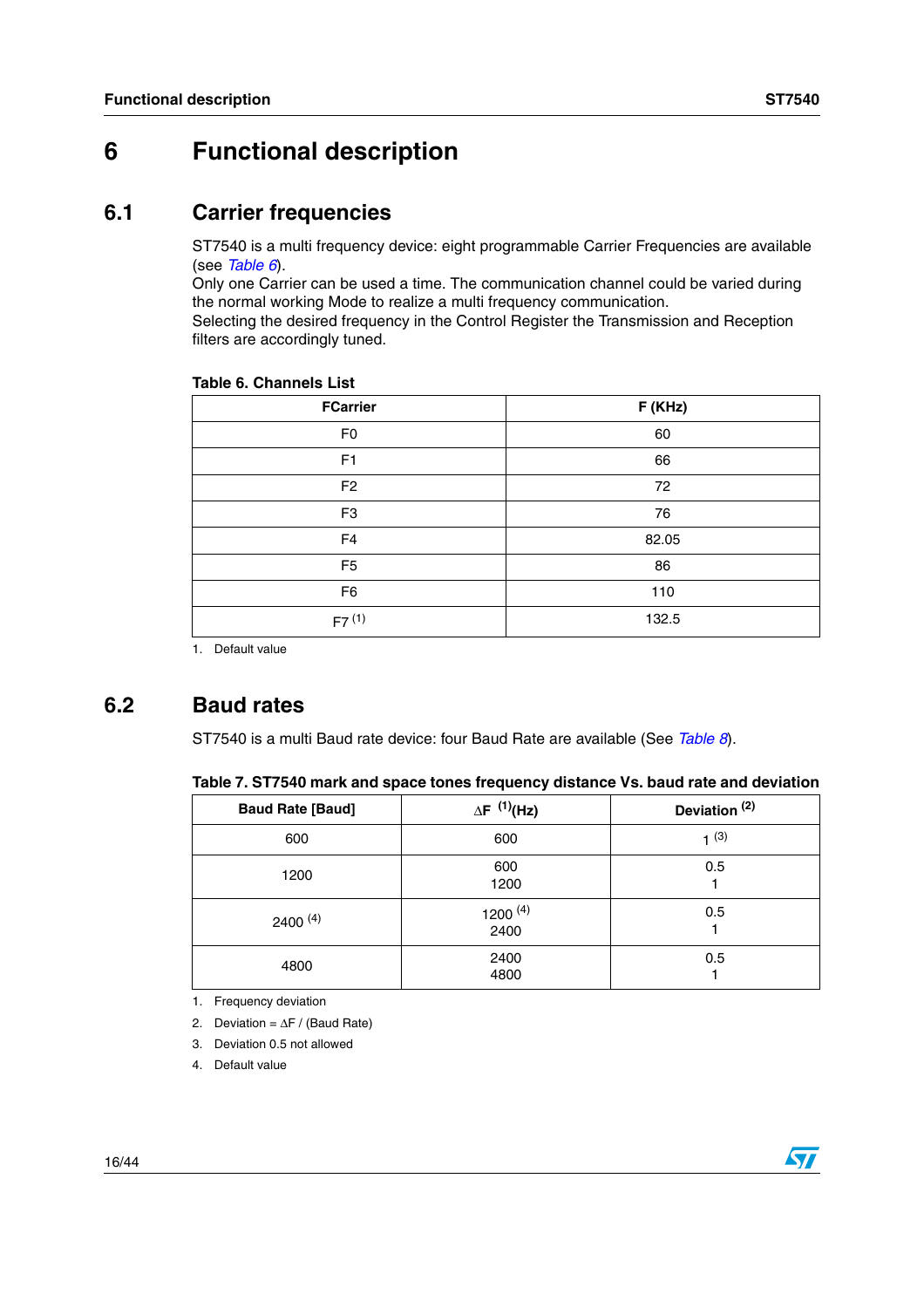# <span id="page-16-0"></span>**6.3 Mark and space frequencies**

Mark and Space Communication Frequencies are defined by the following formula:

F ("0") = FCarrier +  $[\Delta F]/2$ 

F ("1") = FCarrier - [∆F]/2

∆F is the Frequency Deviation.

With Deviation = "0.5" the difference in terms of frequency between the mark and space tones is half the Baudrate value (∆F=0.5\*BAudrate). When the Deviation = "1" the difference is the Baudrate itself (∆F= Baudrate). The minimal Frequency Deviation is 600Hz.

| <b>Carrier</b><br><b>Baud</b><br>frequency<br>rate |      | <b>Deviation</b> | <b>Exact frequency</b><br>[Hz]<br>(Clock=16MHz) |       | <b>Carrier</b><br>frequency | <b>Baud</b><br>rate | <b>Deviation</b> | <b>Exact frequency</b><br>[Hz]<br>(Clock=16MHz) |        |
|----------------------------------------------------|------|------------------|-------------------------------------------------|-------|-----------------------------|---------------------|------------------|-------------------------------------------------|--------|
| (KHz)                                              |      |                  | 4"                                              | "በ"   | (KHz)                       |                     |                  | 4                                               | "በ"    |
|                                                    | 600  | Ξ.               |                                                 |       |                             | 600                 | цц.              |                                                 |        |
|                                                    |      | $\mathbf{1}$     | 59733                                           | 60221 |                             |                     | 1                | 81706                                           | 82357  |
|                                                    | 1200 | 0.5              | 59733                                           | 60221 |                             | 1200                | 0.5              | 81706                                           | 82357  |
| 60                                                 |      | 1                | 59408                                           | 60547 | 82.05                       |                     | 1                | 81380                                           | 82682  |
|                                                    | 2400 | 0.5              | 59408                                           | 60547 |                             | 2400                | 0.5              | 81380                                           | 82682  |
|                                                    |      | $\mathbf{1}$     | 58757                                           | 61198 |                             |                     | $\mathbf{1}$     | 80892                                           | 83171  |
|                                                    | 4800 | 0.5              | 58757                                           | 61198 |                             | 4800                | 0.5              | 80892                                           | 83171  |
|                                                    |      | 1                | 57617                                           | 62337 |                             |                     | 1                | 79590                                           | 84473  |
|                                                    |      | Ш,               |                                                 |       |                             | 600                 | uu               |                                                 |        |
|                                                    | 600  | $\mathbf{1}$     | 65755                                           | 66243 | 86                          |                     | 1                | 85775                                           | 86263  |
|                                                    | 1200 | 0.5              | 65755                                           | 66243 |                             | 1200                | 0.5              | 85775                                           | 86263  |
| 66                                                 |      | 1                | 65430                                           | 66569 |                             |                     | 1                | 85449                                           | 86589  |
|                                                    | 2400 | 0.5              | 65430                                           | 66569 |                             | 2400                | 0.5              | 85449                                           | 86589  |
|                                                    |      | $\mathbf{1}$     | 64779                                           | 67220 |                             |                     | $\mathbf{1}$     | 84798                                           | 87240  |
|                                                    |      | 0.5              | 64779                                           | 67220 |                             | 4800                | 0.5              | 84798                                           | 87240  |
|                                                    | 4800 | 1                | 63639                                           | 68359 |                             |                     | $\mathbf{1}$     | 83659                                           | 88379  |
|                                                    | 600  | --               |                                                 |       |                             | 600                 | --               |                                                 |        |
|                                                    |      | 1                | 71777                                           | 72266 |                             |                     | 1                | 109701                                          | 110352 |
|                                                    | 1200 | 0.5              | 71777                                           | 72266 |                             | 1200                | 0.5              | 109701                                          | 110352 |
| 72                                                 |      | 1                | 71452                                           | 72591 | 110                         |                     | 1                | 109375                                          | 110677 |
|                                                    | 2400 | 0.5              | 71452                                           | 72591 |                             | 2400                | 0.5              | 109375                                          | 110677 |
|                                                    |      | 1                | 70801                                           | 73242 |                             |                     | 1                | 108724                                          | 111165 |
|                                                    |      | 0.5              | 70801                                           | 73242 |                             |                     | 0.5              | 108724                                          | 111165 |
|                                                    | 4800 | 1                | 69661                                           | 74382 |                             | 4800                | 1                | 107585                                          | 112467 |

<span id="page-16-1"></span>**Table 8. ST7540 synthesized frequencies** 

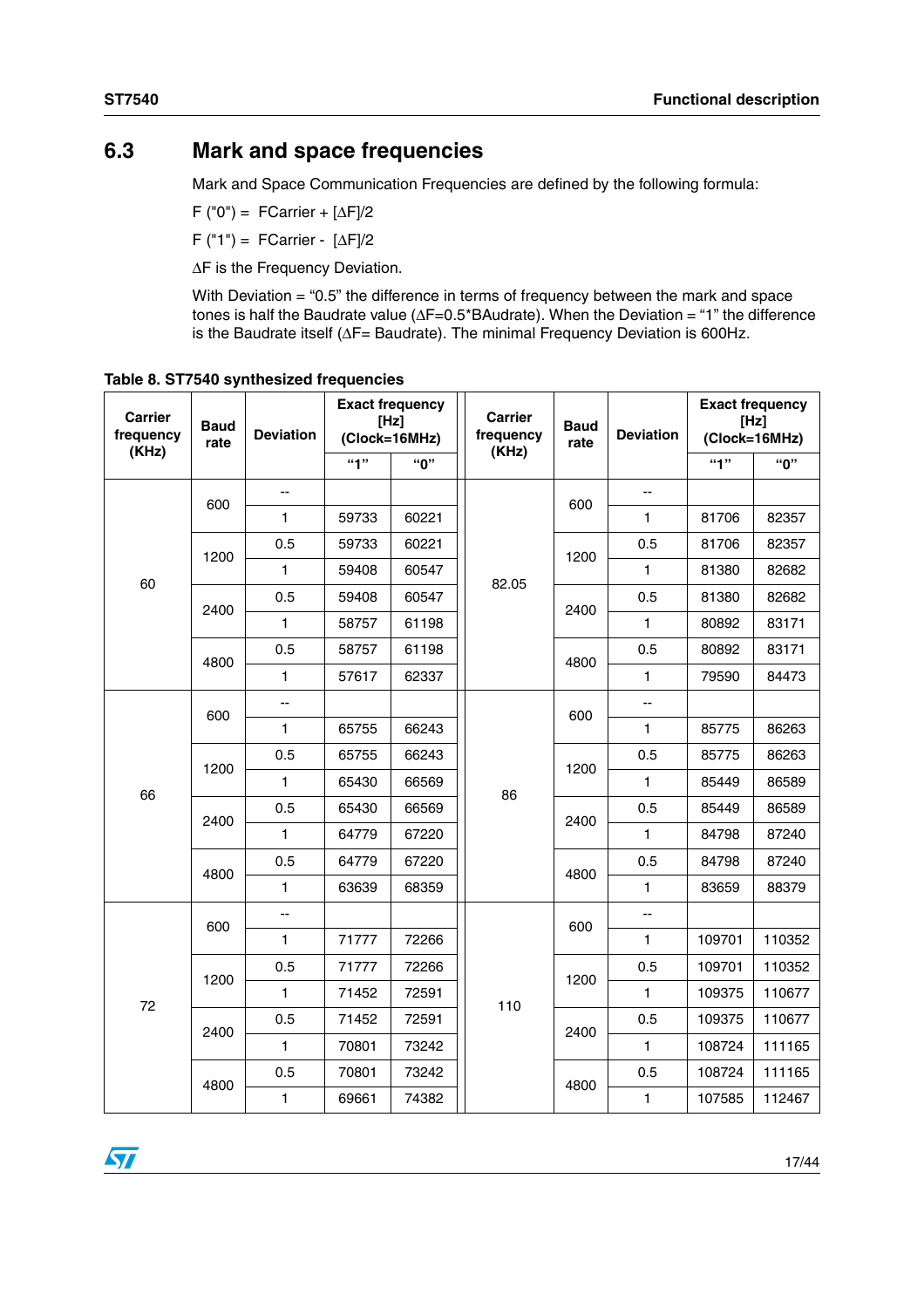|    | 600  | --  |       |       |       | 600  | --  |        |        |
|----|------|-----|-------|-------|-------|------|-----|--------|--------|
| 76 |      |     | 75684 | 76335 |       |      |     | 132161 | 132813 |
|    | 1200 | 0.5 | 75684 | 76335 |       | 1200 | 0.5 | 132161 | 132813 |
|    |      |     | 75358 | 76660 | 132.5 |      |     | 131836 | 133138 |
|    | 2400 | 0.5 | 75358 | 76660 |       | 2400 | 0.5 | 131836 | 133138 |
|    |      |     | 74870 | 77148 |       |      |     | 131348 | 133626 |
|    | 4800 | 0.5 | 74870 | 77148 |       | 4800 | 0.5 | 131348 | 133626 |
|    |      |     | 73568 | 78451 |       |      |     | 130046 | 134928 |

**Table 8. ST7540 synthesized frequencies** 

# <span id="page-17-0"></span>**6.4 ST7540 Mains access**

ST7540 can access the Mains in two different ways:

- Synchronous access
- Asynchronous access

The choice between the two types of access can be performed by means of Control Register bit 14(see *[Table 12](#page-32-0)*) and affects the ST7540 data flow in Transmission Mode as in Reception Mode (for how to set the communication Mode, see *[Section 6.5](#page-18-0)*).

#### **In data transmission mode:**

- Synchronous Mains access: on clock signal provided by ST7540 (CLR/T line) rising edge, data transmission line (TxD line) value is read and sent to the FSK Modulator. ST7540 manages the Transmission timing according to the BaudRate Selected.
- Asynchronous Mains access: data transmission line (TxD line) value enters directly to the FSK Modulator. The Host Controller manages the Transmission timing (CLR/T line should be neglected).

#### **In data reception mode:**

- Synchronous Mains access: on clock signal recovered by a PLL from ST7540 (CLR/T) line) rising edge, value on FSK Demodulator is read and put to the data reception line (RxD line). ST7540 recovers the bit timing timing according to the BaudRate Selected.
- Asynchronous Mains access: Value on FSK Demodulator is sent directly to the data reception line (RxD line). The Host Controller recovers the communication timing (CLR/T line should be neglected).

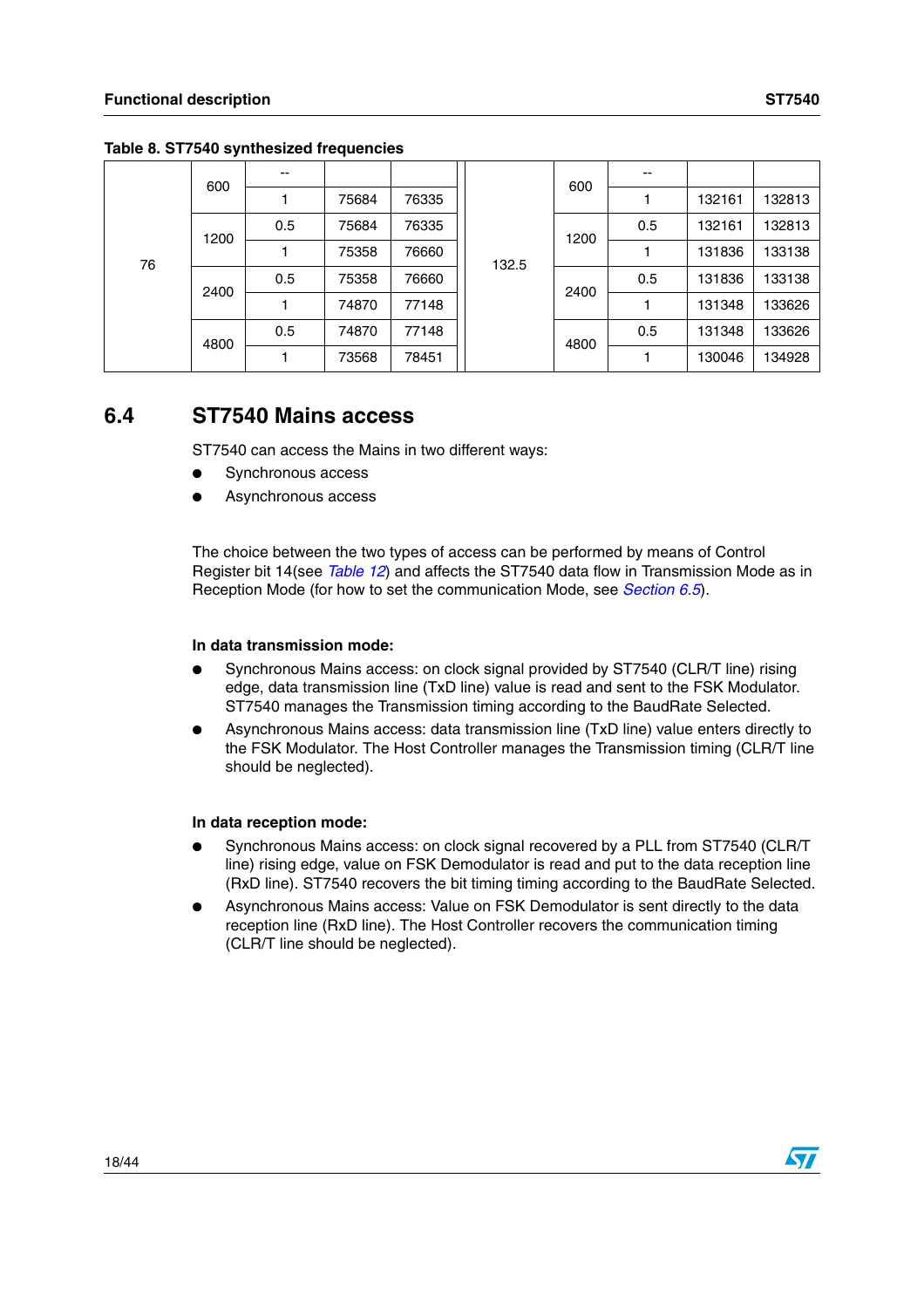# <span id="page-18-0"></span>**6.5 Host processor interface**

ST7540 exchanges data with the host processor through a serial interface.

The data transfer is managed by REG\_DATA and RxTx Lines, while data are exchanged using RxD, TxD and CLR/T lines.

Four are the ST7540 working modes:

- **Data Reception**
- Data Transmission
- **Control Register Read**
- **Control Register Write**

REG\_DATA and RxTx lines are level sensitive inputs.

|  |  |  | Table 9. Data and Control register access bits configuration |  |
|--|--|--|--------------------------------------------------------------|--|

|                        | <b>REG DATA</b> | <b>RxTx</b> |
|------------------------|-----------------|-------------|
| l Data Transmission    |                 |             |
| Data Reception         |                 |             |
| Control Register Read  |                 |             |
| Control Register Write |                 |             |

ST7540 features two type of Host Communication Interfaces:

- **SPI**
- **UART**

The selection can be done through the UART/SPI pin. If UART/SPI pin is forced to "0" SPI interface is selected while if UART/SPI pin is forced to "1" UART interface is selected. The type of interface affects the Data Reception by setting the idle state of RxD line. When ST7540 is in Receiving mode (REG\_DATA="0" and RxTx ="1") and no data are available on mains (or RxD is forced to an idle state, i.e. with a conditioned Detection Method), the RxD line is forced to "0" when UART/SPI pin is forced to "0" or it is forced to "1" when UART/SPI pin is forced to "1".

The UART interface allows to connect an UART compatible device while SPI interface allows to connect an SPI compatible device. The allowed combinations of Host Interface/ST7540 Mains Access are:

| <b>Host device</b> | <b>UART/SPI pin</b> | Communication | <b>Mains access</b> |             |  |  |
|--------------------|---------------------|---------------|---------------------|-------------|--|--|
| interface type     |                     | mode          | <b>Asynchronous</b> | Synchronous |  |  |
| <b>UART</b>        | $66 - 13$           | Transmission  |                     |             |  |  |
| <b>UART</b>        | $66 - 13$           | Reception     |                     |             |  |  |
| <b>SPI</b>         | "በ"                 | Transmission  |                     |             |  |  |
| <b>SPI</b>         | "0"                 | Reception     |                     |             |  |  |

|  |  |  | Table 10. Host interface / ST7540 mains access combinations |
|--|--|--|-------------------------------------------------------------|
|  |  |  |                                                             |

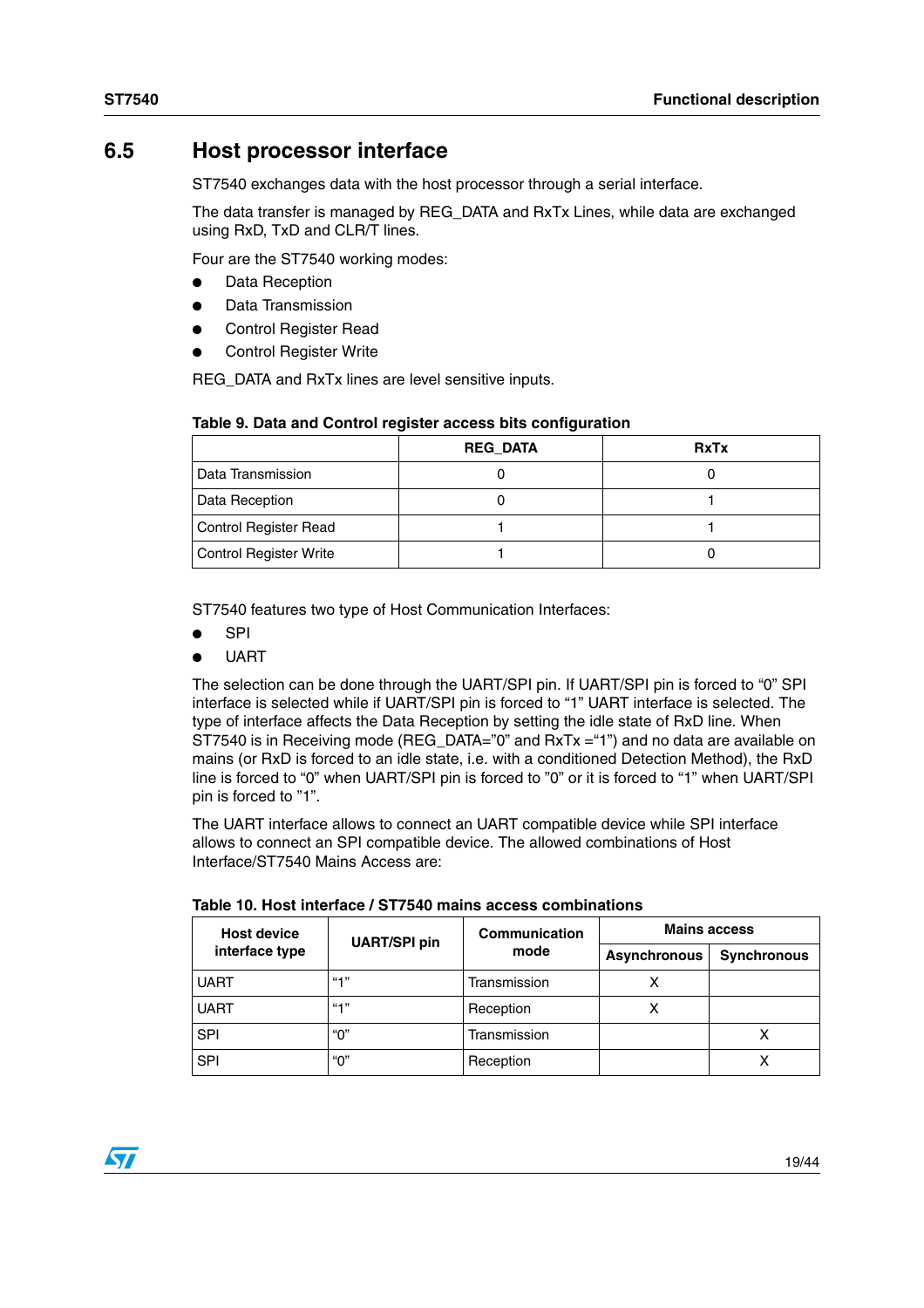

<span id="page-19-1"></span>**Figure 6. Synchronous and Asynchronous ST7540/Host Controller interfaces**

ST7540 allows to interface the Host Controller using a five line interface (RxD,TxD,RxTx, CLR/T, & REG\_DATA) in case of Synchronous mains access or using a 3 line interface (RxD,TxD & RxTx) in Asynchronous mains access. Since Control Register is not accessible in Asynchronous mode, in this case REG\_DATA pin must be tied to GND.

#### <span id="page-19-0"></span>**6.5.1 Communication between Host and ST7540**

The Host can achieve the Mains access by selecting REG\_DATA="0" and the choice between Data Transmission or Data Reception is performed by selecting RxTx line (if RxTx ="1" ST7540 receives data from mains, if RxTx="0" ST7540 transmits data over the mains).

Communication between Host and ST7540 is different in Asynchronous and Synchronous mode:

#### ● **Asynchronous mode:**

In Asynchronous Mode, data are exchanged without any data Clock reference. The host controller has to recover the clock reference in receiving Mode and control the Bit time in transmission mode.

If RxTx line is set to "1" & REG DATA="0" (Data Reception), ST7540 enters in an Idle State. After Tcc time the modem starts providing received data on RxD line.

If RxTx line is set to "0" & REG\_DATA="0" (Data Transmission), ST7540 enters in an Idle State and transmission circuitry is switched on. After Tcc time the modem starts transmitting data present on TxD line.





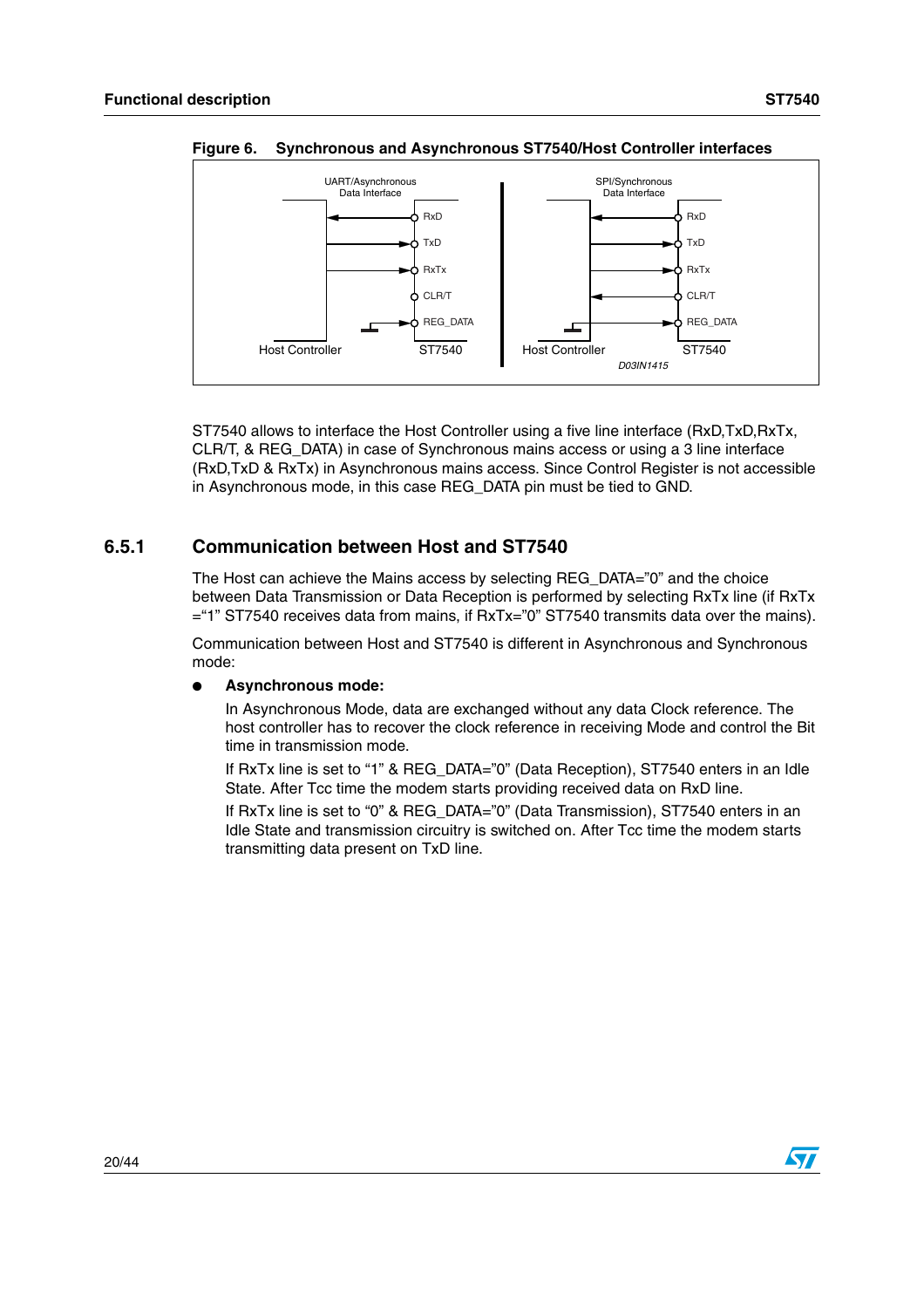#### ● **Synchronous mode:**

In Synchronous Mode ST7540 is always the master of the communication and provides the clock reference on CLR/T line. When ST7540 is in receiving mode an internal PLL recovers the clock reference. Data on RxD line are stable on CLR/T rising Edge.

When ST7540 is in transmitting mode the clock reference is internally generated and TxD line is sampled on CLR/T rising Edge.

If RxTx line is set to "1" & REG\_DATA="0" (Data Reception), ST7540 enters in an Idle State and CLR/T line is forced Low. After Tcc time the modem starts providing received data on RxD line.

If RxTx line is set to "0" & REG\_DATA="0" (Data Transmission), ST7540 enters in an Idle State and transmission circuitry is switched on. After Tcc time the modem starts transmitting data present on TxD line (*[Figure 8](#page-20-0)*) .





<span id="page-20-0"></span>

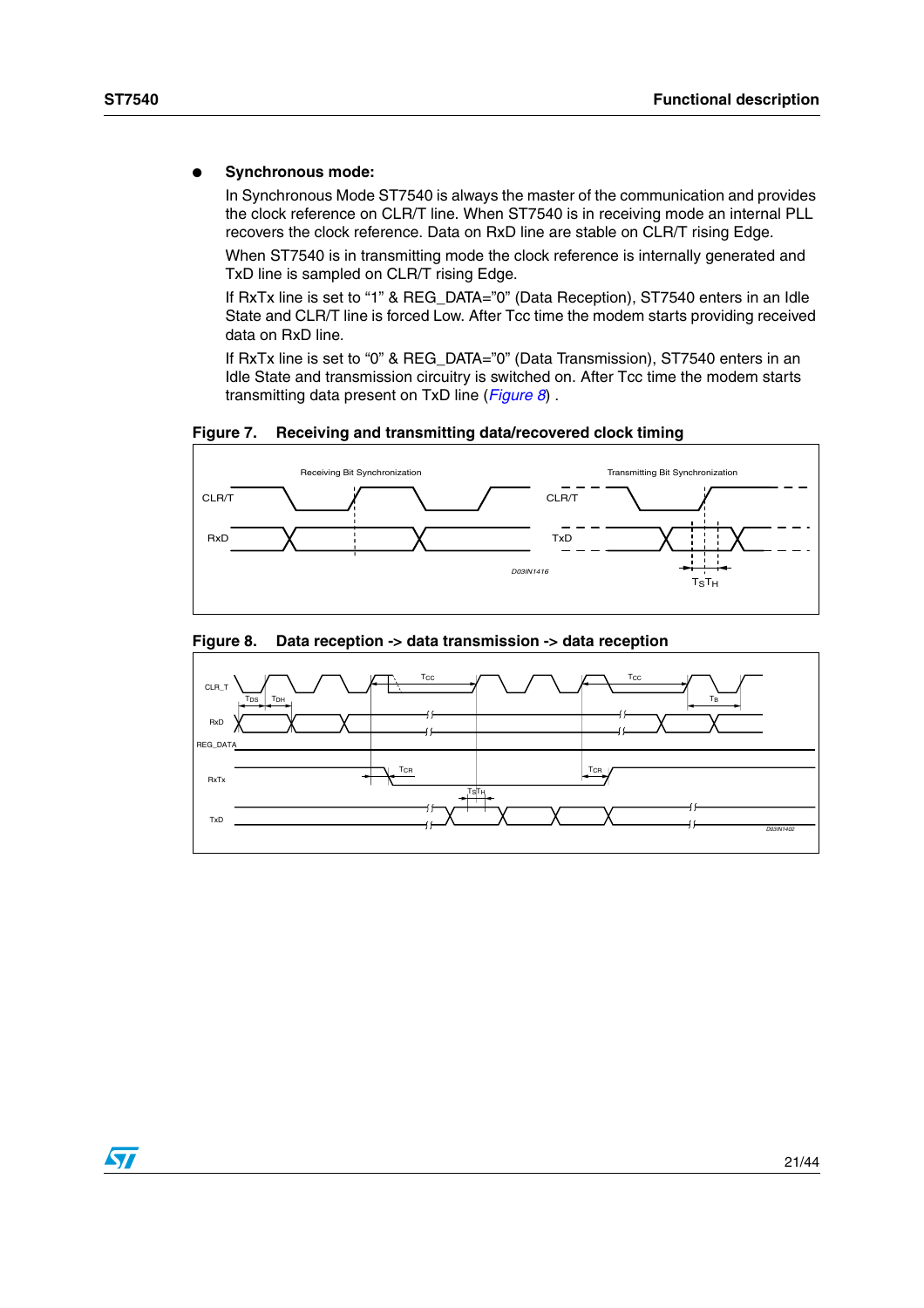#### <span id="page-21-0"></span>**6.5.2 Control register access**

The communication with ST7540 Control Register is always synchronous. The access is achieved using the same lines of the Mains interface (RxD, TxD, RxTx and CLR/T) plus REG\_DATA Line.

With  $REG\_DATA = 1$  and  $RxTx = 0$ , the data present on  $TxD$  are loaded into the Control Register MSB first. The ST7540 samples the TxD line on CLR/T rising edges. The control Register content is updated at the end of the register access section (REG\_DATA falling edge).

In Normal Control Register mode (Control Register bit 21 = "0", see *[Table 12](#page-32-0)*) if more than 24 bits are transferred to ST7540 only latest 24 bits are stored inside the Control Register. If less than 24 bits are transferred to ST7540 the Control Register writing is aborted.

In order to avoid undesired Control Register writings caused by REG\_DATA line fluctuations (for example because of surge or burst on mains), in Extended Control Register mode (Control Register bit 21 = "1" see *[Table 12](#page-32-0)*) exactly 24 or 48 bits must be transferred to ST7540 in order to properly write the Control Register, otherwise writing is aborted. If 24 bits are transferred, only the first 24 Control Register bits (from 23 to 0) are written.

With REG DATA  $= 1$  and RxTx  $= 1$ , the content of the Control Register is sent on RxD port. The Data on RxD are stable on CLR/T rising edges MSB First. In Normal Control Register mode 24 bits are transferred from ST7540 to the Host. In Extended Control Register mode 24 or 48 bits are transferred from ST7540 to the Host depending on content of Control Register bit 18 (with bit 18 = "0" the first 24 bits are transferred, otherwise all 48 bits are transferred, see *[Table 12](#page-32-0)*).

<span id="page-21-1"></span>**Figure 9. Data reception** ➨ **control register read** ➨ **data reception timing diagram**



#### <span id="page-21-2"></span>**Figure 10. data reception** ➨ **control register write** ➨ **data reception timing diagram**



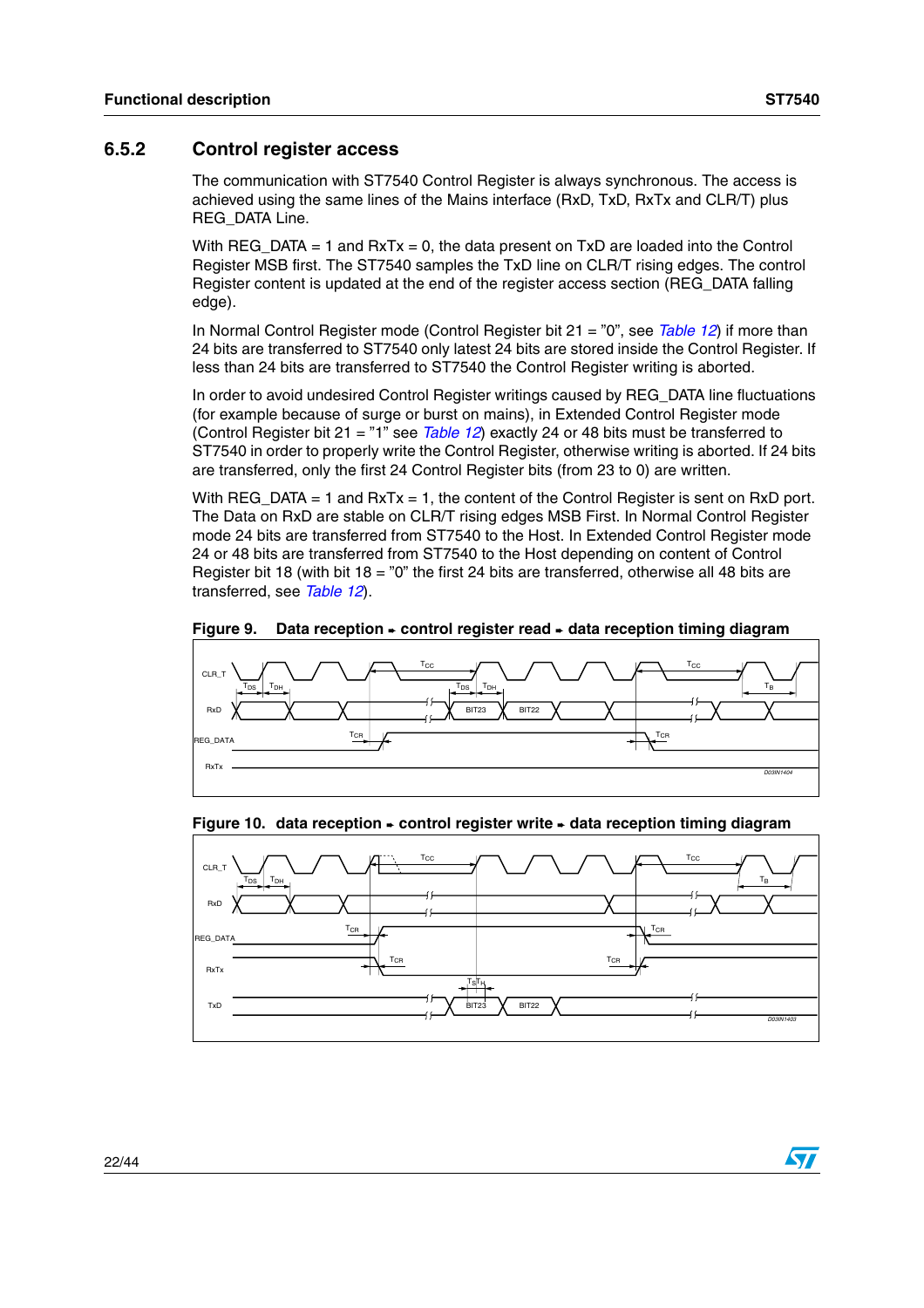

<span id="page-22-1"></span>**Figure 11. Data transmission** ➨ **control register read** ➨ **data reception timing diagram**

<span id="page-22-2"></span>



# <span id="page-22-0"></span>**6.6 Receiving mode**

The receive section is active when RxTx Pin ="1" and REG\_DATA=0.

The input signal is read on  $RX$ <sub>IN</sub> Pin using  $SV_{SS}$  as ground reference and then pre-filtered by a Band pass Filter (62kHz max bandwidth at -3dB). The Pre-Filter can be inserted setting one bit in the Control Register. The Input Stage features a wide dynamic range to receive Signal with a Very Low Signal to Noise Ratio. The Amplitude of the applied waveform is automatically adapted by an Automatic Gain Control block (AGC) and then filtered by a Narrow Band Band-Pass Filter centered around the Selected Channel Frequency (14kHz max at -3dB). The resulting signal is down-converted by a mixer using a sinewave generated by the FSK Modulator. Finally an Intermediate Frequency Band Pass-Filter (IF Filter) improves the Signal to Noise ration before sending the signal to the FSK demodulator. The FSK demodulator then send the signal to the RX Logic for final digital filtering. Digital filtering Removes Noise spikes far from the BAUD rate frequency and Reduces the Signal Jitter. RxD Line is forced to "0" or "1" (according the UART/SPI pin level) when neither mark or space frequencies are detected on RX\_IN Pin.

Mark and Space Frequency in Receiving Mode must be distant at least BaudRate/2 to have a correct demodulation.

While ST7540 is in Receiving Mode (RxTx pin ="1"), the transmit circuitry, Power Line Interface included, is turned off. This allows the device to achieve a very low current consumption (5mA typ).

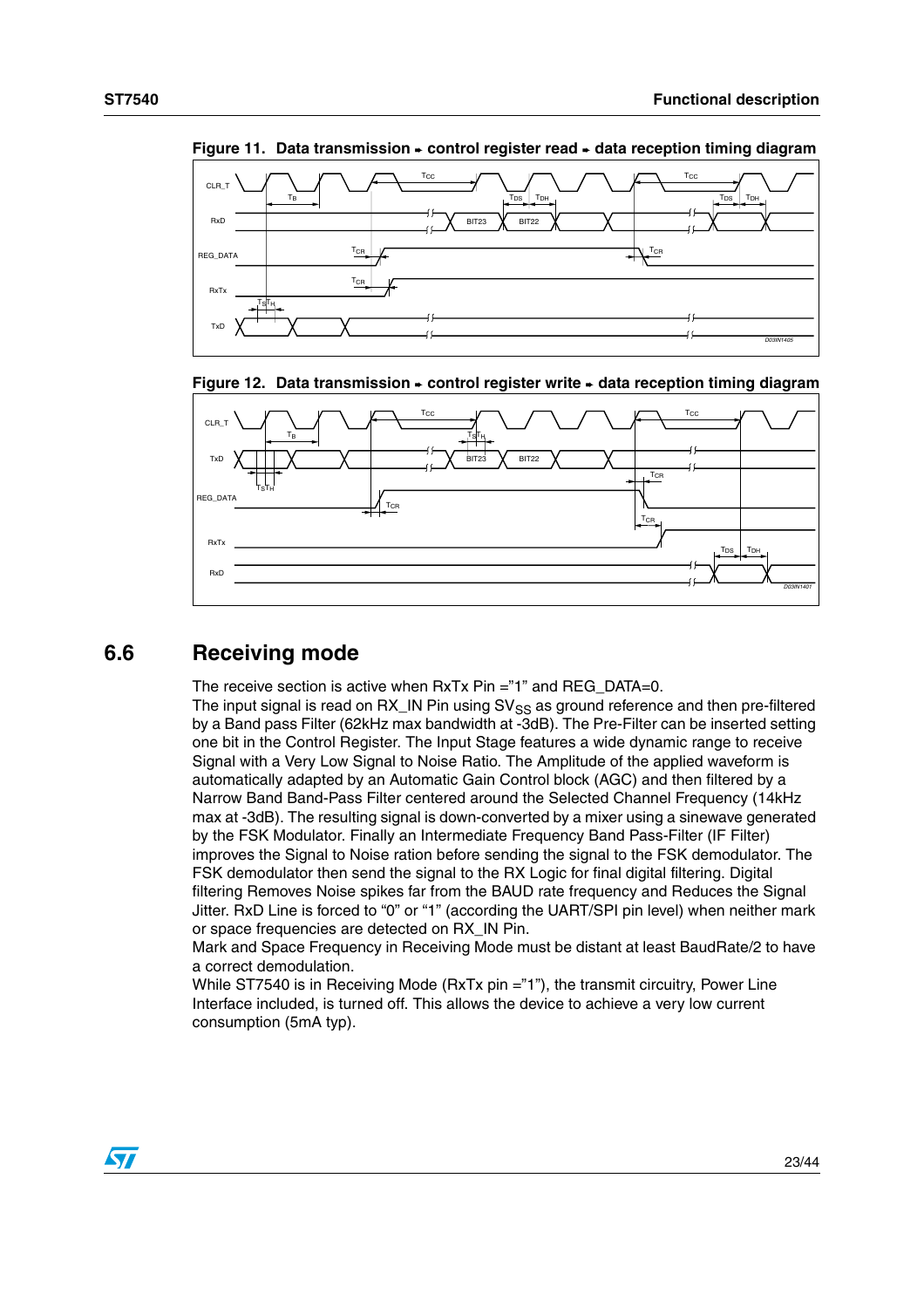#### **Receiving Sensitivity Level Selection**

It is possible to select the ST7540 Receiving Sensitivity Level by Control Register (see *[Table 12](#page-32-0)*) or setting to '1' the TxD pin during reception phase (this condition overcomes the control register setting the sensitivity equal to BU threshold). Increasing the device sensitivity allows to improve the communication reliability when the ST7540 sensitivity is the limiting factor.

#### **Synchronization Recovery System (PLL)**

ST7540 embeds a Clock Recovery System to feature a Synchronous data exchange with the Host Controller. The clock recovery system is realized by means of a second order PLL. In Synchronous mode, data on the data line (RxD) are stable on CLR/T line rising edge (CLR/T Falling edge synchronized to RxD line transitions ± LOCK-IN Range). The PLL Lock-in and Lock-out Range is ±π/2. When the PLL is in the unlock condition RxD line is forced to "0" or "1" according to the UART/SPI pin level and CLR/T is forced to "0" only if the Detection Method "Preamble Detection With Conditioning" is selected.When PLL is in unlock condition it is sensitive to RxD Rising and Falling Edges. The maximum number of transition required to reach the lock-in condition is 5. When in lock-in condition the PLL is sensitive only to RxD rising Edges to reduce the CLR/T Jitter. ST7540 PLL is forced in the un-lock condition, when more than 32 equal symbols are received.Due to the fact that the PLL, in lock-in condition, is sensitive only to RxD rising edge, sequences equal or longer than 15 equal symbols can put the PLL into the un-lock condition.

#### <span id="page-23-0"></span>**Figure 13. ST7540 PLL lock-in range**



#### **Carrier/Preamble Detection**

The Carrier/Preamble Block is a digital Frequency detector Circuit. It can be used to manage the MAINS access and to detect an incoming signal. Two are the possible setting:

- Carrier Detection
- Preamble Detection

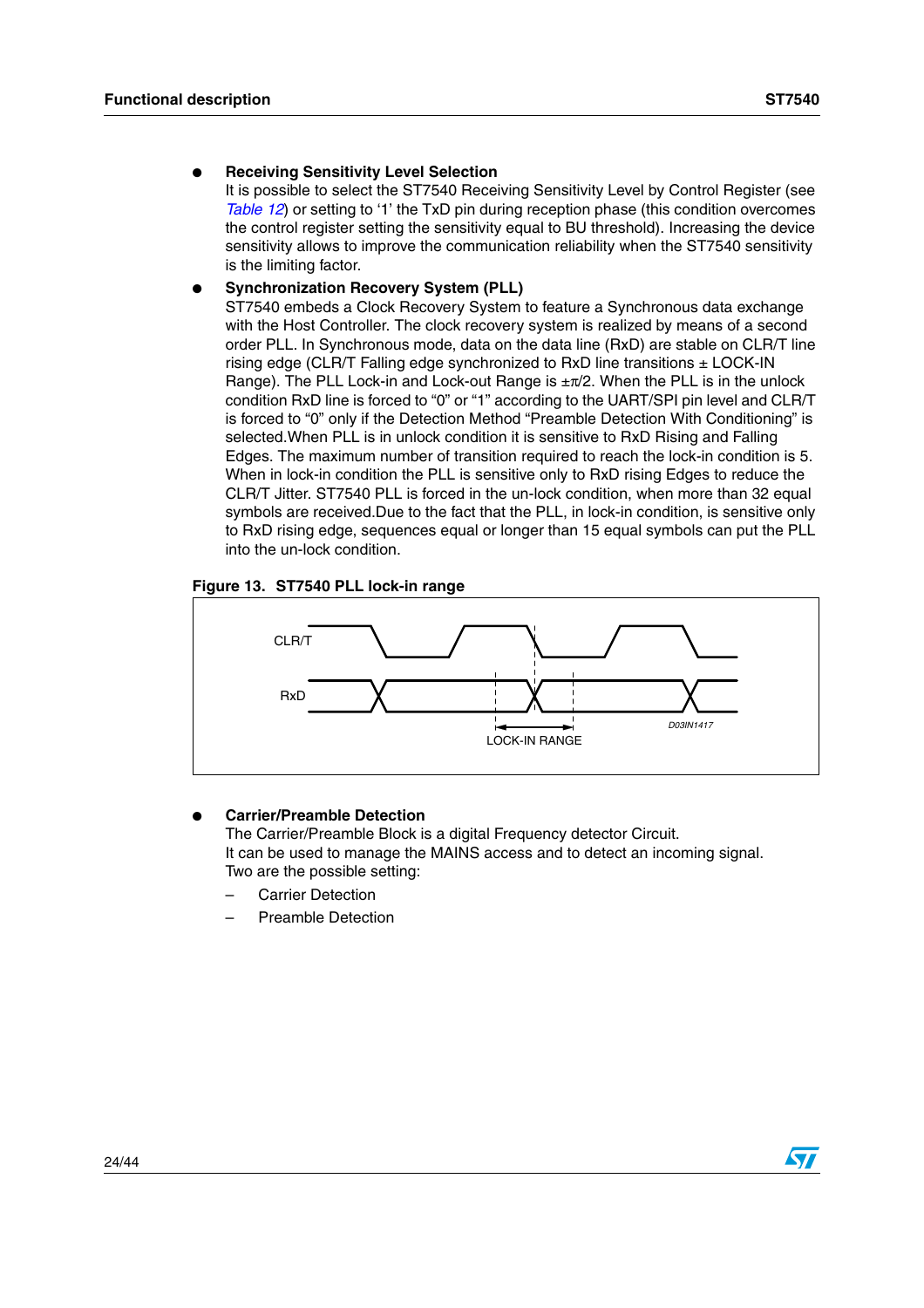#### **Carrier Detection**

The Carrier/Preamble detection Block notifies to the host controller the presence of a Carrier when it detects on the RX\_IN Input a signal with an harmonic component close to the programmed Carrier Frequency. The CD\_PD signal sensitivity is identical to the data reception sensitivity (0.5mVrms Typ. in Normal Sensitivity Mode). When the device sensitivity is set by the TxD line (Sensitivity level equal to BU threshold) the CD PD signal is conditioned to the BU signal.

The CD\_PD line is forced to a logic level low when a Carrier is detected.

#### **Preamble Detection**

The Carrier/Preamble detection Block notifies to the host controller the presence of a Carrier modulated at the Programmed Baud Rate for at least 4 Consecutive Symbols ("1010" or "0101" are the symbols sequences detected).

CD PD line is forced low till a Carrier signal is detected and PLL is in the lock-in range.

To reinforce the effectiveness of the information given by CD\_PD Block, a digital filtering is applied on Carrier or Preamble notification signal (see *[Section 6.8: Control](#page-31-0)  [register](#page-31-0)*). The Detection Time Bits in the Control Register define the filter performance. Increasing the Detection Time reduced the false notifications caused by noise on main line. The Digital filter adds a delay to CD\_PD notification equal to the programmed Detection Time. When the carrier frequency disappears, CD, PD line is held low for a period equal to the detection time and then forced high. During this time, some spurious data caused by noise can be demodulated and sent over RxD line.

#### **Header Recognition**

In Control Register Extended Mode (Control Register bit 21="1", see *[Table 12](#page-32-0)*) the CD\_PD line can be used to recognize if an header has been sent during the transmission. With Header Recognition function enable (Control Register bit 18="1", see *[Table 12](#page-32-0)*), CD\_PD line is forced low when a Frame Header is detected. If Frame Length Count function is enabled, CD\_PD is held low and a number of 16 bit word equal to the Frame Length selected is sent to the host controller. In this case, CLR/T is forced to "0" and RxD is forced to "0" or "1" (according the UART/SPI pin level) when Header has not been detected or after the Frame Length has been reached. If Frame Length Count function is disabled, an header recognition is signaled by forcing CD PD low for one period of CLR/T line. In this case, CLR/T and RxD signal are always present, even if no header has been recognized.

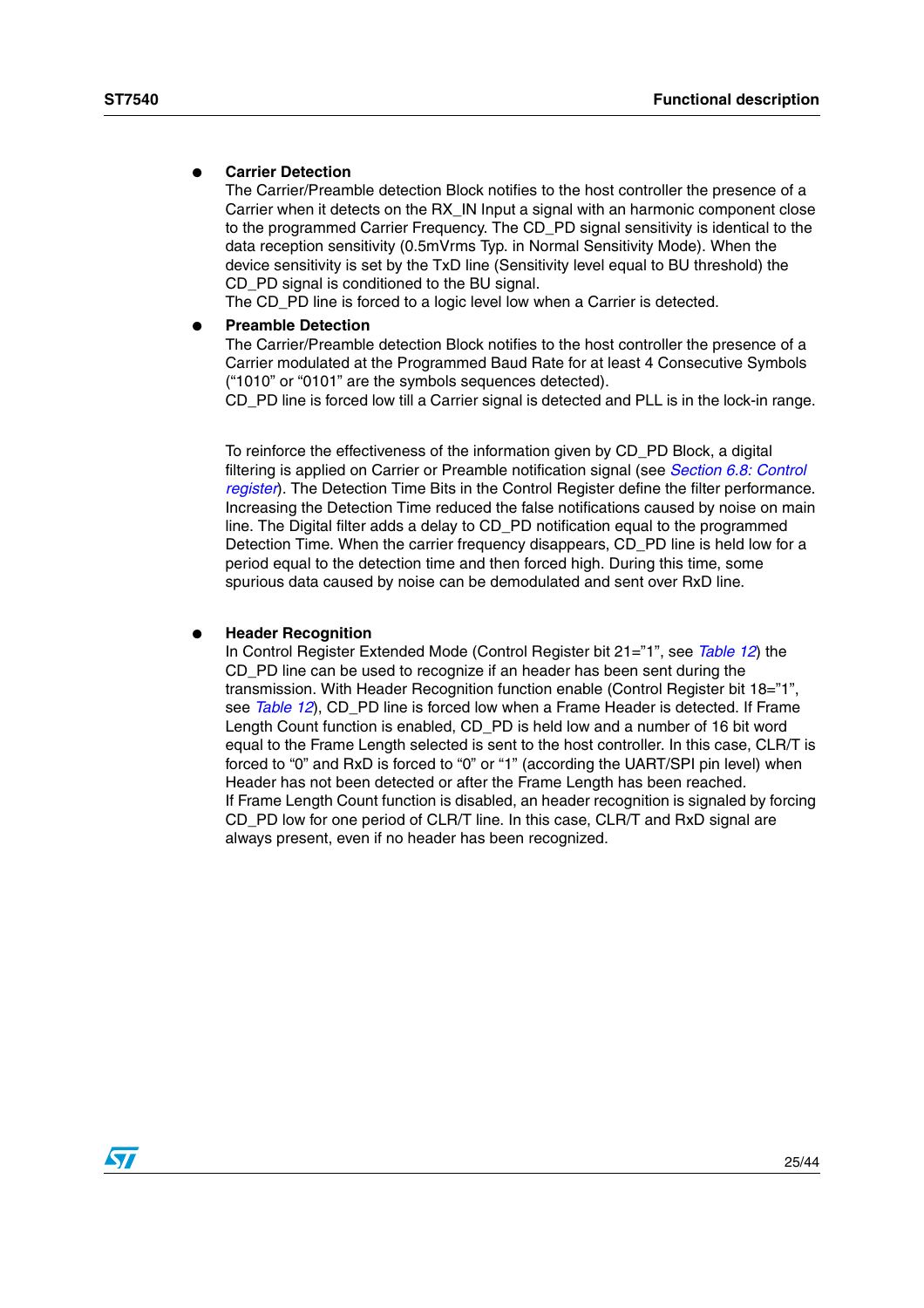<span id="page-25-1"></span>





# <span id="page-25-0"></span>**6.7 Transmission mode**

The transmission mode is set when  $RxTx$  Pin ="0" and REG\_DATA Pin ="0". In transmitting mode the FSK Modulator and the Power Line Interface are turned ON. The transmit Data (TxD) enter synchronously or asynchronously to the FSK modulator.

- Synchronous Mains access: on CLR/T rising edge, TxD Line Value is read and sent to the FSK Modulator. ST7540 manages the Transmission timing according to the BaudRate Selected
- Asynchronous Mains access: TxD data enter directly to the FSK Modulator. The Host Controller manages the Transmission timing

In both conditions no Protocol Bits are added by ST7540.

The FSK frequencies are synthesized in the FSK modulator from a 16 MHz crystal oscillator by direct digital synthesis technique. The frequencies Table in different Configuration is reported in *Table 8*. The frequencies precision is same as external crystal one's.

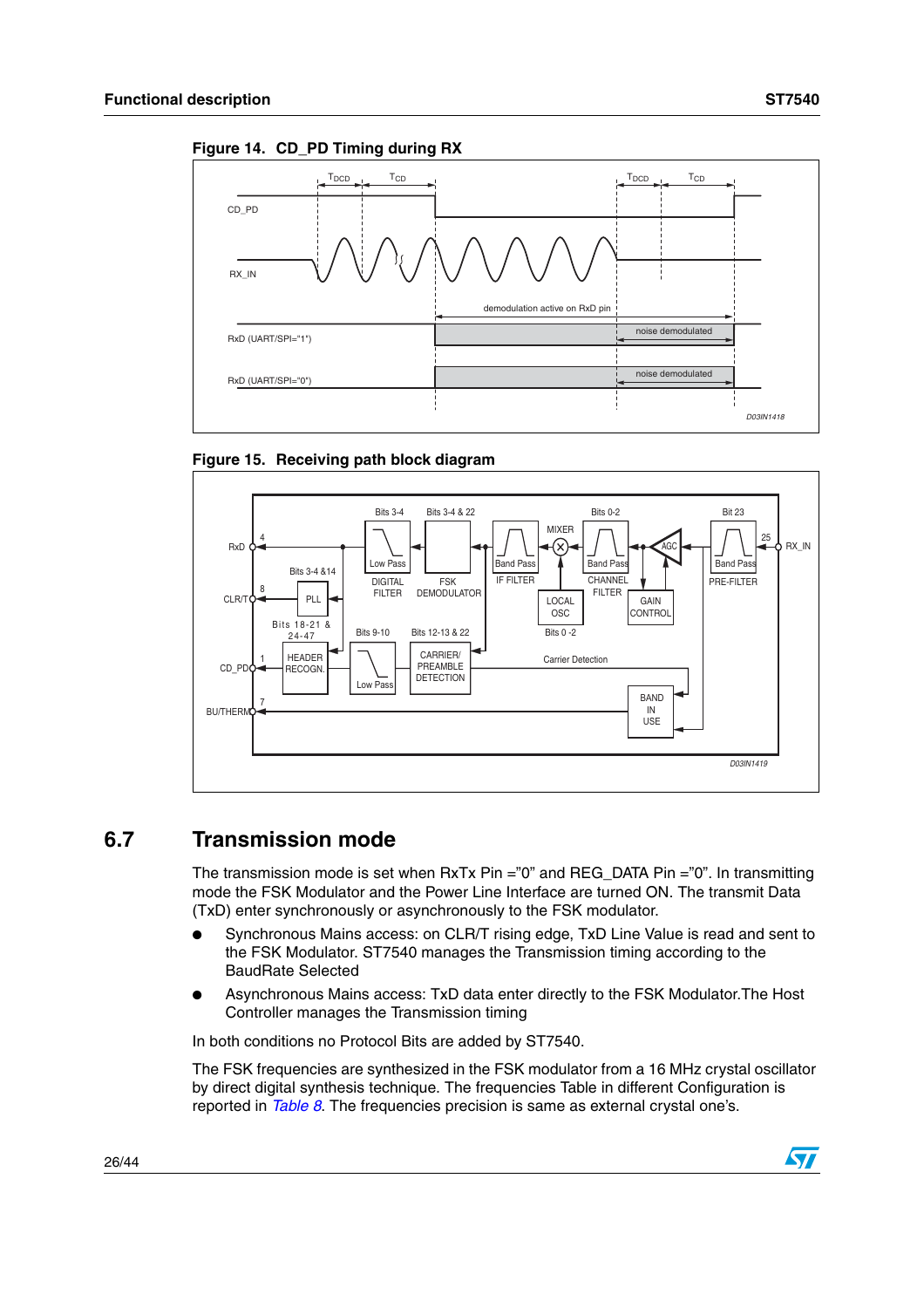In the analog domain, the signal is filtered in order to reduce the output signal spectrum and to reduce the harmonic distortion. The transition between a symbol and the following is done at the end of the on-going half FSK sinewave cycle.



**Figure 16. Transmitting path block diagram**

#### **Automatic Level Control (ALC)**

The Automatic Level Control Block (ALC) is a variable gain amplifier (with 32 non linear discrete steps) controlled by two analog feed backs acting at the same time. The ALC gain range is 0dB to 30 dB and the gain change is clocked at 5KHz. Each step increases or reduces the voltage of 1dB (Typ).

Two are the control loops acting to define the ALC gain:

- A Voltage Control loop
- A Current Control Loop

The Voltage control loop acts to keep the Peak-to-Peak Voltage constant on Vsense. The gain adjustment is related to the result of a peak detection between the Voltage waveform on Vsense and two internal Voltage references. It is possible to protect the Voltage Control Loop against noise by freezing the output level (see *[Section 7.5:](#page-36-2)  [Output voltage level freeze](#page-36-2)*).

- If Vsense  $\lt$  Vsense<sub>TH</sub> Vsense<sub>HYST</sub> The next gain level is increased by 1 step
- If Vsense<sub>TH</sub> Vsense<sub>HYST</sub> < Vsense < Vsense<sub>TH</sub> + Vsense<sub>HYST</sub> No Gain Change
- If Vsense > Vsense<sub>TH</sub> + Vsense<sub>HYST</sub> The next gain level is decreased by 1 step

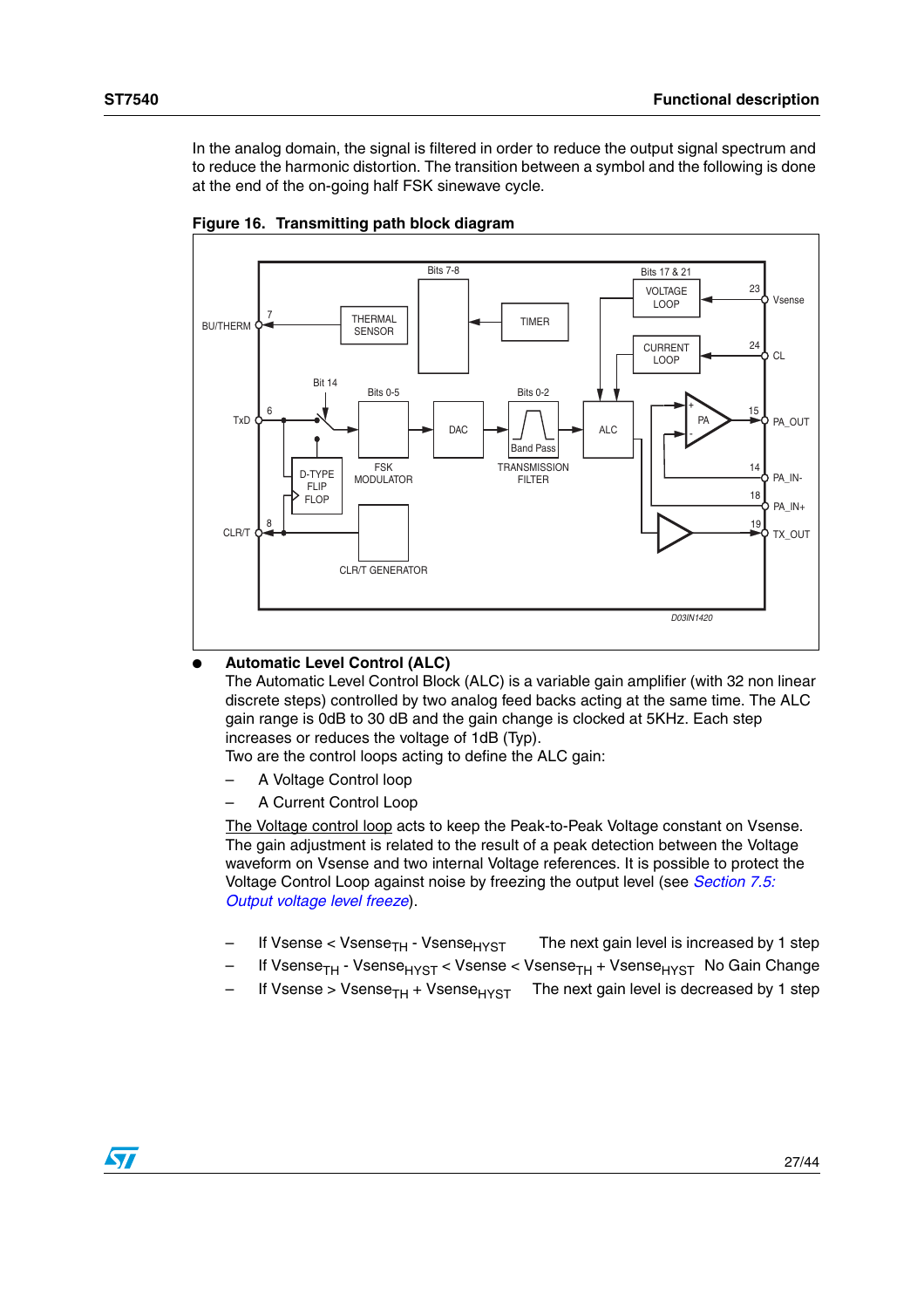The Current control loop acts to limit the maximum Peak Output current inside PA\_OUT.

The current control loop acts through the voltage control loop decreasing the Output Peak-to-Peak Amplitude to reduce the Current inside the Power Line Interface. The current sensing is done by mirroring the current in the High side MOS of the Power Amplifier (not dissipating current Sensing). The Output Current Limit (up to 500mrms), is set by means of an external resistor  $(R_{CL})$  connected between CL and  $V_{SS}$ . The resistor converts the current sensed into a voltage signal. The Peak current sensing block works as the Output Voltage sensing Block:

- If V(CL) < CL<sub>TH</sub> CL<sub>HYST</sub>Voltage Control Loop Acting
- If CL<sub>TH</sub> CL<sub>HYST</sub> < V(CL) < CL<sub>TH</sub> + CL<sub>HYST</sub>No Gain Change
- If  $V(Cl) > CL<sub>TH</sub> + CL<sub>HYST</sub>$  The next gain level is decreased by 1 step

*[Figure 17](#page-27-0)* shows the typical connection of Current anVoltage control loops.

<span id="page-27-0"></span>**Figure 17. Voltage and current feedback external interconnection example**



Voltage Control Loop Formula

$$
V_{\text{OUTPK}} \cong \frac{R_1 + R_2}{R_2} \cdot (V \text{sense}_{\text{TH}} \pm V \text{sense}_{\text{HYST}})
$$

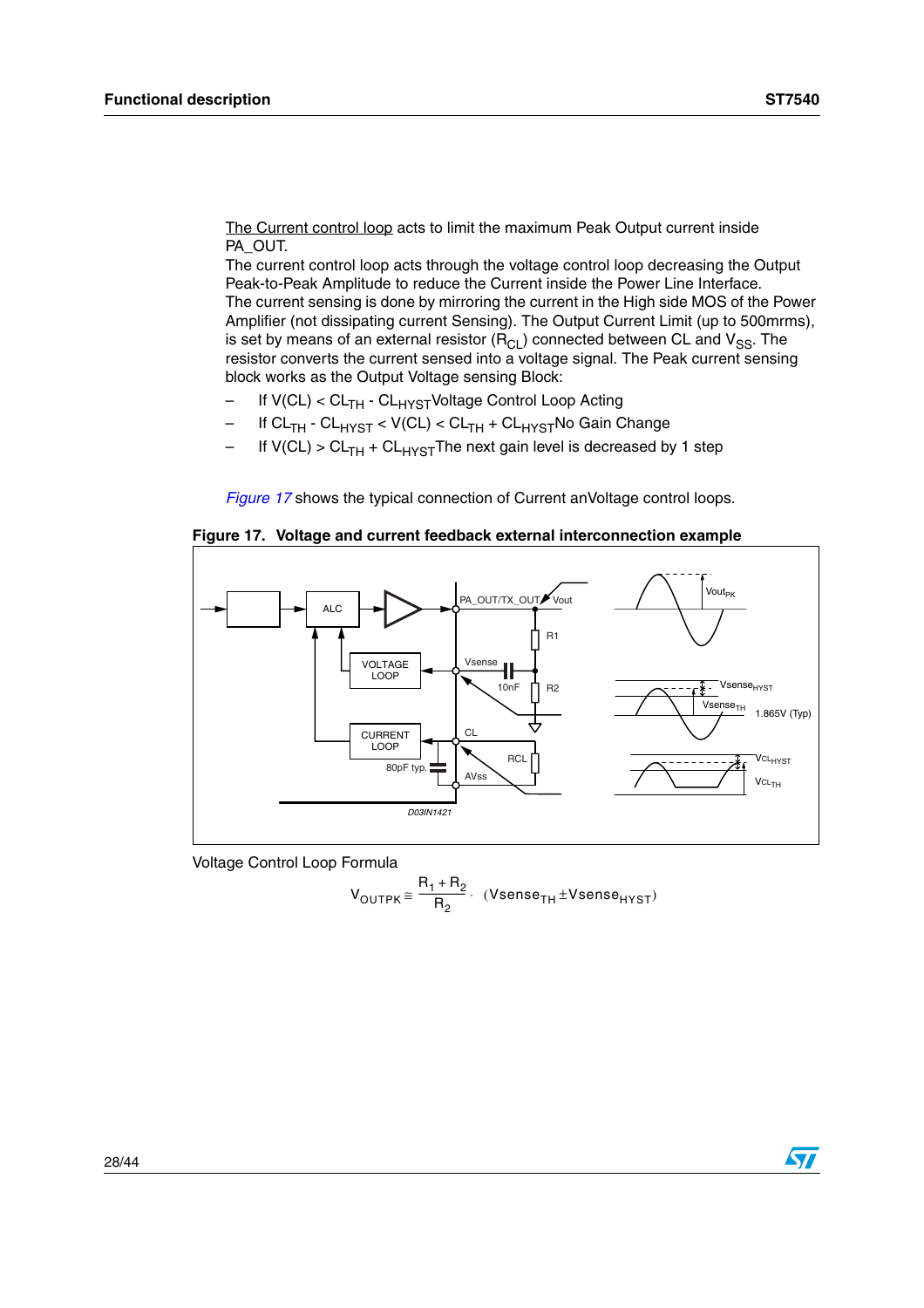| וטטייי             |             |                |        |                      |  |
|--------------------|-------------|----------------|--------|----------------------|--|
| <b>Vout (Vrms)</b> | Vout (dBµV) | $(R1 + R2)/R2$ | R2(KQ) | R1 (K <sub>Ω</sub> ) |  |
| 0.150              | 103.5       | 1.1            | 7.5    | 1.0                  |  |
| 0.250              | 108.0       | 1.9            | 5.1    | 3.9                  |  |
| 0.350              | 110.9       | 2.7            | 3.6    | 5.6                  |  |
| 0.500              | 114.0       | 3.7            | 3.3    | 8.2                  |  |
| 0.625              | 115.9       | 4.7            | 3.3    | 11.0                 |  |
| 0.750              | 117.5       | 5.8            | 2.7    | 12.0                 |  |
| 0.875              | 118.8       | 6.6            | 2.0    | 11.0                 |  |
| 1.000              | 120.0       | 7.6            | 1.6    | 10.0                 |  |
| 1.250              | 121.9       | 9.5            | 1.6    | 13.0                 |  |
| 1.500              | 123.5       | 10.8           | 1.6    | 15.0                 |  |

Table 11. V<sub>OUT</sub> Vs. R1 & R2 resistors value

*Note: Notes: The rate of R2 takes in account the input resistance on the V<sub>SENSE</sub> pin (36KΩ). 10nF capacitor effect has been neglected.*





#### **Integrated Power Line Interface (PLI)**

The Power Amplifier (PA) is a CMOS AB Class Power Amplifier. The PA requires, to ensure a proper

operation, a regulated and well filtered Supply Voltage. Vcc Voltage and PA\_OUT Voltage must fulfil

the following formulas to work without clipping phenomena:

$$
V_{CC} \ge \frac{VPAOUT(AC)}{2} + VPOUT(DC) + 3V
$$

$$
VPOUT(DC)-\frac{VPAOUT(AC)}{2} \geq 1.5V
$$

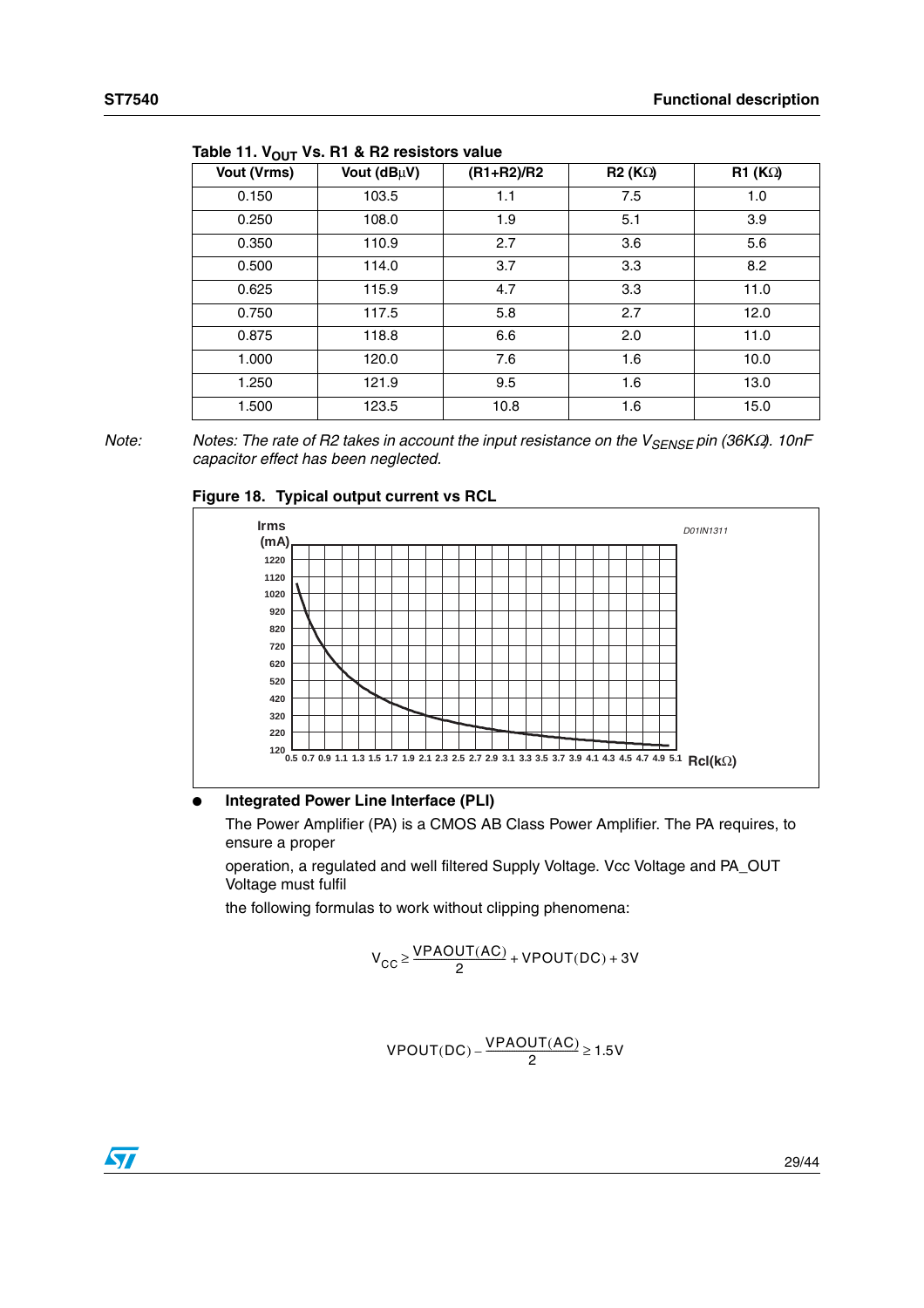Figure 19. PA\_OUT and V<sub>CC</sub> relationship



Inputs and outputs of PA are available on pins PA\_IN-,PA\_IN+ and PA\_OUT. User can easily select an appropriate active filtering topology to filter the signal present on TX\_OUT pin. TX\_OUT output has a current capability much lower than PA\_OUT.

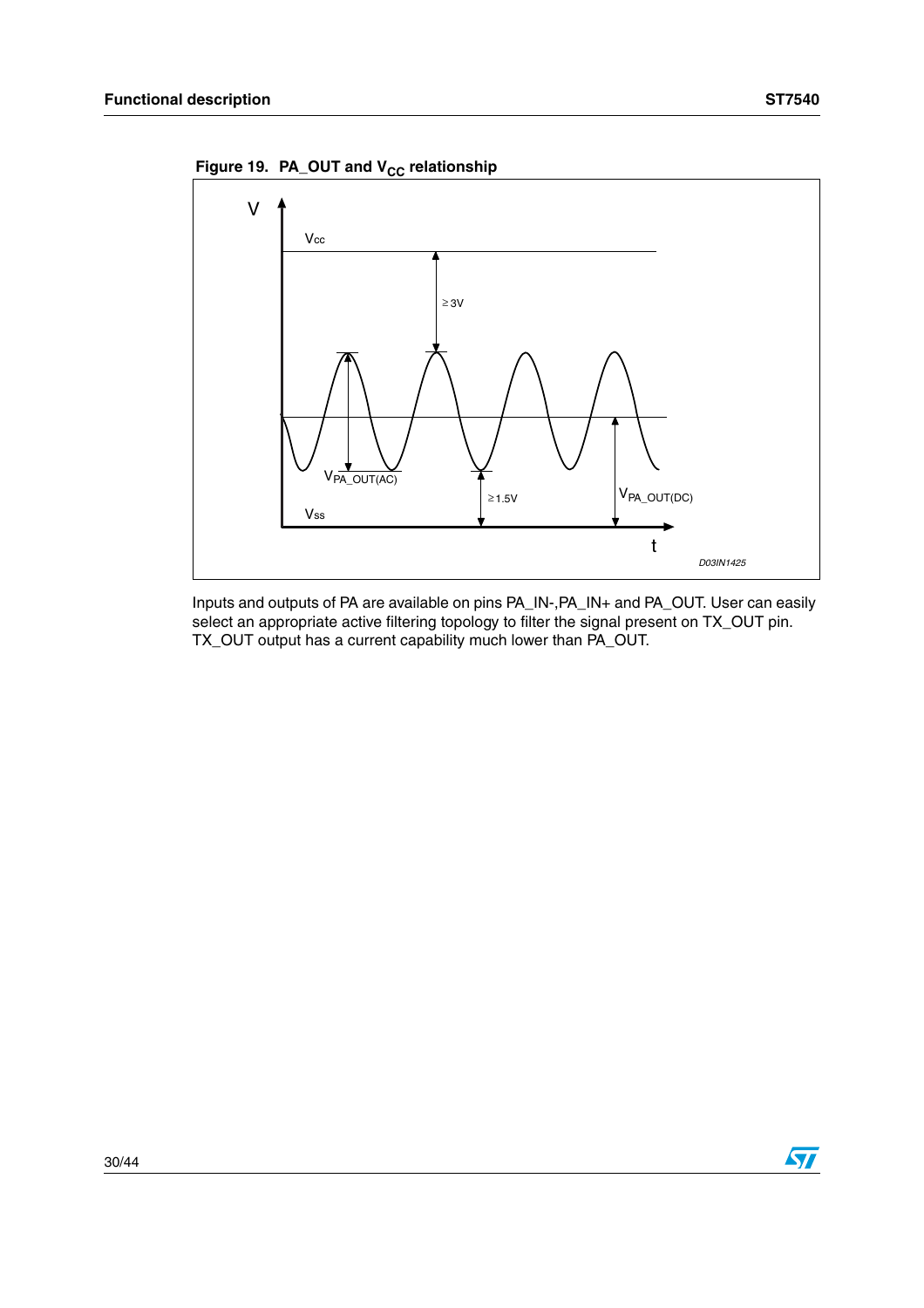



**Figure 20. Power line interface topology**

<span id="page-30-0"></span>



 $\sqrt{2}$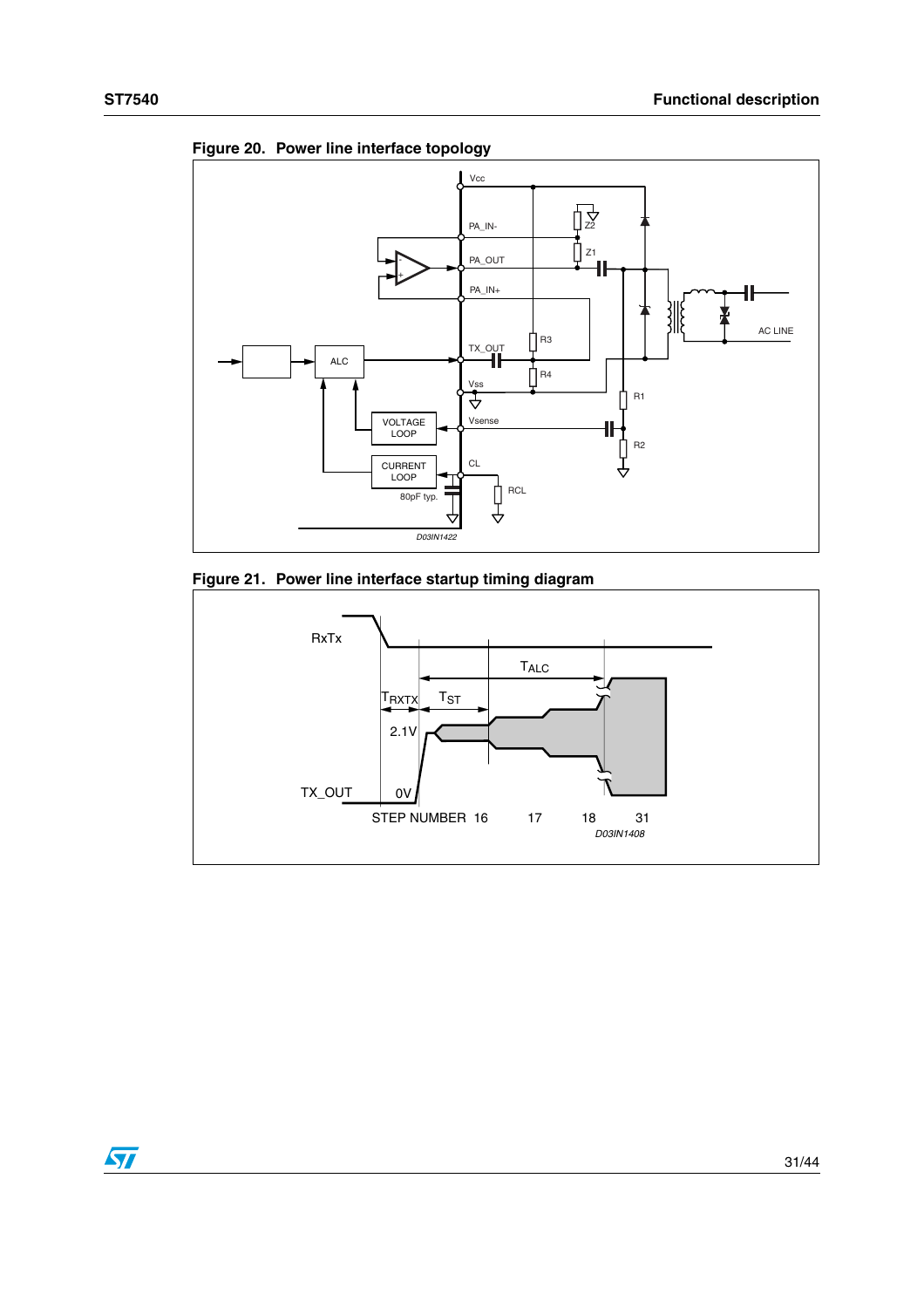# <span id="page-31-0"></span>**6.8 Control register**

The ST7540 is a multi-channel and multifunction transceiver. An internal 24 or 48 Bits (in Extended mode) Control Register allows to manage all the programmable parameters (*[Table 12](#page-32-0)*).

The programmable functions are:

- Channel Frequency
- Baud Rate
- Deviation
- Watchdog
- **Transmission Timeout**
- **Frequency Detection Time**
- **Detection Method**
- **Mains Interfacing Mode**
- **Output Clock**
- **Sensitivity Mode**
- Input Pre-Filter

In addition to these functions the Extended mode provides 24 additional bits and others functions:

- Output Level Freeze
- Frame Header Recognizes (one 16 bits header of or two 8 bits headers) with support to Frame Length Bit count

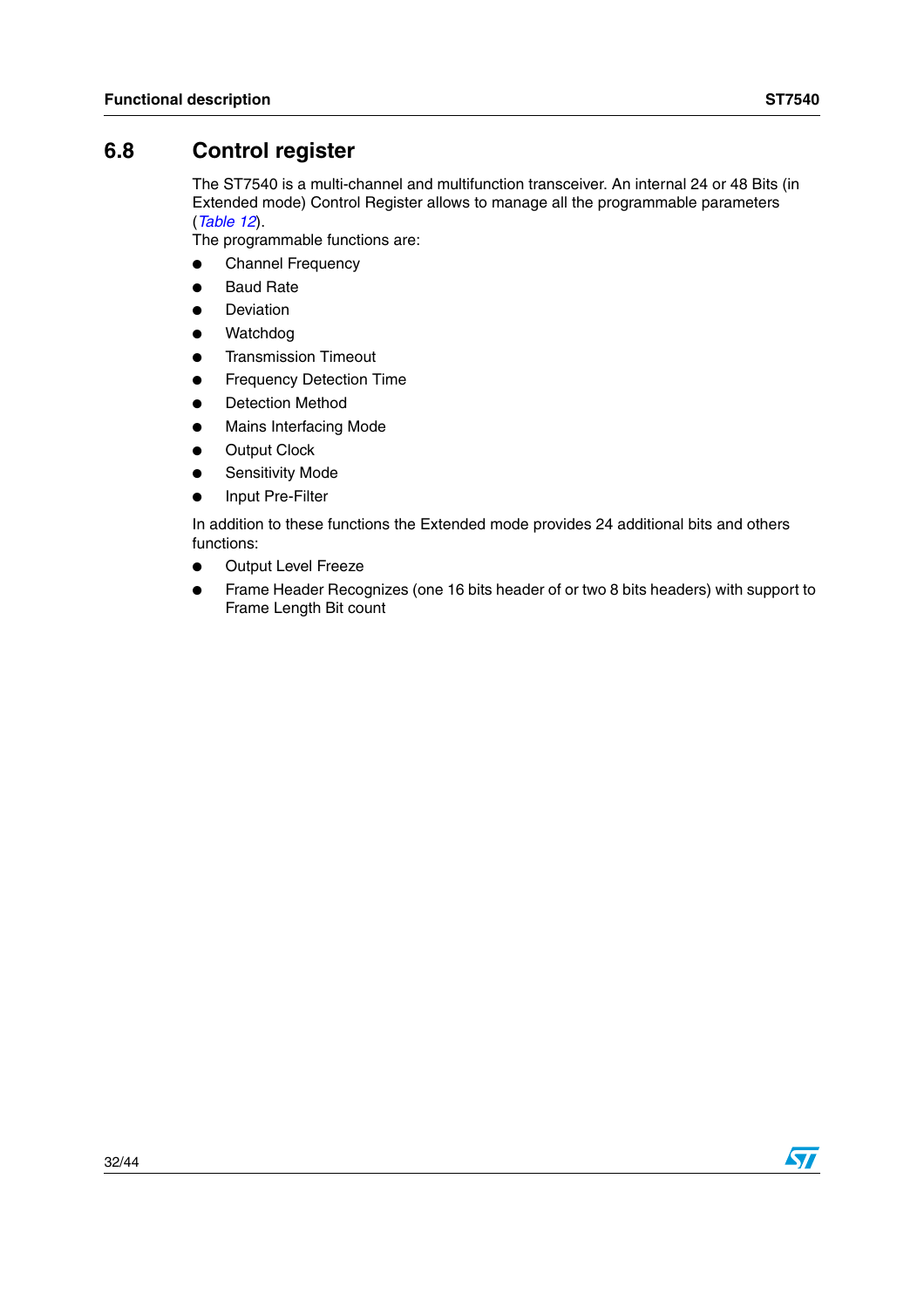#### <span id="page-32-0"></span>**Table 12. Control register functions**

|            | <b>Function</b>             | Value                                                                                             | <b>Selection</b>                                       |                                                                       |  | Note                                                    | <b>Default</b>                 |                 |
|------------|-----------------------------|---------------------------------------------------------------------------------------------------|--------------------------------------------------------|-----------------------------------------------------------------------|--|---------------------------------------------------------|--------------------------------|-----------------|
|            |                             |                                                                                                   | Bit <sub>2</sub>                                       | Bit1                                                                  |  | Bit0                                                    |                                |                 |
| $0$ to $2$ | Frequencies                 | 60 KHz<br>66 KHz<br>72 KHz<br><b>76 KHz</b><br>82.05 KHz<br>86 KHz<br><b>110 KHz</b><br>132.5 KHz | 0<br>0<br>0<br>0<br>1<br>1<br>1<br>1                   | $\mathsf 0$<br>$\pmb{0}$<br>1<br>1<br>$\Omega$<br>$\Omega$<br>1<br>1. |  | $\pmb{0}$<br>$\mathbf{1}$<br>0<br>1<br>0<br>1<br>0<br>1 |                                | 132.5 kHz       |
|            |                             |                                                                                                   | Bit 4                                                  |                                                                       |  | Bit 3                                                   |                                |                 |
| $3$ to $4$ | Baud rate                   | 600<br>1,200<br>2,400<br>4,800                                                                    | $\pmb{0}$<br>$\pmb{0}$<br>$\mathbf{1}$<br>$\mathbf{1}$ |                                                                       |  | $\pmb{0}$<br>1<br>$\mathsf 0$<br>1                      |                                | 2400            |
|            |                             |                                                                                                   |                                                        | Bit 5                                                                 |  |                                                         |                                |                 |
| 5          | Deviation                   | 0.5<br>1                                                                                          | $\pmb{0}$<br>1                                         |                                                                       |  |                                                         | 0.5                            |                 |
|            |                             |                                                                                                   |                                                        | Bit 6                                                                 |  |                                                         |                                |                 |
| 6          | Watchdog                    | Disabled<br>Enabled (1.5 s)                                                                       | $\mathsf 0$<br>1                                       |                                                                       |  |                                                         | Enabled                        |                 |
|            |                             |                                                                                                   | Bit 8                                                  |                                                                       |  | Bit 7                                                   |                                |                 |
| 7 to 8     | Transmission<br>time out    | Disabled<br>1 <sub>s</sub><br>3s<br>Not Used                                                      | $\pmb{0}$<br>$\pmb{0}$<br>$\mathbf{1}$<br>$\mathbf{1}$ |                                                                       |  | $\pmb{0}$<br>1<br>$\mathsf 0$<br>1                      |                                | 1 sec           |
|            |                             |                                                                                                   | <b>Bit 10</b>                                          |                                                                       |  | Bit 9                                                   |                                |                 |
| 9 to 10    | Frequency<br>detection time | $500 \mu s$<br>1 <sub>ms</sub><br>3 ms<br>5 <sub>ms</sub>                                         | $\pmb{0}$<br>$\pmb{0}$<br>1<br>1                       |                                                                       |  | 0<br>1<br>0<br>1                                        |                                | 1 <sub>ms</sub> |
| 11         | Reserved                    |                                                                                                   |                                                        |                                                                       |  |                                                         | Do not force a different value | 0               |

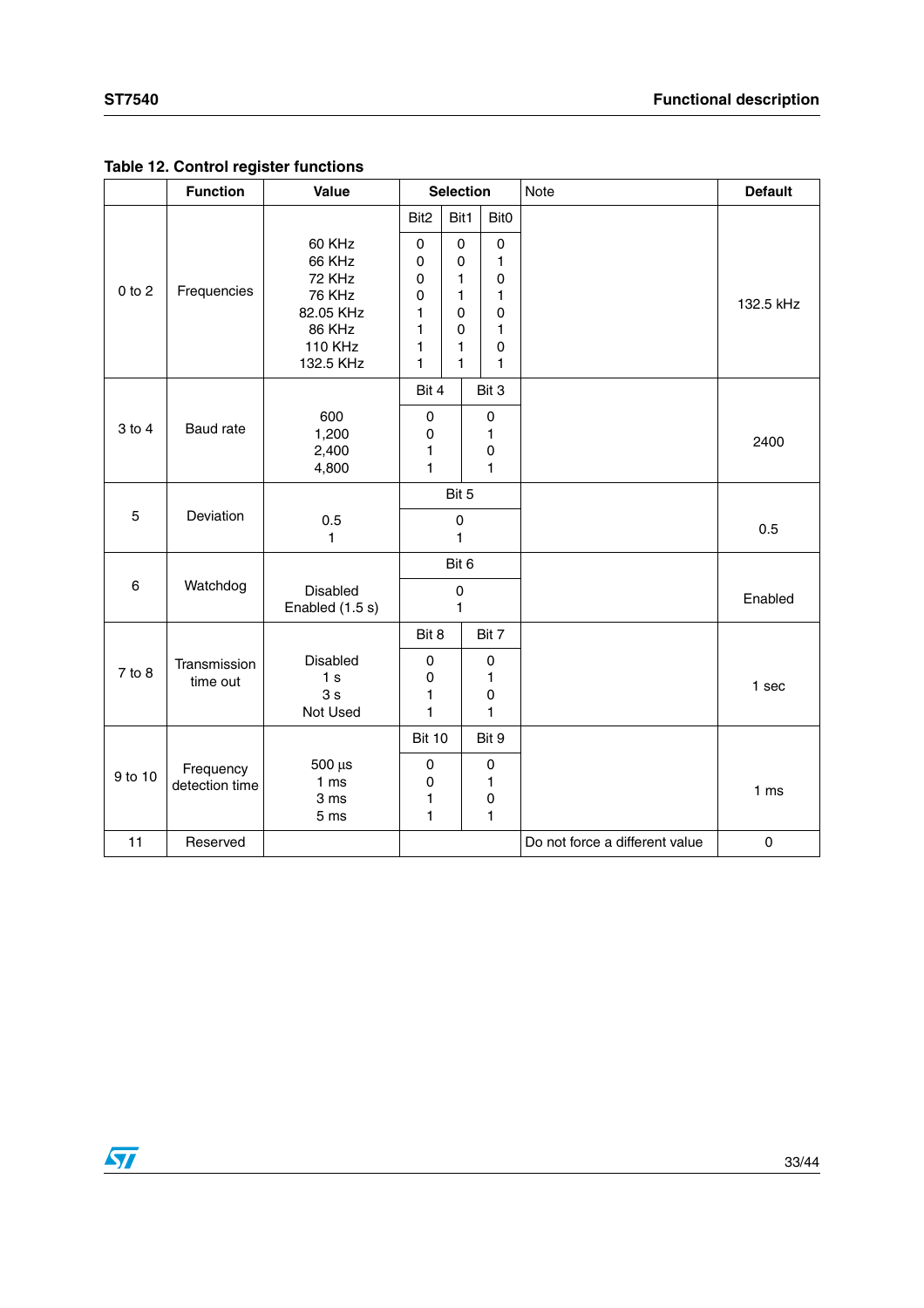**Table 12. Control register functions** 

|          | <b>Function</b>                          | Value                                      | <b>Selection</b>            |                  | Note                                                                                                                                                                                                                                                          | <b>Default</b>                                  |
|----------|------------------------------------------|--------------------------------------------|-----------------------------|------------------|---------------------------------------------------------------------------------------------------------------------------------------------------------------------------------------------------------------------------------------------------------------|-------------------------------------------------|
|          |                                          |                                            | <b>Bit 13</b>               | <b>Bit 12</b>    |                                                                                                                                                                                                                                                               |                                                 |
|          |                                          | Preamble detection<br>without conditioning | 0                           | 0                | Preamble detection<br>notification on CD_PD Line<br>CLR/T and RxD signal always<br>present In UART Mode<br>(UART/SPI pin set to 1) this<br>configuration is not allowed.                                                                                      |                                                 |
| 12 to 13 | Detection<br>method                      | Preamble detection<br>with conditioning    | 0                           | 1                | <b>Preamble Detection</b><br>notification on CD_PD Line.<br>CLR/T and RxD line are<br>forced to "0" when Preamble<br>has not been detected or PLL<br>is in Unlock condition. In<br>UART Mode (UART/SPI pin<br>set to 1) this configuration is<br>not allowed. | Carrier<br>detection<br>without<br>conditioning |
|          |                                          | Carrier detection<br>without conditioning  | 1                           | 0                | Carrier detection notification<br>on CD_PD Line<br>CLR/T and RxD signal always<br>present                                                                                                                                                                     |                                                 |
|          |                                          | Carrier detection<br>with conditioning     | 1                           | 1                | Carrier detection notification<br>on CD PD Line<br>CLR/T Line is forced to "0"<br>and RxD Line is forced to "0"<br>or "1" (according the<br>UART/SPI pin level) when<br>carrier is not detected                                                               |                                                 |
|          |                                          |                                            | <b>Bit 14</b>               |                  |                                                                                                                                                                                                                                                               |                                                 |
| 14       | <b>Mains</b><br>Interfacing<br>Mode      | Synchronous<br>Asynchronous                | 0<br>1                      |                  |                                                                                                                                                                                                                                                               | Asynchronous                                    |
|          |                                          |                                            | <b>Bit 16</b>               | <b>Bit 15</b>    |                                                                                                                                                                                                                                                               |                                                 |
| 15 to 16 | <b>Output Clock</b>                      | 16 MHz<br>8 MHz<br>4 MHz<br>Clock OFF      | 0<br>0<br>1<br>$\mathbf{1}$ | 0<br>1<br>0<br>1 |                                                                                                                                                                                                                                                               | 4 MHz                                           |
|          |                                          |                                            | <b>Bit 17</b>               |                  |                                                                                                                                                                                                                                                               |                                                 |
| 17       | Output<br><b>Voltage Level</b><br>Freeze | Enabled<br>Disabled                        | 0<br>1                      |                  | Active only if extended control<br>register is enable (Bit 21="1")                                                                                                                                                                                            | Disabled                                        |
|          |                                          |                                            | <b>Bit 18</b>               |                  |                                                                                                                                                                                                                                                               |                                                 |
| 18       | Header<br>Recognition                    | Disabled<br>Enabled                        | 0<br>1                      |                  | Active only if extended control<br>register is enable (Bit 21="1")                                                                                                                                                                                            | Disabled                                        |
|          |                                          |                                            | <b>Bit 19</b>               |                  | Active only if header                                                                                                                                                                                                                                         |                                                 |
| 19       | Frame Length<br>Count                    | <b>Disabled</b><br>Enabled                 | 0<br>1                      |                  | recognition function (Bit<br>18="1") and extended control<br>register (Bit 21="1")<br>are enable                                                                                                                                                              | Disabled                                        |

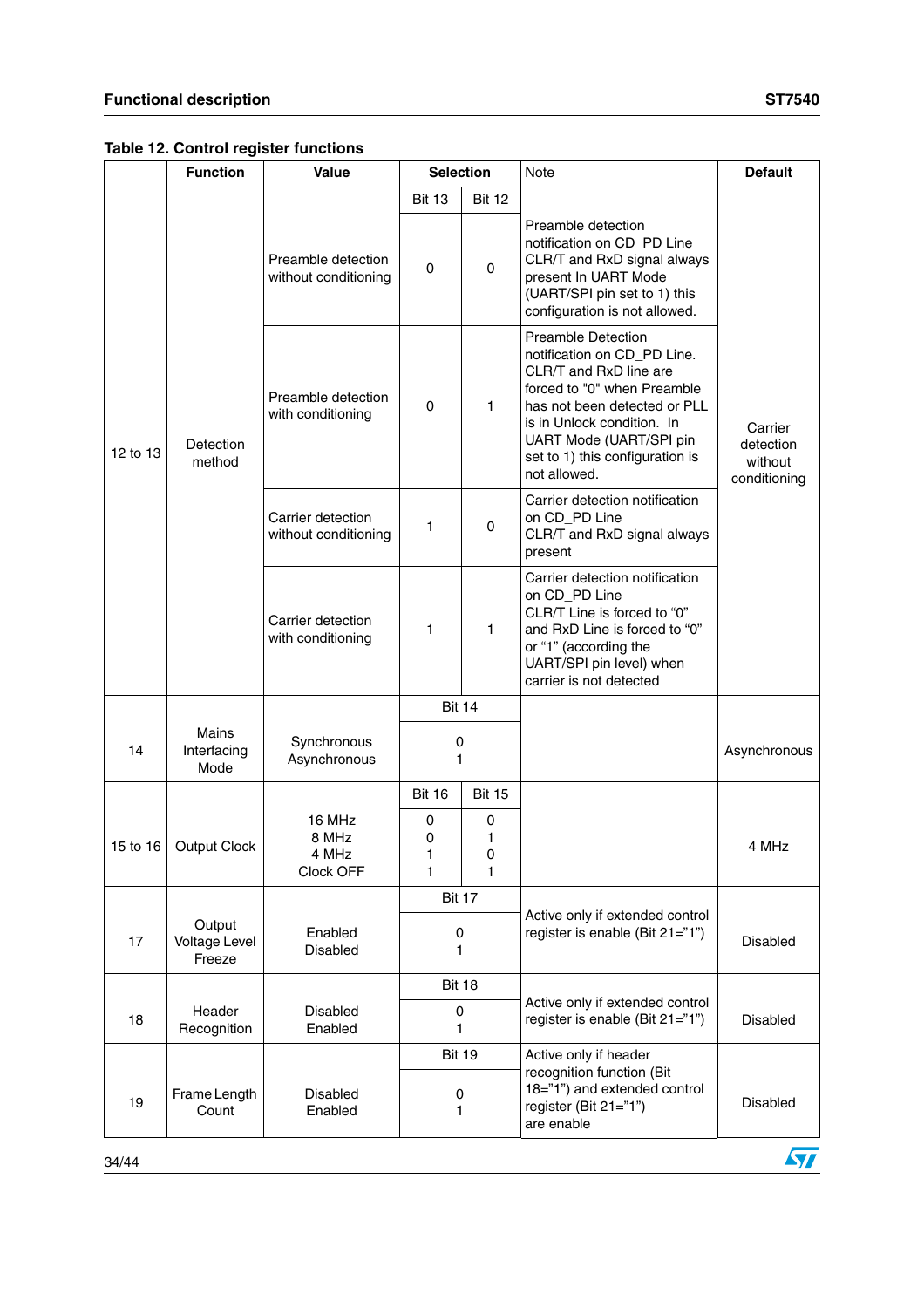## **Table 12. Control register functions**

|          | <b>Function</b>      | Value                                                | <b>Selection</b> | Note                                                                           | <b>Default</b>                  |
|----------|----------------------|------------------------------------------------------|------------------|--------------------------------------------------------------------------------|---------------------------------|
|          |                      |                                                      | <b>Bit 20</b>    |                                                                                |                                 |
| 20       | Header<br>Length     | 8 bits<br>16 bits                                    | 0                | Active only if Extended<br>Control Register is enable (Bit<br>$21 = "1"$       | 16 bits                         |
|          |                      |                                                      | <b>Bit 21</b>    |                                                                                |                                 |
| 21       | Extended<br>Register | Disable (24 bits)<br>Enabled (48 bits)               | 0                | <b>Extended Register enables</b><br>Functions on Bit 17, 18, 19 and<br>20      | Disabled<br>$(24 \text{ bits})$ |
|          |                      |                                                      | <b>Bit 22</b>    |                                                                                |                                 |
| 22       | Sensitivity<br>Mode  | <b>Normal Sensitivity</b><br><b>High Sensitivity</b> | 0                |                                                                                | Normal                          |
|          |                      |                                                      | <b>Bit 23</b>    |                                                                                |                                 |
| 23       | Input Filter         | Disabled<br>Enabled                                  | 0                |                                                                                | Disabled                        |
| 24 to 39 | Frame<br>Header      | from 0000h to<br>FFFFh                               |                  | One 16 bits Header or two 8<br>bits Headers (MSB first)<br>depending on Bit 20 | 9B58h                           |
| 40 to 47 | Frame Length         | from 01h to FFh                                      |                  | Number of 16 bits words<br>expected                                            | 08h                             |

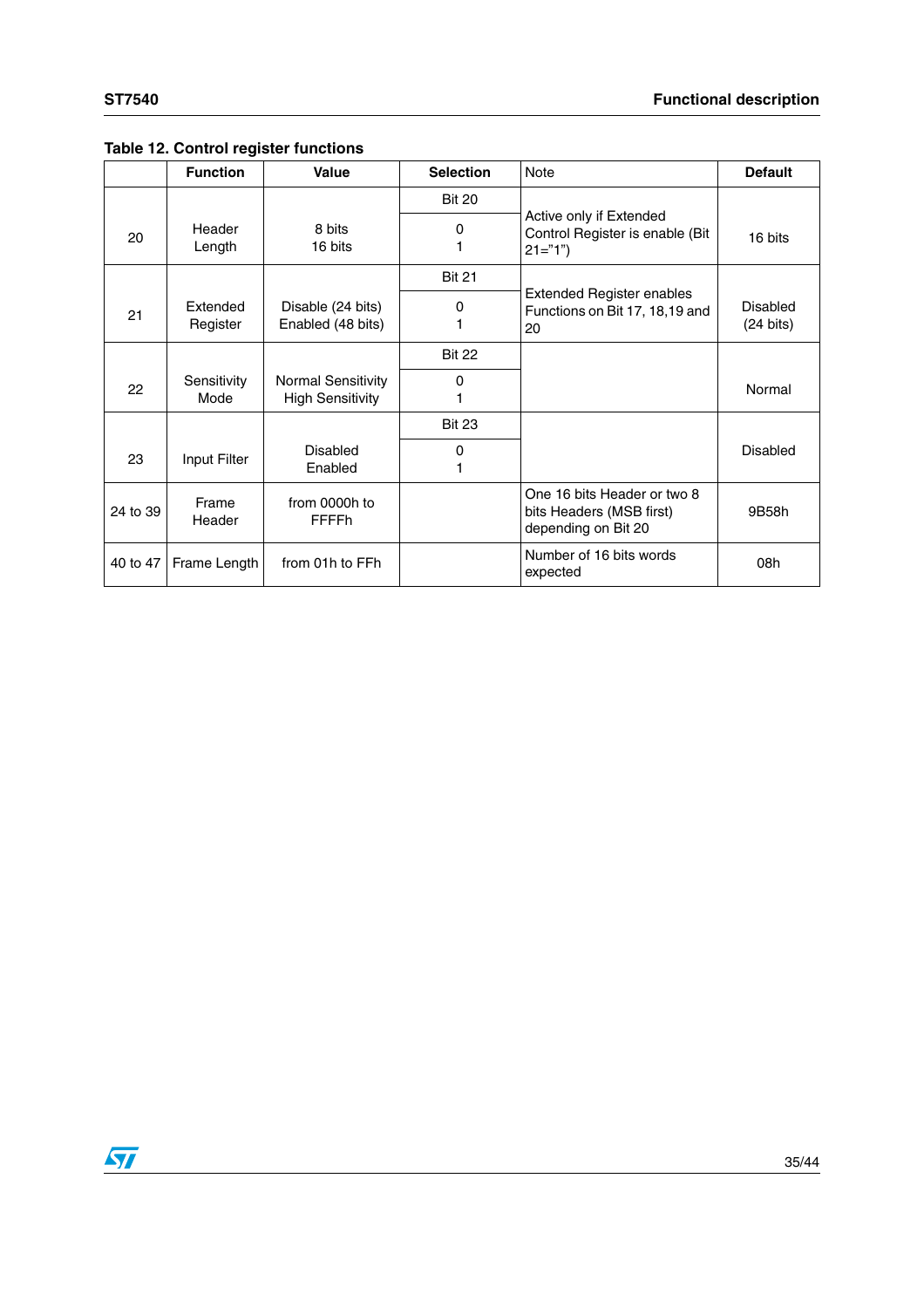# <span id="page-35-0"></span>**7 Auxiliary analog and digital functions**

## <span id="page-35-1"></span>**7.1 Band in use**

The Band in Use Block has a Carrier Detection like function but with a different Input Sensitivity (83.5 dBµV Typ.) and with a different BandPass filter Selectivity (40dB/Dec).

BU/THERM line is forced High when a signal in band is detected. To prevent BU/THERM line false transition, Band in Use signal is conditioned to Carrier Detection Internal Signal. This function is enabled only in Receiving mode (in Transmission mode the BU/THERM pin is used for Thermal shutdown signaling, see *[Section 7.8: Thermal](#page-37-1)  [shutdown](#page-37-1)*).

# <span id="page-35-2"></span>**7.2 Time out**

Time Out Function is a protection against a too long data transmission. When Time Out function is enabled after 1 or 3 second of continuos transmission the transceiver is forced in receiving mode. This function allows ST7540 to automatically manage the CENELEC Medium Access specification. When a time-out event occur, the transmission section is disabled for at least 125 ms. To Unlock the Time Out condition RxTx should be forced High. During the time out period only register access or reception mode are enabled.

During Reset sequence if RxTx line ="0" & REG\_DATA line ="0", Time Out protection is suddenly enabled and ST7540 must be configured in data reception after the reset event before starting a new data transmission.

Time Out time is programmable using Control Register bits 7 and 8 (*[Table 12](#page-32-0)*).

<span id="page-35-3"></span>



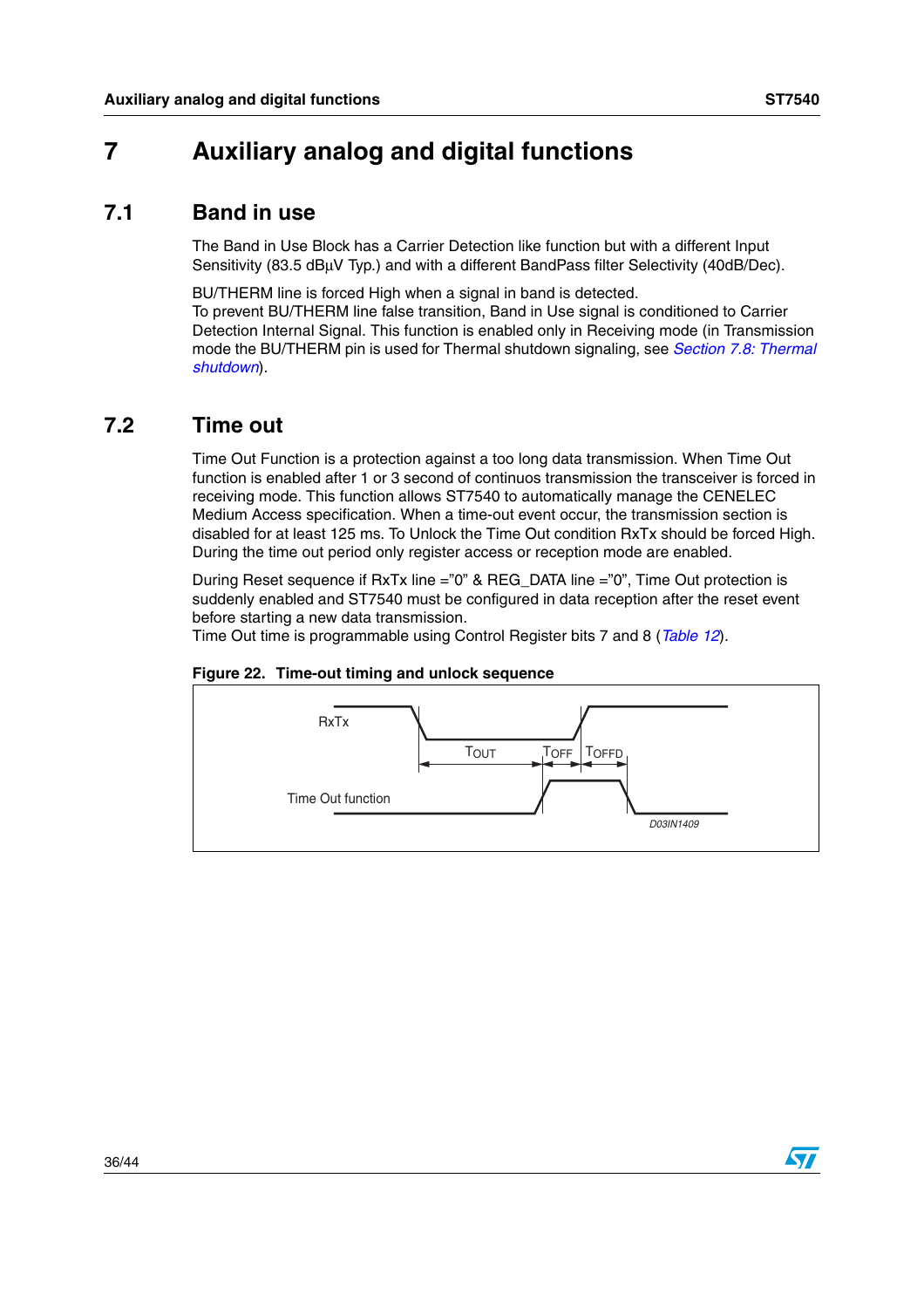# <span id="page-36-0"></span>**7.3 Reset & watchdog**

RSTO Output is a reset generator for the application circuitry. During the ST7540 startup sequence is forced low. RSTO becomes high after a  $T<sub>BSTO</sub>$  delay from the end of oscillator startup sequence.

Inside ST7540 is also embedded a watchdog function. The watchdog function is used to detect the occurrence of a software fault of the Host Controller. The watchdog circuitry generates an internal and external reset (RSTO low for  $T<sub>RSTO</sub>$  time) on expiry of the internal watchdog timer. The watchdog timer reset can be achieved applying a negative pulse on WD pin (see *[Figure 23](#page-36-4)*).

<span id="page-36-4"></span>



# <span id="page-36-1"></span>**7.4 Output clock**

MCLK is the master clock output. The clock frequency sourced can be programmed through the Control Register to be a ratio of the crystal oscillator frequency (Fosc, Fosc/2 Fosc/4). The transition between one frequency and another is done only at the end of the ongoing cycle. The oscillator can be disabled using Control Register bits 15 and 16 (*[Table 12](#page-32-0)*).

# <span id="page-36-2"></span>**7.5 Output voltage level freeze**

The Output Level Freeze function, when enabled, turns off the Voltage Control Loop once the ALC stays in a stable condition for about 3 periods of control loop, and maintains a constant gain until the end of transmission. Output Level Freeze can be enabled using Control Register bit 17 (*[Table 12](#page-32-0)*). This function is available only using the Extended Control Register (Control Register bit 21="1").

# <span id="page-36-3"></span>**7.6 Extended control register**

When Extended Control Register function is enabled, all the 48 bits of Control Register are programmable. Otherwise, only the first 24 bits of Control Register are programmable. The functions Header Recognition, Frame Bit Count and Output Voltage Freeze are available only if Extended Control Register function is enabled. Extended Control Register can be enabled using Control Register bit 21(*[Table 12](#page-32-0)*).

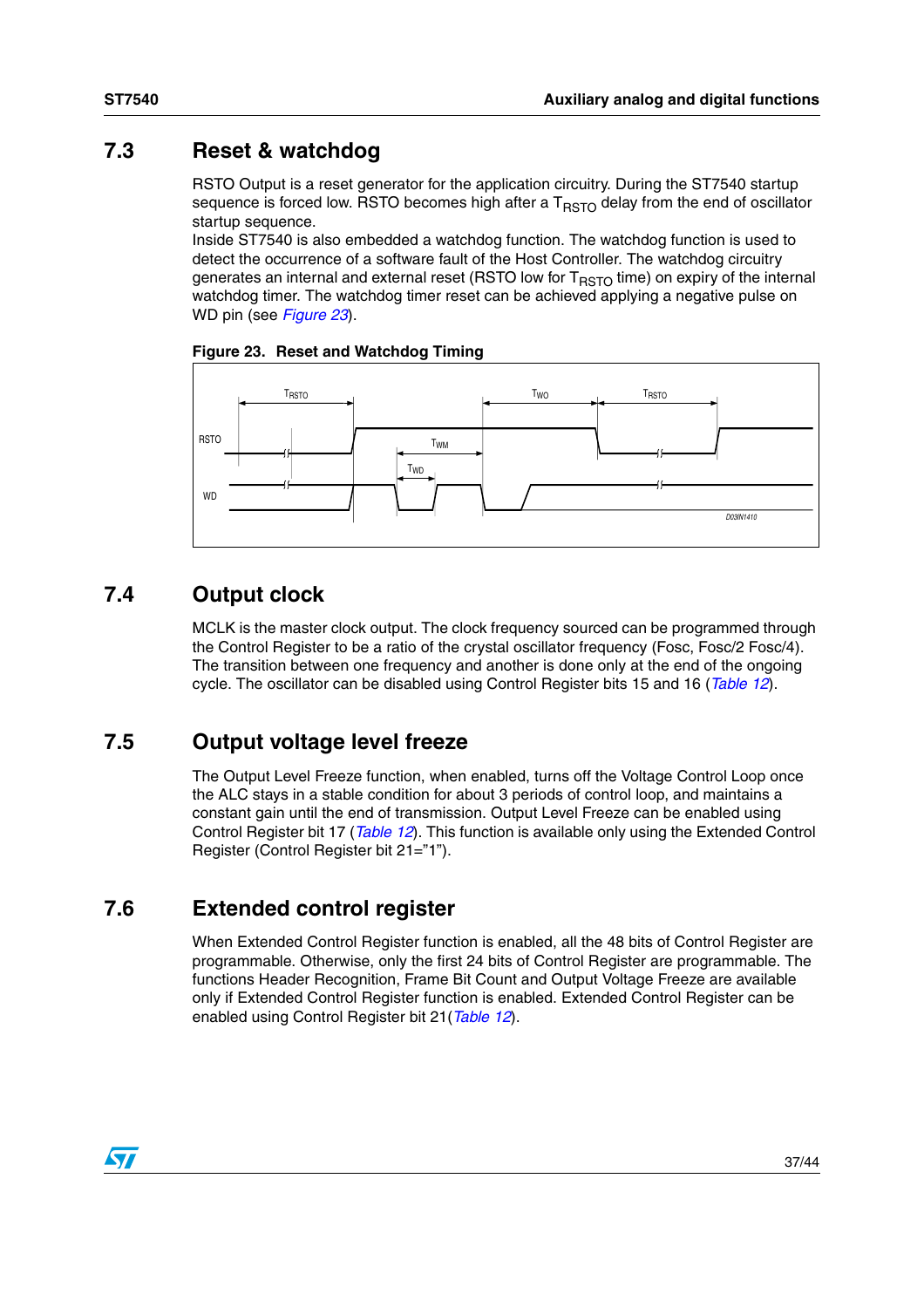## <span id="page-37-0"></span>**7.7 Under voltage lock out**

The UVLO function turns off the device if the  $V_{CC}$  voltage falls under 4V. Hysteresis is 340mV typically.

## <span id="page-37-1"></span>**7.8 Thermal shutdown**

The ST7540 is provided of a thermal protection which turn off the PLI when the junction temperature exceeds 170°C ±10% . Hysteresis is around 30°C.

When shutdown threshold is overcome, PLI interface is switched OFF.

Thermal Shutdown event is notified to the HOST controller using BU/THERM line. When BU/THERM line is High, ST7540 junction temperature exceed the shutdown threshold (Not Latched). This function is enabled only in Transmission mode (in Receiving mode the BU/THERM pin is used for Band in Use signaling, see Band in Use function *[Section 7.1:](#page-35-1)  [Band in use](#page-35-1)*).

# <span id="page-37-2"></span>**7.9 5V Voltage regulator**

ST7540 has an embedded 5V linear regulator externally available (on pin VDC) to supply the application circuitry. The 5V linear regulator has a very low quiescent current (50µA) and a current capability of 50mA. The regulator is protected against short circuitry events.

# <span id="page-37-3"></span>**7.10 3.3V Voltage regulator**

The  $V_{DD}$  pin can act either as 3.3V Voltage Output or as Input Digital Supply. When the V<sub>DD</sub> pin is externally forced to 5V all the Digital I/Os operate at 5V, otherwise all the Digital I/Os are internally supplied at 3.3V. The  $V_{DD}$  pin can also source 3.3V voltage to supply external components. The 3.3V linear regulator has a very low quiescent current (50µA) and a current capability of 50mA. The regulator is protected against short circuitry events.

## <span id="page-37-4"></span>**7.11 Power-up procedure**

To ensure ST7540 proper power-Up sequence,  $V_{CC}$  and  $V_{DD}$  Supply has to fulfil the following rules:

- 1.  $V_{CC}$  rising slope must not exceed 100V/ms.
- 2. When  $V_{DD}$  is below 5V/3.3V:  $V_{CC}$ - $V_{DD}$  < 1.2V.

When  $V_{DD}$  supply is connected to VDC (5V Digital Supply) the above mentioned relation can be ignored if VDC load < 50mA and if the filtering capacitor on VDC < 100uF.

If  $V_{\text{DD}}$  is not forced to 5V, the Digital I/Os are internally supplied at 3.3 V and if  $V_{\text{DD}}$  load < 50mA and the filtering capacitor on  $V_{DD}$  < 100uF the second relation can be ignored.

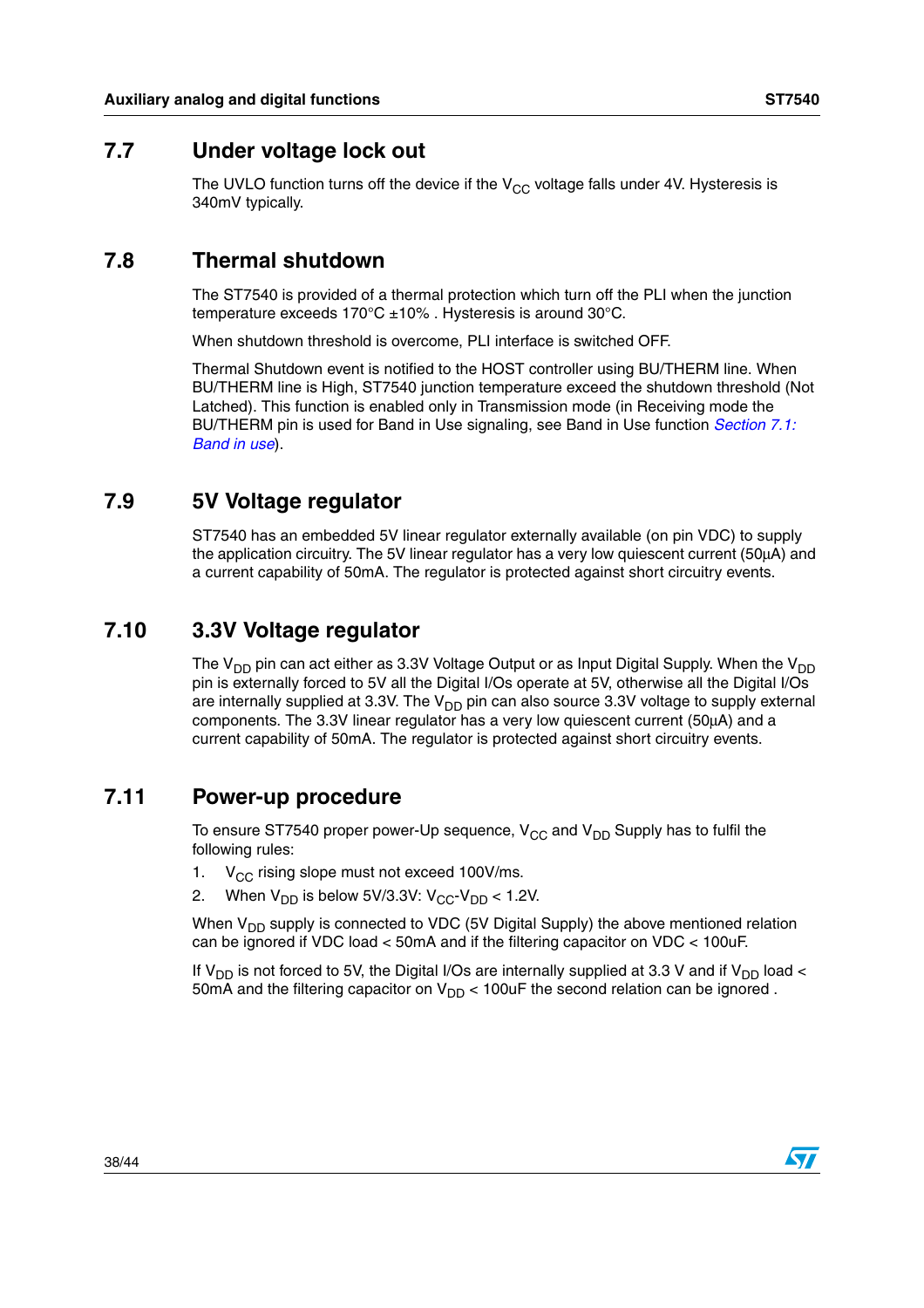

**Figure 24. Power-up sequence** 

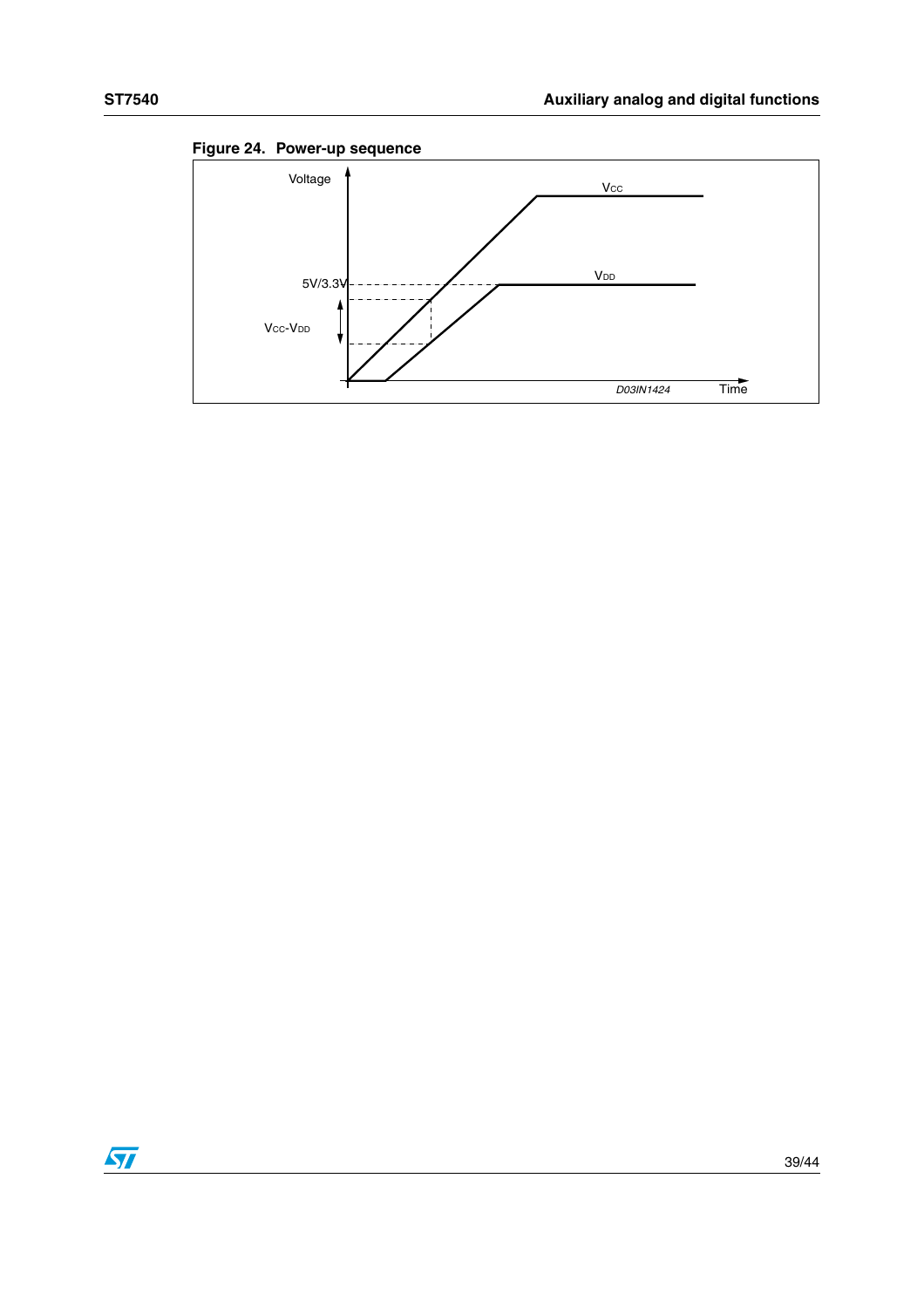

**Figure 25. Application schematic example with coupling transformer.**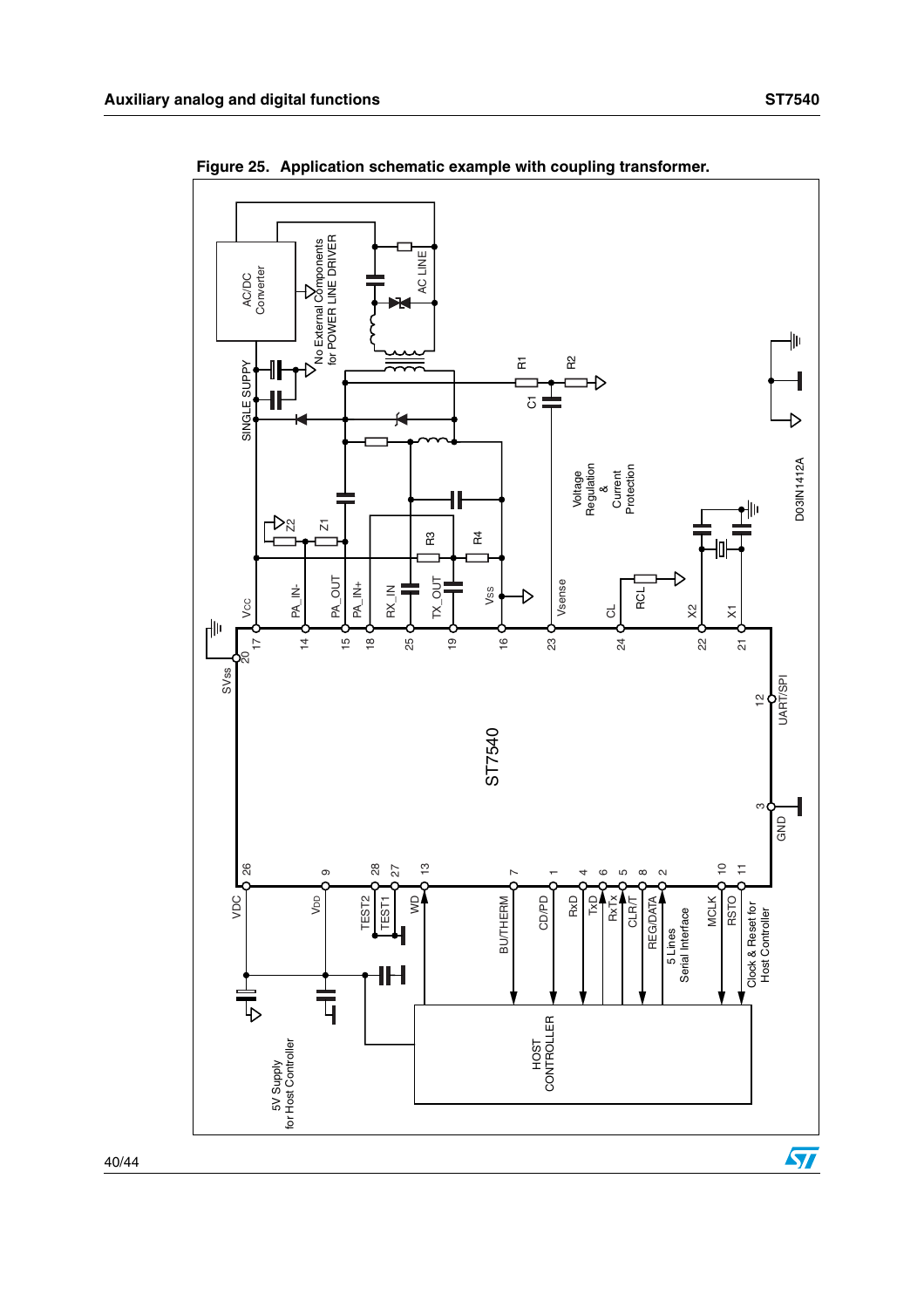# <span id="page-40-0"></span>**8 Mechanical data**

In order to meet environmental requirements, ST offers these devices in ECOPACK® packages. These packages have a Lead-free second level interconnect . The category of second level interconnect is marked on the package and on the inner box label, in compliance with JEDEC Standard JESD97. The maximum ratings related to soldering conditions are also marked on the inner box label. ECOPACK is an ST trademark. ECOPACK specifications are available at: www.st.com

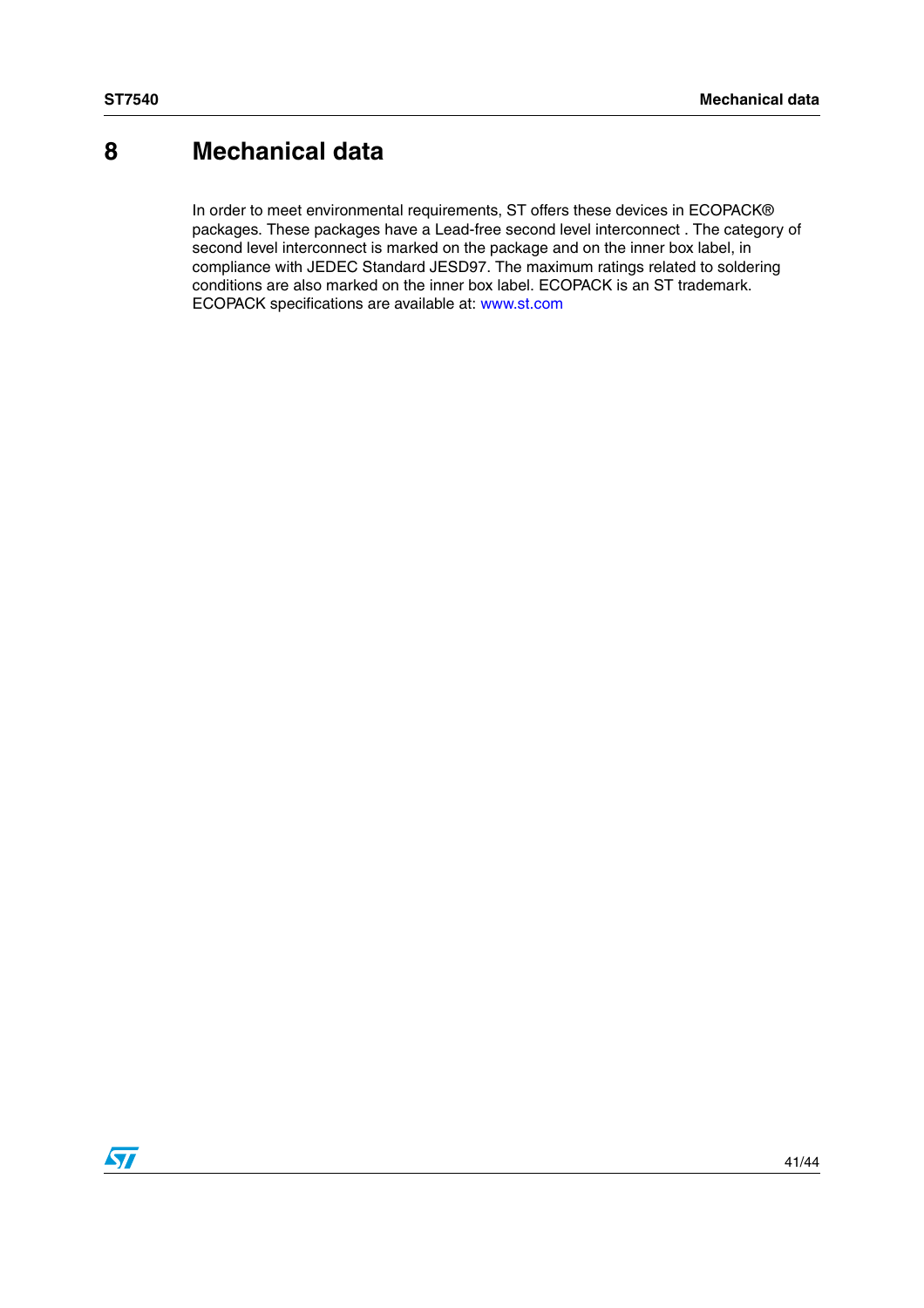| Dim.           |                                  | mm.  |      | inch  |       |       |
|----------------|----------------------------------|------|------|-------|-------|-------|
|                | Min.                             | Typ. | Max. | Min.  | Typ.  | Max.  |
| A              |                                  |      | 1.2  |       |       | 0.047 |
| A1             |                                  |      | 0.15 |       |       | 0.006 |
|                |                                  |      |      |       |       |       |
| A2             | 0.8                              | 1.0  | 1.05 | 0.031 | 0.039 | 0.041 |
| b              | 0.19                             |      | 0.3  | 0.007 |       | 0.012 |
| c              | 0.09                             |      | 0.2  | 0.003 |       | 0.008 |
| $D(*)$         | 9.6                              | 9.7  | 9.8  | 0.377 | 0.382 | 0.385 |
| D <sub>1</sub> | 3.3                              |      |      | 0.130 |       |       |
| E              | 6.2                              | 6.4  | 6.6  | 0.244 | 0.252 | 0.260 |
| $E1$ (*)       | 4.3                              | 4.4  | 4.5  | 0.169 | 0.173 | 0.177 |
| E <sub>2</sub> | 1.5                              |      |      |       |       |       |
| е              |                                  | 0.65 |      |       | 0.026 |       |
| L              | 0.45                             | 0.6  | 0.75 | 0.018 | 0.024 | 0.029 |
| L1             |                                  | 1.0  |      |       | 0.039 |       |
| k              | $0^\circ$ (min), $8^\circ$ (max) |      |      |       |       |       |
| aaa            |                                  | 0.1  |      |       | 0.004 |       |

**Table 13. HTSSOP28 Mechanical data**

#### **Figure 26. Package dimensions**



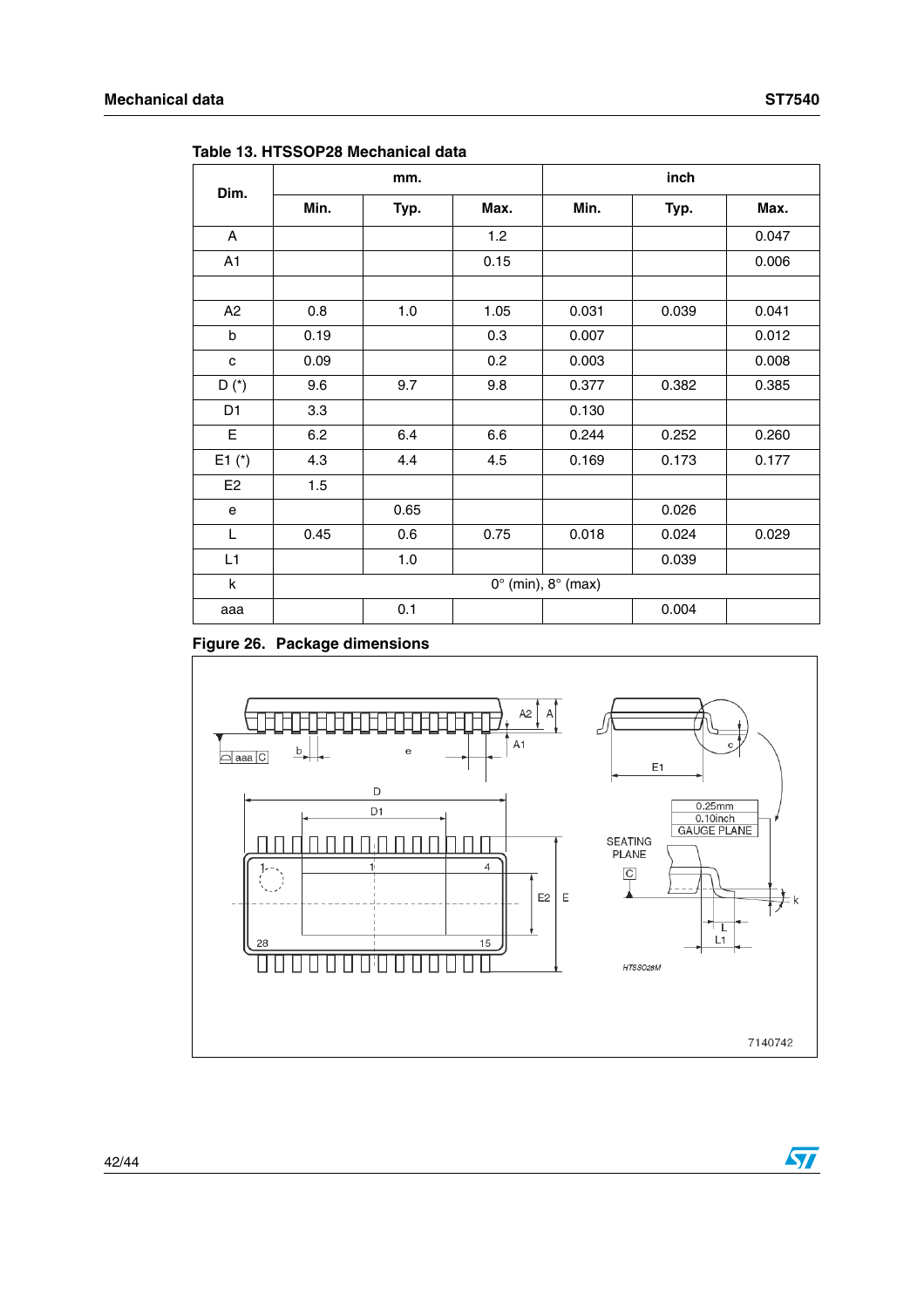# <span id="page-42-0"></span>**9 Revision history**

#### **Table 14. Revision history**

| Date        | <b>Revision</b> | <b>Changes</b>                                                     |
|-------------|-----------------|--------------------------------------------------------------------|
| 15-Mar-2006 |                 | Initial release.                                                   |
| 25-Sep-2006 | 2               | Updated Electrical Characteristics and Power Amplifier description |